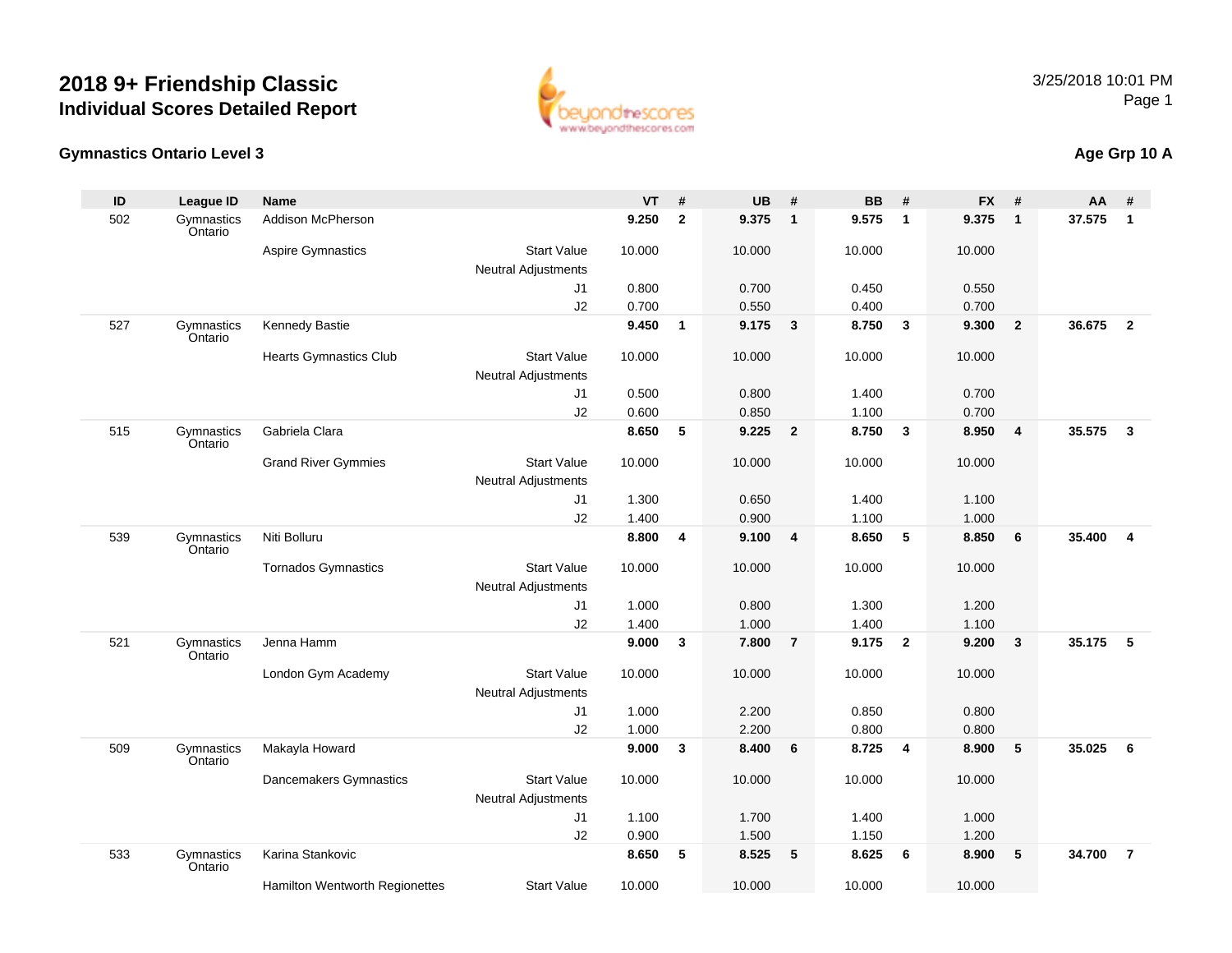

3/25/2018 10:01 PMPage 2

| Neutral Adjustments |       |       |       |       |  |
|---------------------|-------|-------|-------|-------|--|
|                     | 1.300 | 1.400 | 1.300 | 1.100 |  |
|                     | 0.400 | 1.550 | 1.450 | 1.100 |  |

#### **Gymnastics Ontario Level 3**

**ID League ID Name VT # UB # BB # FX # AA #** 534 Gymnastics OntarioLayla Lavoie **9.100 <sup>2</sup> 9.125 <sup>2</sup> 9.100 <sup>1</sup> 9.325 <sup>1</sup> 36.650 <sup>1</sup>** Hamilton Wentworth Regionettes Start Valuee 10.000 10.000 10.000 10.000 Neutral Adjustments J1 0.900 0.850 0.950 0.600 J2 0.900 0.900 0.850 0.750 510 Gymnastics OntarioSirea Rear **9.300 <sup>1</sup> 9.025 <sup>3</sup> 9.100 <sup>1</sup> 9.100 <sup>3</sup> 36.525 <sup>2</sup>** Dancemakers Gymnastics Start Valuee 10.000 10.000 10.000 10.000 Neutral Adjustments J1 0.700 0.900 0.900 1.000 J2 0.700 1.050 0.900 0.800 503 Gymnastics OntarioElizabeth Fry **9.100 <sup>2</sup> 8.950 <sup>4</sup> 8.600 <sup>3</sup> 8.850 <sup>4</sup> 35.500 <sup>3</sup> Birchmount**  Start Valuee 10.000 10.000 10.000 10.000 Neutral Adjustments J1 0.900 1.000 1.550 1.100 J2 0.900 1.100 1.250 1.200 522 Gymnastics OntarioMia Mallet **8.700 <sup>4</sup> 9.125 <sup>2</sup> 8.225 <sup>6</sup> 9.125 <sup>2</sup> 35.175 <sup>4</sup>** London Gym Academy Start Valuee 10.000 10.000 10.000 10.000 Neutral Adjustments J1 1.300 0.850 1.850 1.000 J2 1.300 0.900 1.700 0.750 528 Gymnastics OntarioAda Currelly **8.900 <sup>3</sup> 8.150 <sup>6</sup> 9.075 <sup>2</sup> 8.825 <sup>5</sup> 34.950 <sup>5</sup>** Hearts Gymnastics Club Start Value 10.000 10.000 10.000 10.000 Neutral Adjustments J1 1.100 2.000 0.900 1.150 J2 1.100 1.700 0.950 1.200 540**Gymnastics** OntarioMarisa Gallo **8.700 <sup>4</sup> 9.200 <sup>1</sup> 8.400 <sup>4</sup> 8.625 <sup>6</sup> 34.925 <sup>6</sup>** Tornados Gymnastics Start Valuee 10.000 10.000 10.000 10.000

Neutral Adjustments

**Age Grp 10 B**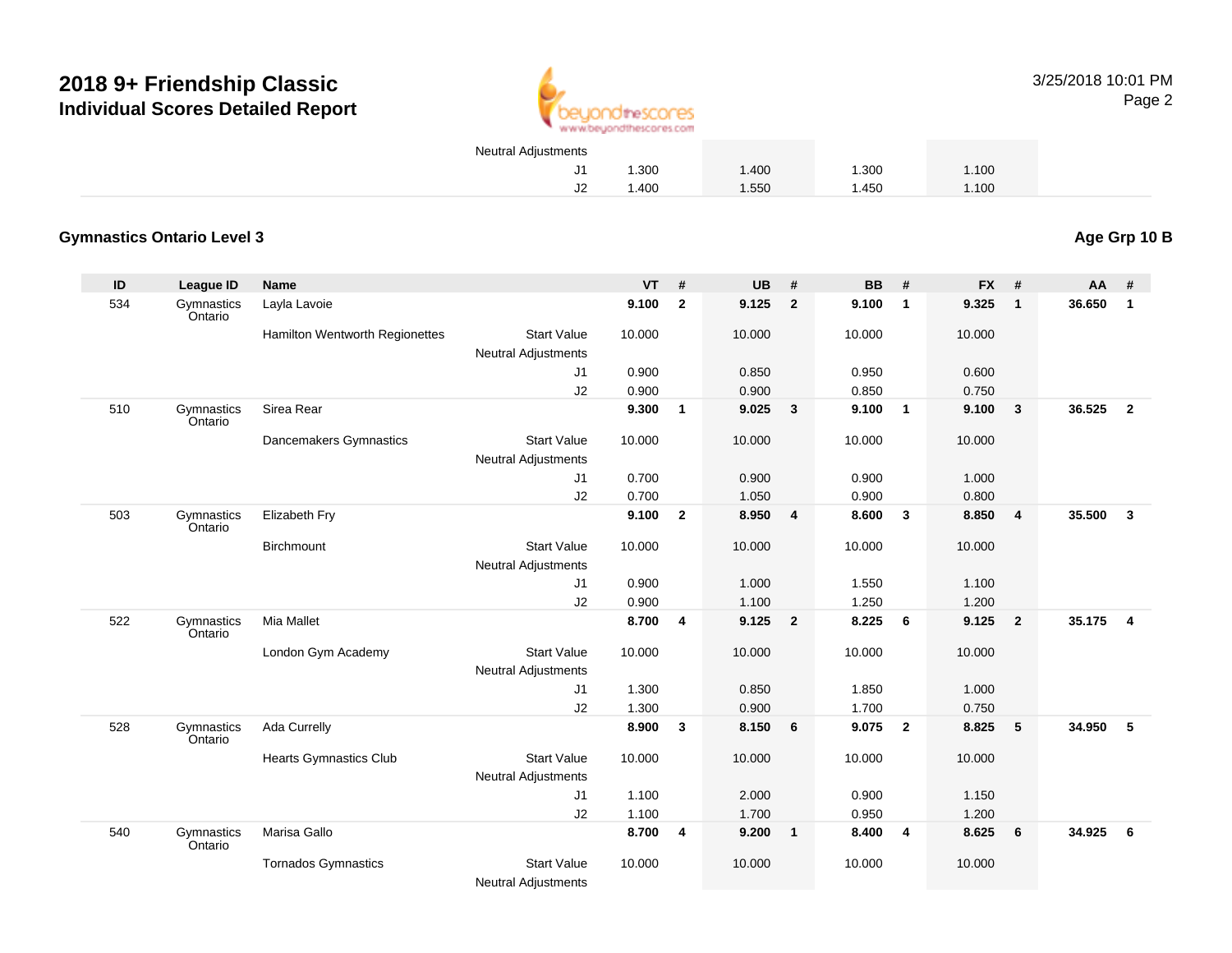

#### 3/25/2018 10:01 PMPage 3

|     |                       |                            | J1<br>J2                                         | 1.300<br>1.300 | 0.800<br>0.800 | 1.500<br>1.700 | 1.400<br>1.350 |        |
|-----|-----------------------|----------------------------|--------------------------------------------------|----------------|----------------|----------------|----------------|--------|
| 516 | Gymnastics<br>Ontario | Kylie Nielsen              |                                                  | 8.400<br>5     | 8.850<br>5     | 8.250 5        | 8.250          | 33.750 |
|     |                       | <b>Grand River Gymmies</b> | <b>Start Value</b><br><b>Neutral Adjustments</b> | 10.000         | 10.000         | 10.000         | 10.000         |        |
|     |                       |                            | J1                                               | 1.700          | 1.000          | 1.900          | 1.900          |        |
|     |                       |                            | J2                                               | 1.500          | 1.300          | 1.600          | 1.600          |        |

#### **Gymnastics Ontario Level 3**

#### **ID League ID Name VT # UB # BB # FX # AA #** 511 Gymnastics OntarioAmelia Patrick **9.100 <sup>3</sup> 8.650 <sup>5</sup> 9.125 <sup>1</sup> 9.450 <sup>1</sup> 36.325 <sup>1</sup>** Dancemakers Gymnastics Start Valuee 10.000 10.000 10.000 10.000 Neutral Adjustments J1 0.900 1.300 0.900 0.450 J2 0.900 1.400 0.850 0.650 529 Gymnastics OntarioLexie Griffiths **9.200 <sup>2</sup> 9.350 <sup>1</sup> 8.400 <sup>6</sup> 9.275 <sup>2</sup> 36.225 <sup>2</sup>** Hearts Gymnastics Club Start Value 10.000 10.000 10.000 10.000 Neutral Adjustments $-0.100$ 1.500 J1 0.700 0.600 1.500 0.700 J2 0.900 0.700 1.500 0.750 504**Gymnastics** OntarioEleni Kiofos**9.350 <sup>1</sup> 8.650 <sup>5</sup> 8.850 <sup>2</sup> 9.050 <sup>4</sup> 35.900 <sup>3</sup> Birchmount**  Start Valuee 10.000 10.000 10.000 10.000 Neutral Adjustments J1 0.600 1.400 1.250 1.100 J2 0.700 1.300 1.050 0.800 523 Gymnastics OntarioShana McKillop **9.050 <sup>4</sup> 9.125 <sup>2</sup> 8.650 <sup>3</sup> 8.825 <sup>5</sup> 35.650 <sup>4</sup>** London Gym Academy Start Valuee 10.000 10.000 10.000 10.000 Neutral Adjustments J1 1.000 0.750 1.300 1.300 J2 0.900 1.000 1.400 1.050 541 Gymnastics OntarioGisele Claire Sirois**8.850 <sup>5</sup> 8.975 <sup>4</sup> 8.525 <sup>5</sup> 9.100 <sup>3</sup> 35.450 <sup>5</sup>** Woodbridge Academy of**Gymnastics** Start Valuee 10.000 10.000 10.000 10.000

Neutral Adjustments

### **Age Grp 10 C**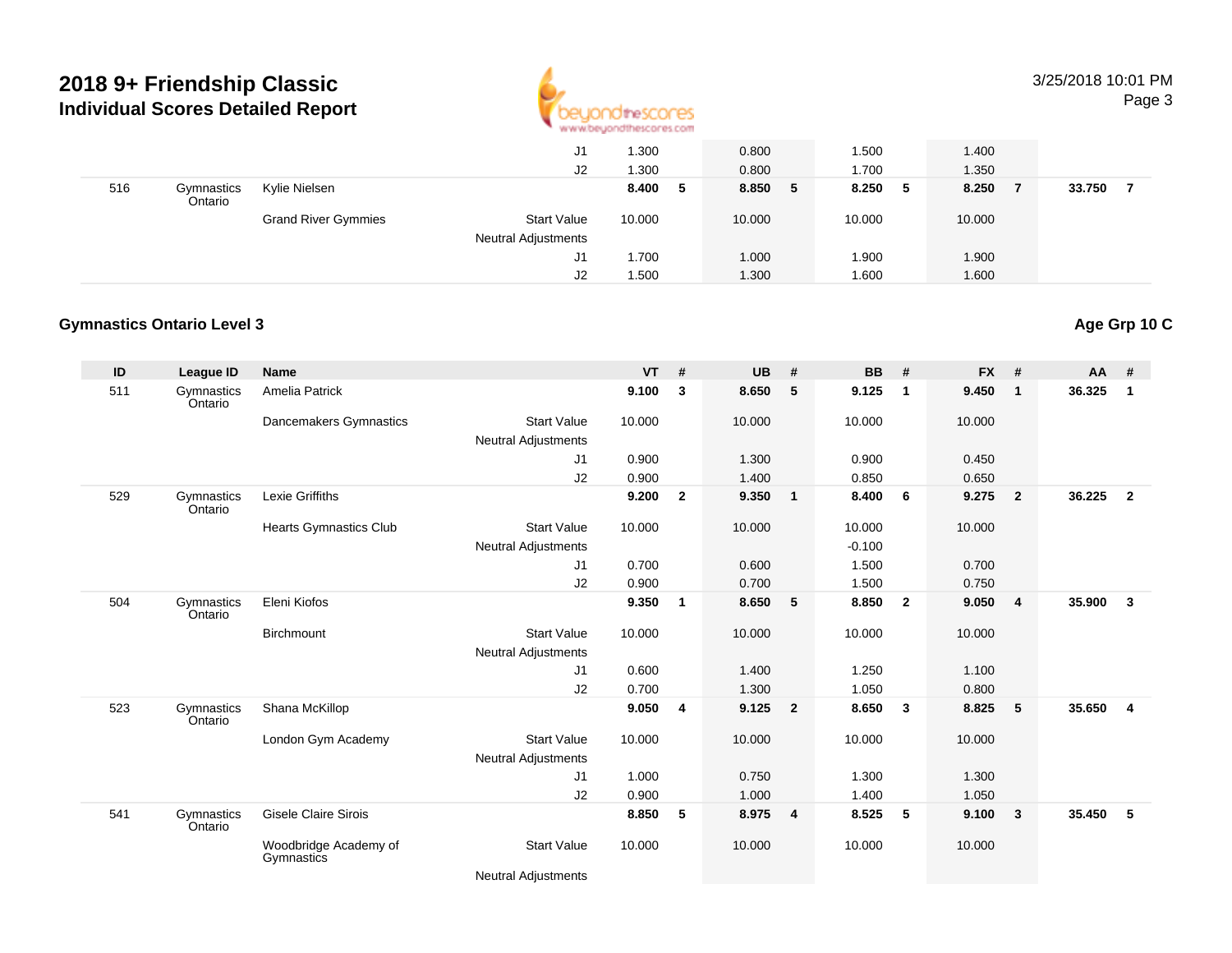

|     |                       |                                | J <sub>1</sub>             | 1.000  |                | 1.100   | 1.600  |                         | 1.000  |                |        |    |
|-----|-----------------------|--------------------------------|----------------------------|--------|----------------|---------|--------|-------------------------|--------|----------------|--------|----|
|     |                       |                                | J2                         | 1.300  |                | 0.950   | 1.350  |                         | 0.800  |                |        |    |
| 535 | Gymnastics<br>Ontario | Michaela McDonald              |                            | 8.650  | - 6            | 9.000 3 | 8.600  | $\overline{\mathbf{4}}$ | 8.750  | - 6            | 35.000 | -6 |
|     |                       | Hamilton Wentworth Regionettes | <b>Start Value</b>         | 10.000 |                | 10.000  | 10.000 |                         | 10.000 |                |        |    |
|     |                       |                                | <b>Neutral Adjustments</b> |        |                |         |        |                         |        |                |        |    |
|     |                       |                                | J <sub>1</sub>             | 1.500  |                | 1.000   | 1.400  |                         | 1.300  |                |        |    |
|     |                       |                                | J2                         | 1.200  |                | 1.000   | 1.400  |                         | 1.200  |                |        |    |
| 517 | Gymnastics<br>Ontario | <b>Audrey Mills</b>            |                            | 8.300  | $\overline{7}$ | 7.800 6 | 8.350  | $\overline{7}$          | 8.075  | $\overline{7}$ | 32.525 | 7  |
|     |                       | <b>KSG Aurora</b>              | <b>Start Value</b>         | 10.000 |                | 10.000  | 10.000 |                         | 10.000 |                |        |    |
|     |                       |                                | <b>Neutral Adjustments</b> |        |                |         |        |                         |        |                |        |    |
|     |                       |                                | J1                         | 1.800  |                | 2.300   | 1.800  |                         | 2.000  |                |        |    |
|     |                       |                                | J2                         | 1.600  |                | 2.100   | 1.500  |                         | 1.850  |                |        |    |

#### **Gymnastics Ontario Level 3Age Grp 10 D**

| ID  | League ID             | <b>Name</b>                    |                            | $VT$ #       |                          | <b>UB</b> | #                        | <b>BB</b>    | #                        | <b>FX</b> | #                        | AA     | #                        |
|-----|-----------------------|--------------------------------|----------------------------|--------------|--------------------------|-----------|--------------------------|--------------|--------------------------|-----------|--------------------------|--------|--------------------------|
| 542 | Gymnastics<br>Ontario | Risha Kumerasan                |                            | <b>X.XXX</b> | $\overline{\phantom{a}}$ | X.XXX     | $\overline{\phantom{a}}$ | <b>X.XXX</b> | $\overline{\phantom{a}}$ | X.XXX     | $\overline{\phantom{a}}$ | 0.000  | $\overline{\phantom{a}}$ |
| 518 | Gymnastics<br>Ontario | <b>Brooke VanBeek</b>          |                            | 9.100        | $\mathbf 1$              | 9.175     | $\overline{\phantom{0}}$ | 9.050        | $\overline{1}$           | 8.850     | $\mathbf{3}$             | 36.175 | $\overline{1}$           |
|     |                       | <b>KSG Aurora</b>              | <b>Start Value</b>         | 10.000       |                          | 10.000    |                          | 10.000       |                          | 10.000    |                          |        |                          |
|     |                       |                                | <b>Neutral Adjustments</b> |              |                          |           |                          |              |                          |           |                          |        |                          |
|     |                       |                                | J1                         | 0.900        |                          | 0.750     |                          | 1.000        |                          | 1.100     |                          |        |                          |
|     |                       |                                | J2                         | 0.900        |                          | 0.900     |                          | 0.900        |                          | 1.200     |                          |        |                          |
| 524 | Gymnastics<br>Ontario | Katelyn Whitelaw-Steele        |                            | 8.750        | 3                        | 8.475     | $\overline{4}$           | 8.800        | $\overline{\mathbf{2}}$  | 9.125     | $\overline{1}$           | 35.150 | $\overline{\mathbf{2}}$  |
|     |                       | London Gym Academy             | <b>Start Value</b>         | 10.000       |                          | 10.000    |                          | 10.000       |                          | 10.000    |                          |        |                          |
|     |                       |                                | <b>Neutral Adjustments</b> |              |                          |           |                          |              |                          |           |                          |        |                          |
|     |                       |                                | J1                         | 1.300        |                          | 1.450     |                          | 1.200        |                          | 1.000     |                          |        |                          |
|     |                       |                                | J2                         | 1.200        |                          | 1.600     |                          | 1.200        |                          | 0.750     |                          |        |                          |
| 543 | Gymnastics<br>Ontario | Erin Perry                     |                            | 8.900        | $\mathbf{2}$             | 8.875     | $\overline{2}$           | 8.725        | $\mathbf{3}$             | 8.475     | $\overline{4}$           | 34.975 | 3                        |
|     |                       | <b>Grand River Gymmies</b>     | <b>Start Value</b>         | 10.000       |                          | 10.000    |                          | 10.000       |                          | 10.000    |                          |        |                          |
|     |                       |                                | <b>Neutral Adjustments</b> |              |                          |           |                          |              |                          |           |                          |        |                          |
|     |                       |                                | J <sub>1</sub>             | 1.100        |                          | 0.950     |                          | 1.250        |                          | 1.650     |                          |        |                          |
|     |                       |                                | J2                         | 1.100        |                          | 1.300     |                          | 1.300        |                          | 1.400     |                          |        |                          |
| 536 | Gymnastics<br>Ontario | Camryn Van Kessel              |                            | 8.250        | 5                        | 8.550     | $\mathbf{3}$             | 8.800        | $\overline{\mathbf{2}}$  | 9.100     | $\overline{\mathbf{2}}$  | 34.700 | -4                       |
|     |                       | Hamilton Wentworth Regionettes | <b>Start Value</b>         | 10.000       |                          | 10.000    |                          | 10.000       |                          | 10.000    |                          |        |                          |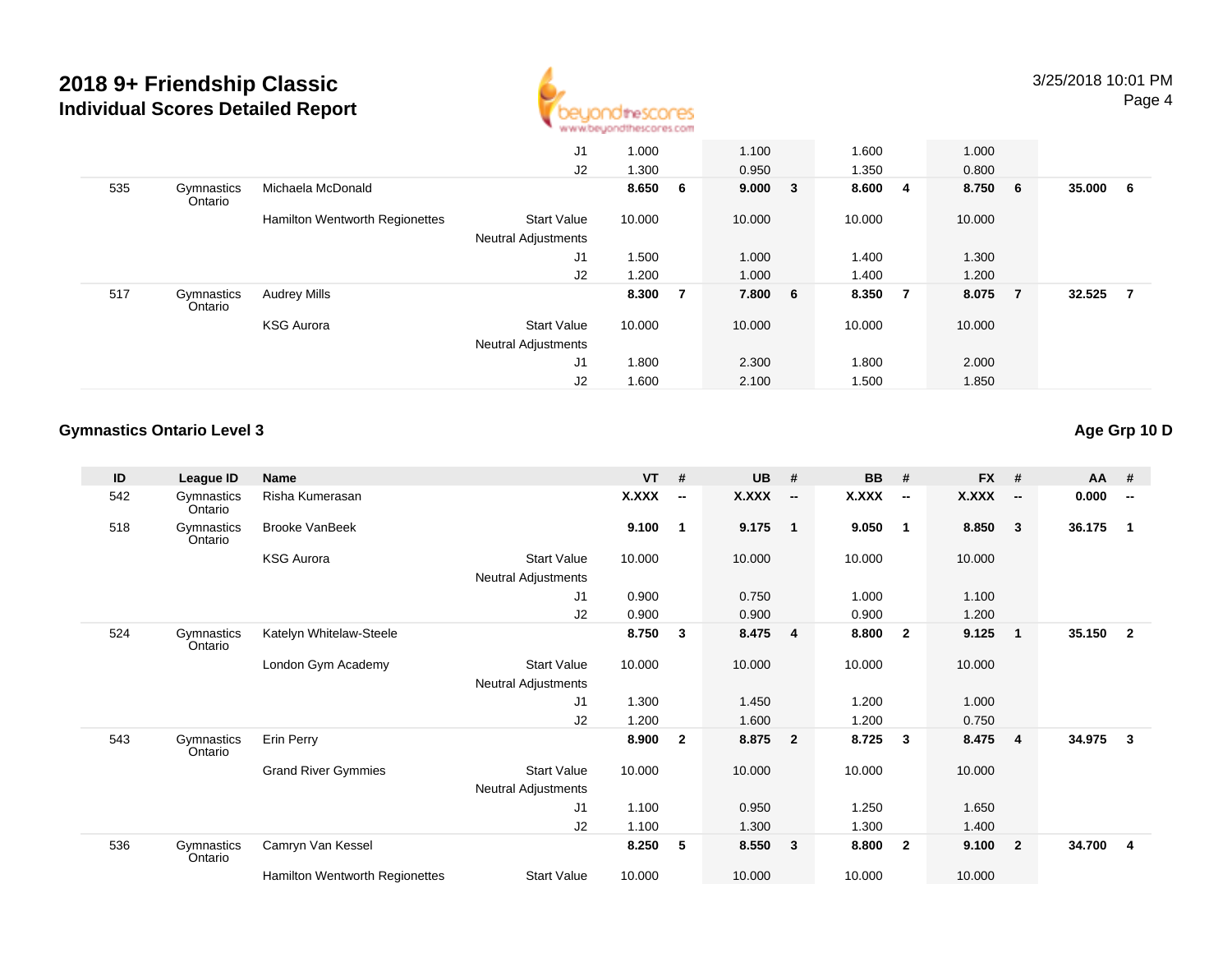

|     |                       |                                | <b>Neutral Adjustments</b> |         |         |         |   |         |   |        |     |
|-----|-----------------------|--------------------------------|----------------------------|---------|---------|---------|---|---------|---|--------|-----|
|     |                       |                                | J1                         | 1.800   | 1.500   | 1.050   |   | 0.800   |   |        |     |
|     |                       |                                | J2                         | 1.700   | 1.400   | 1.350   |   | 1.000   |   |        |     |
| 530 | Gymnastics<br>Ontario | Coralee Ciszkowski             |                            | 8.650 4 | 8.300 5 | 8.225   | 5 | 8.375 5 |   | 33.550 | - 5 |
|     |                       | <b>Pulsars Gymnastics Club</b> | <b>Start Value</b>         | 10.000  | 10.000  | 10.000  |   | 10.000  |   |        |     |
|     |                       |                                | <b>Neutral Adjustments</b> |         |         |         |   |         |   |        |     |
|     |                       |                                | J1                         | 1.400   | 1.800   | 1.850   |   | 1.700   |   |        |     |
|     |                       |                                | J2                         | 1.300   | 1.600   | 1.700   |   | 1.550   |   |        |     |
| 506 | Gymnastics<br>Ontario | <b>Summer Parsons</b>          |                            | 8.650 4 | 7.800 6 | 8.300 4 |   | 7.800   | 6 | 32.550 | - 6 |
|     |                       | Birchmount                     | <b>Start Value</b>         | 10.000  | 10.000  | 10.000  |   | 10.000  |   |        |     |
|     |                       |                                | <b>Neutral Adjustments</b> |         |         |         |   |         |   |        |     |
|     |                       |                                | J1                         | 1.300   | 2.200   | 1.850   |   | 2.300   |   |        |     |
|     |                       |                                | J2                         | 1.400   | 2.200   | 1.550   |   | 2.100   |   |        |     |

#### **Gymnastics Ontario Level 3Age Grp 10 E**

| ID  | League ID             | Name                   |                                                  | <b>VT</b> | #              | <b>UB</b> | #                       | <b>BB</b> | #                       | $FX$ # |                         | <b>AA</b> | #                       |
|-----|-----------------------|------------------------|--------------------------------------------------|-----------|----------------|-----------|-------------------------|-----------|-------------------------|--------|-------------------------|-----------|-------------------------|
| 512 | Gymnastics<br>Ontario | Macy Lipskie           |                                                  | 9.225     | $\overline{2}$ | 9.400     | 1                       | 9.325     | -1                      | 9.300  | $\overline{\mathbf{2}}$ | 37.250    | $\overline{1}$          |
|     |                       | Dancemakers Gymnastics | <b>Start Value</b><br>Neutral Adjustments        | 10.000    |                | 10.000    |                         | 10.000    |                         | 10.000 |                         |           |                         |
|     |                       |                        | J1                                               | 0.800     |                | 0.650     |                         | 0.650     |                         | 0.650  |                         |           |                         |
|     |                       |                        | J2                                               | 0.750     |                | 0.550     |                         | 0.700     |                         | 0.750  |                         |           |                         |
| 507 | Gymnastics<br>Ontario | Olivia Roossien        |                                                  | 9.250     | 1              | 8.925     | $\mathbf{3}$            | 8.850     | $\overline{\mathbf{2}}$ | 9.225  | $\overline{4}$          | 36.250    | $\overline{2}$          |
|     |                       | Cayuga Gymnastics Club | <b>Start Value</b>                               | 10.000    |                | 10.000    |                         | 10.000    |                         | 10.000 |                         |           |                         |
|     |                       |                        | Neutral Adjustments                              |           |                |           |                         | $-0.100$  |                         |        |                         |           |                         |
|     |                       |                        | J1                                               | 0.650     |                | 1.100     |                         | 0.950     |                         | 0.700  |                         |           |                         |
|     |                       |                        | J2                                               | 0.850     |                | 1.050     |                         | 1.150     |                         | 0.850  |                         |           |                         |
| 525 | Gymnastics<br>Ontario | Olivia Webb            |                                                  | 8.950     | 4              | 8.850     | $\overline{\mathbf{4}}$ | 8.750     | 3                       | 9.350  | $\overline{\mathbf{1}}$ | 35.900    | $\overline{\mathbf{3}}$ |
|     |                       | London Gym Academy     | <b>Start Value</b>                               | 10.000    |                | 10.000    |                         | 10.000    |                         | 10.000 |                         |           |                         |
|     |                       |                        | Neutral Adjustments                              |           |                |           |                         |           |                         |        |                         |           |                         |
|     |                       |                        | J1                                               | 1.200     |                | 1.100     |                         | 1.300     |                         | 0.700  |                         |           |                         |
|     |                       |                        | J2                                               | 0.900     |                | 1.200     |                         | 1.200     |                         | 0.600  |                         |           |                         |
| 519 | Gymnastics<br>Ontario | Alana DiPaola          |                                                  | 9.250     | 1              | 9.125     | $\overline{2}$          | 7.775     | 5                       | 9.250  | $\overline{\mathbf{3}}$ | 35.400    | $\overline{\mathbf{4}}$ |
|     |                       | <b>KSG Aurora</b>      | <b>Start Value</b><br><b>Neutral Adjustments</b> | 10.000    |                | 10.000    |                         | 10.000    |                         | 10.000 |                         |           |                         |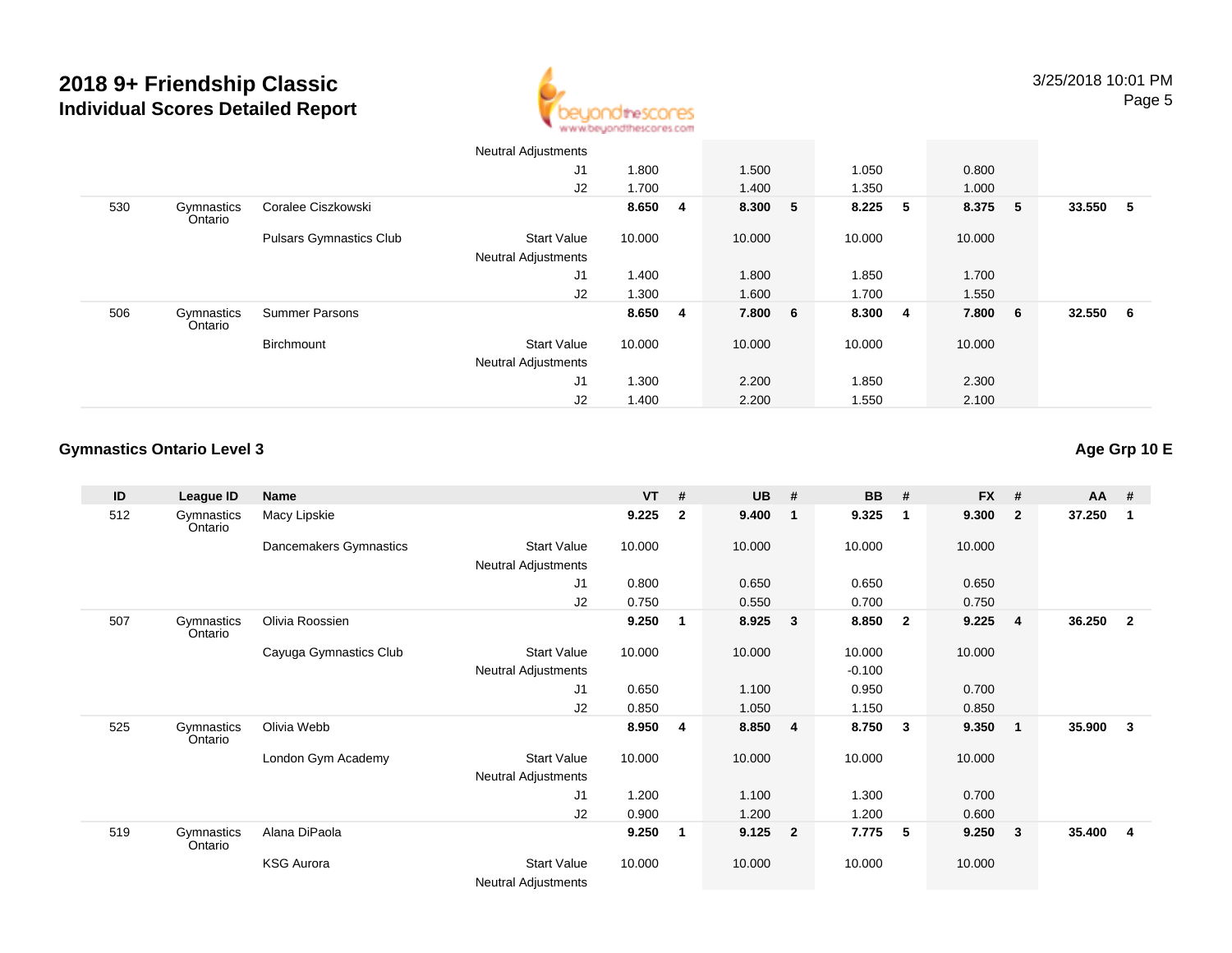

|     |                       |                                | J <sub>1</sub>             | 0.800  |   | 0.900  |   | 2.350  |                          | 0.800        |                          |          |                |
|-----|-----------------------|--------------------------------|----------------------------|--------|---|--------|---|--------|--------------------------|--------------|--------------------------|----------|----------------|
|     |                       |                                | J2                         | 0.700  |   | 0.850  |   | 2.100  |                          | 0.700        |                          |          |                |
| 537 | Gymnastics<br>Ontario | Madison Glionna                |                            | 8.750  | 5 | 8.550  | 6 | 8.325  | $\overline{4}$           | 8.350        | 6                        | 33.975   | 5              |
|     |                       | <b>Tornados Gymnastics</b>     | Start Value                | 10.000 |   | 10.000 |   | 10.000 |                          | 10.000       |                          |          |                |
|     |                       |                                | <b>Neutral Adjustments</b> |        |   |        |   |        |                          |              |                          |          |                |
|     |                       |                                | J <sub>1</sub>             | 1.300  |   | 1.400  |   | 1.700  |                          | 1.800        |                          |          |                |
|     |                       |                                | J2                         | 1.200  |   | 1.500  |   | 1.650  |                          | 1.500        |                          |          |                |
| 513 | Gymnastics<br>Ontario | Maya Lewis                     |                            | 9.000  | 3 | 8.750  | 5 | 7.450  | 6                        | 8.700        | 5                        | 33.900 6 |                |
|     |                       | <b>Grand River Gymmies</b>     | <b>Start Value</b>         | 10.000 |   | 10.000 |   | 10.000 |                          | 10.000       |                          |          |                |
|     |                       |                                | <b>Neutral Adjustments</b> |        |   |        |   |        |                          |              |                          |          |                |
|     |                       |                                | J <sub>1</sub>             | 1.000  |   | 1.200  |   | 2.750  |                          | 1.350        |                          |          |                |
|     |                       |                                | J2                         | 1.000  |   | 1.300  |   | 2.350  |                          | 1.250        |                          |          |                |
| 531 | Gymnastics<br>Ontario | Sadie Croswell                 |                            | 8.650  | 6 | 8.325  | 7 | X.XXX  | $\overline{\phantom{a}}$ | <b>X.XXX</b> | $\overline{\phantom{a}}$ | 16.975   | $\overline{7}$ |
|     |                       | <b>Pulsars Gymnastics Club</b> | <b>Start Value</b>         | 10.000 |   | 10.000 |   |        |                          |              |                          |          |                |
|     |                       |                                | <b>Neutral Adjustments</b> |        |   |        |   |        |                          |              |                          |          |                |
|     |                       |                                | J <sub>1</sub>             | 1.300  |   | 1.800  |   |        |                          |              |                          |          |                |
|     |                       |                                | J <sub>2</sub>             | 1.400  |   | 1.550  |   |        |                          |              |                          |          |                |
|     |                       |                                |                            |        |   |        |   |        |                          |              |                          |          |                |

#### **Gymnastics Ontario Level 3**

**ID League ID Name VT # UB # BB # FX # AA #** 520**Gymnastics** OntarioEmma Stallaert **9.150 <sup>2</sup> 9.075 <sup>2</sup> 8.925 <sup>2</sup> 9.275 <sup>1</sup> 36.425 <sup>1</sup>** London Gym Academy Start Valuee 10.000 10.000 10.000 10.000 Neutral Adjustments J1 1.000 0.900 1.250 0.700 J2 0.700 0.950 0.900 0.750 532 Gymnastics OntarioEliana Di Vita **9.250 <sup>1</sup> 9.250 <sup>1</sup> 8.300 <sup>4</sup> 8.975 <sup>4</sup> 35.775 <sup>2</sup>** Pulsars Gymnastics Club Start Value 10.000 10.000 10.000 10.000 Neutral Adjustments J1 0.800 0.800 1.900 1.100 J2 0.700 0.700 1.500 0.950 544**Gymnastics** OntarioKristen Woodward **9.050 <sup>3</sup> 8.775 <sup>4</sup> 8.450 <sup>3</sup> 9.000 <sup>3</sup> 35.275 <sup>3</sup>** Northumberland Start Value 10.000 10.000 10.000 10.000 Neutral Adjustments J10.900 1.200 1.500 1.100

**Age Grp 10 F**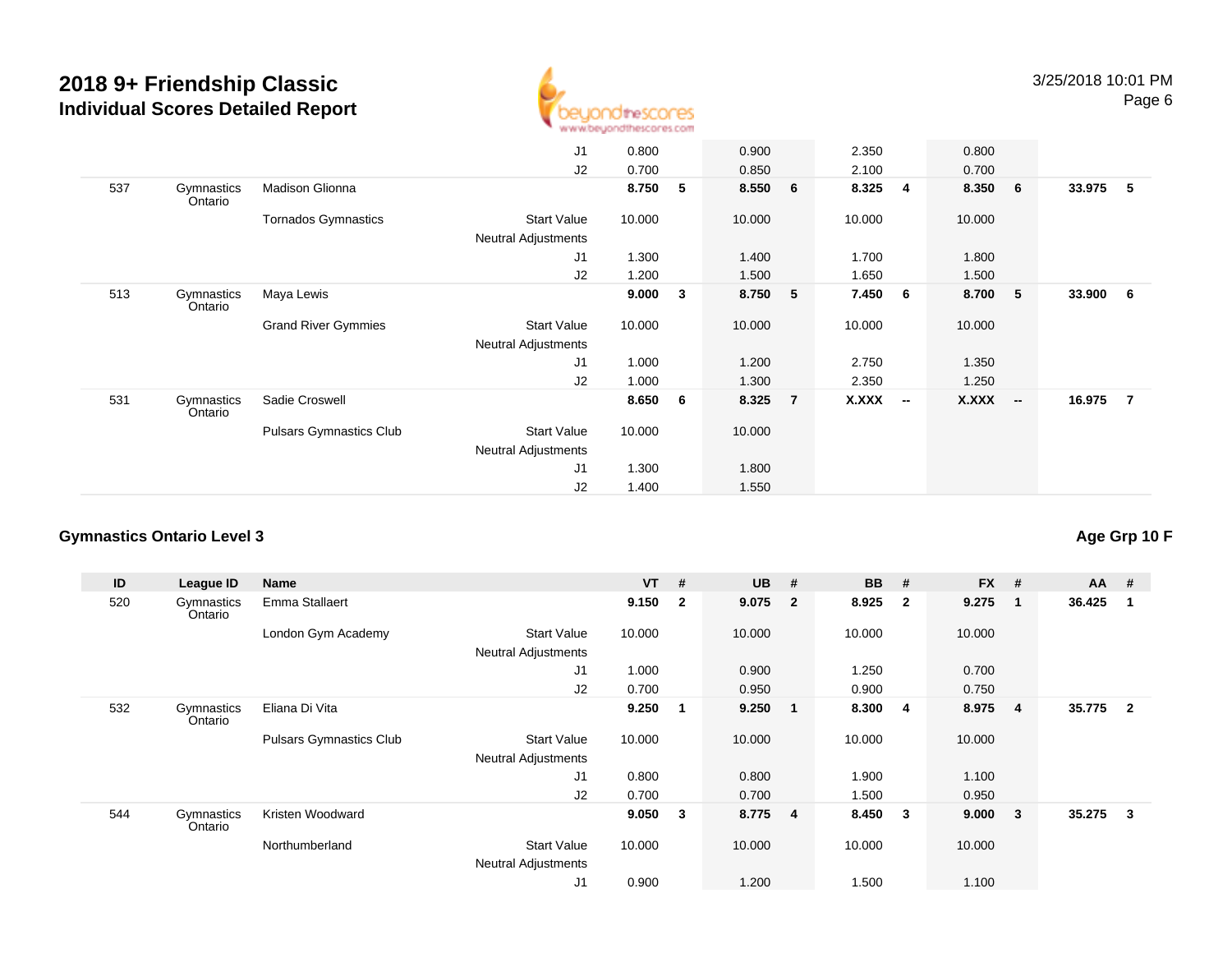

|     |                       |                            | J2                  | 1.000  |   | 1.250  |   | 1.600  |   | 0.900  |                         |        |                |
|-----|-----------------------|----------------------------|---------------------|--------|---|--------|---|--------|---|--------|-------------------------|--------|----------------|
| 526 | Gymnastics<br>Ontario | Noah Raymond               |                     | 8.600  | 6 | 9.000  | 3 | 9.125  | 1 | 8.125  | $\overline{7}$          | 34.850 | $\overline{4}$ |
|     |                       | Hearts Gymnastics Club     | <b>Start Value</b>  | 10.000 |   | 10.000 |   | 10.000 |   | 10.000 |                         |        |                |
|     |                       |                            | Neutral Adjustments |        |   |        |   |        |   |        |                         |        |                |
|     |                       |                            | J1                  | 1.300  |   | 0.900  |   | 0.950  |   | 2.000  |                         |        |                |
|     |                       |                            | J2                  | 1.500  |   | 1.100  |   | 0.800  |   | 1.750  |                         |        |                |
| 514 | Gymnastics<br>Ontario | Makenna Mitchell           |                     | 8.900  | 4 | 8.700  | 5 | 8.300  | 4 | 8.725  | 6                       | 34.625 | -5             |
|     |                       | <b>Grand River Gymmies</b> | <b>Start Value</b>  | 10.000 |   | 10.000 |   | 10.000 |   | 10.000 |                         |        |                |
|     |                       |                            | Neutral Adjustments |        |   |        |   |        |   |        |                         |        |                |
|     |                       |                            | J1                  | 1.000  |   | 1.200  |   | 1.800  |   | 1.250  |                         |        |                |
|     |                       |                            | J2                  | 1.200  |   | 1.400  |   | 1.600  |   | 1.300  |                         |        |                |
| 508 | Gymnastics<br>Ontario | Adriana Ormonde            |                     | 8.650  | 5 | 8.375  | 6 | 7.700  | 6 | 9.100  | $\overline{\mathbf{2}}$ | 33.825 | 6              |
|     |                       | Cayuga Gymnastics Club     | <b>Start Value</b>  | 10.000 |   | 10.000 |   | 10.000 |   | 10.000 |                         |        |                |
|     |                       |                            | Neutral Adjustments |        |   |        |   |        |   |        |                         |        |                |
|     |                       |                            | J1                  | 1.400  |   | 1.500  |   | 2.200  |   | 1.000  |                         |        |                |
|     |                       |                            | J2                  | 1.300  |   | 1.750  |   | 2.400  |   | 0.800  |                         |        |                |
| 538 | Gymnastics<br>Ontario | Cara Albert                |                     | 8.650  | 5 | 8.375  | 6 | 7.925  | 5 | 8.775  | $-5$                    | 33.725 | $\overline{7}$ |
|     |                       | <b>Tornados Gymnastics</b> | <b>Start Value</b>  | 10.000 |   | 10.000 |   | 10.000 |   | 10.000 |                         |        |                |
|     |                       |                            | Neutral Adjustments |        |   |        |   |        |   |        |                         |        |                |
|     |                       |                            | J1                  | 1.300  |   | 1.550  |   | 2.300  |   | 1.250  |                         |        |                |
|     |                       |                            | J2                  | 1.400  |   | 1.700  |   | 1.850  |   | 1.200  |                         |        |                |

#### **Gymnastics Ontario Level 3**

### **Age Grp 11 A**

| ID  | League ID             | <b>Name</b>              |                            | $VT$ #      |    | $UB$ #      | <b>BB</b> | #                       | $FX$ # |                         | $AA$ # |                |
|-----|-----------------------|--------------------------|----------------------------|-------------|----|-------------|-----------|-------------------------|--------|-------------------------|--------|----------------|
| 601 | Gymnastics<br>Ontario | <b>Addison Hrstic</b>    |                            | 9.350       | -1 | $9.225 \t3$ | 9.300     | $\overline{\mathbf{2}}$ | 9.550  | $\blacksquare$          | 37.425 |                |
|     |                       | <b>Aspire Gymnastics</b> | <b>Start Value</b>         | 10.000      |    | 10.000      | 10.000    |                         | 10.000 |                         |        |                |
|     |                       |                          | <b>Neutral Adjustments</b> |             |    |             | $-0.100$  |                         |        |                         |        |                |
|     |                       |                          | J1                         | 0.600       |    | 0.800       | 0.700     |                         | 0.500  |                         |        |                |
|     |                       |                          | J2                         | 0.700       |    | 0.750       | 0.500     |                         | 0.400  |                         |        |                |
| 609 | Gymnastics<br>Ontario | Ivy Graham               |                            | $9.100 \t3$ |    | $9.275$ 2   | 9.475     | $\blacksquare$          | 9.300  | $\overline{\mathbf{2}}$ | 37.150 | $\overline{2}$ |
|     |                       | Dancemakers Gymnastics   | <b>Start Value</b>         | 10.000      |    | 10.000      | 10.000    |                         | 10.000 |                         |        |                |
|     |                       |                          | <b>Neutral Adjustments</b> |             |    |             |           |                         |        |                         |        |                |
|     |                       |                          | J1                         | 1.000       |    | 0.750       | 0.500     |                         | 0.600  |                         |        |                |
|     |                       |                          | J2                         | 0.800       |    | 0.700       | 0.550     |                         | 0.800  |                         |        |                |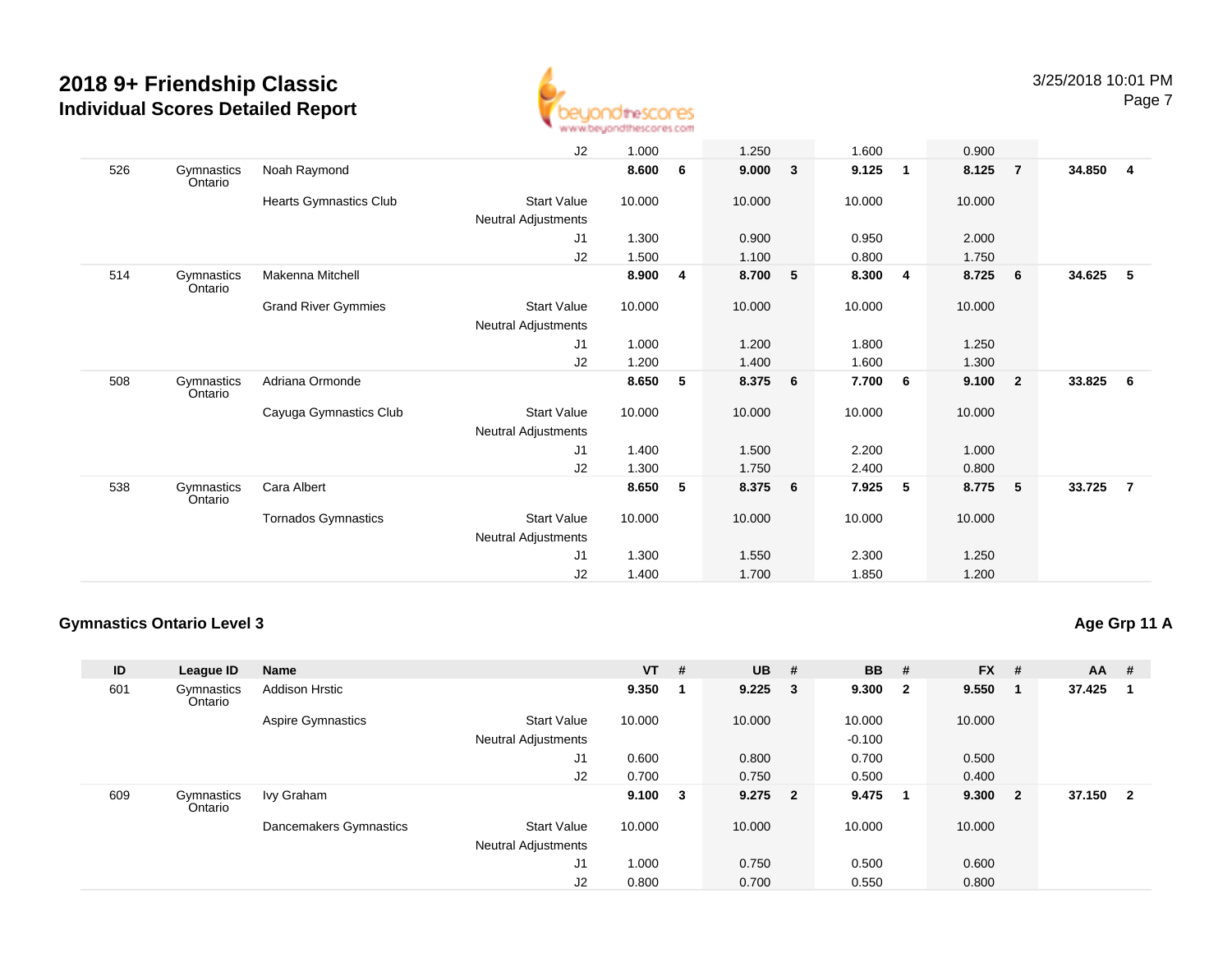

| 638 | Gymnastics<br>Ontario | Malaika Shurland               |                            | 8.900  | 4              | 9.075  | $\overline{4}$ | 8.600  | 5                       | 9.050  | $\overline{4}$          | 35.625 | -3  |
|-----|-----------------------|--------------------------------|----------------------------|--------|----------------|--------|----------------|--------|-------------------------|--------|-------------------------|--------|-----|
|     |                       | Hamilton Wentworth Regionettes | <b>Start Value</b>         | 10.000 |                | 10.000 |                | 10.000 |                         | 10.000 |                         |        |     |
|     |                       |                                | <b>Neutral Adjustments</b> |        |                |        |                |        |                         |        |                         |        |     |
|     |                       |                                | J1                         | 1.100  |                | 0.850  |                | 1.550  |                         | 0.900  |                         |        |     |
|     |                       |                                | J2                         | 1.100  |                | 1.000  |                | 1.250  |                         | 1.000  |                         |        |     |
| 615 | Gymnastics<br>Ontario | Lily Gennaro                   |                            | 9.150  | $\overline{2}$ | 8.950  | 5              | 8.050  | 6                       | 8.975  | 5                       | 35.125 | -4  |
|     |                       | <b>KSG Aurora</b>              | <b>Start Value</b>         | 10.000 |                | 10.000 |                | 10.000 |                         | 10.000 |                         |        |     |
|     |                       |                                | Neutral Adjustments        |        |                |        |                |        |                         |        |                         |        |     |
|     |                       |                                | J <sub>1</sub>             | 0.800  |                | 1.200  |                | 2.000  |                         | 1.100  |                         |        |     |
|     |                       |                                | J2                         | 0.900  |                | 0.900  |                | 1.900  |                         | 0.950  |                         |        |     |
| 632 | Gymnastics<br>Ontario | Nadia Foot                     |                            | 8.800  | 5              | 9.225  | 3              | 8.650  | $\overline{\mathbf{4}}$ | 8.150  | $6\phantom{.0}6$        | 34.825 | 5   |
|     |                       | Hamilton Wentworth Regionettes | <b>Start Value</b>         | 10.000 |                | 10.000 |                | 10.000 |                         | 10.000 |                         |        |     |
|     |                       |                                | Neutral Adjustments        |        |                |        |                |        |                         |        |                         |        |     |
|     |                       |                                | J1                         | 1.100  |                | 0.700  |                | 1.400  |                         | 1.900  |                         |        |     |
|     |                       |                                | J2                         | 1.300  |                | 0.850  |                | 1.300  |                         | 1.800  |                         |        |     |
| 621 | Gymnastics<br>Ontario | Avery Melvin                   |                            | 6.750  | 6              | 9.400  | $\overline{1}$ | 9.025  | $\mathbf{3}$            | 9.150  | $\overline{\mathbf{3}}$ | 34.325 | - 6 |
|     |                       | <b>KSG Aurora</b>              | <b>Start Value</b>         | 10.000 |                | 10.000 |                | 10.000 |                         | 10.000 |                         |        |     |
|     |                       |                                | Neutral Adjustments        |        |                |        |                |        |                         |        |                         |        |     |
|     |                       |                                | J1                         | 3.500  |                | 0.650  |                | 0.900  |                         | 0.900  |                         |        |     |
|     |                       |                                | J2                         | 3.000  |                | 0.550  |                | 1.050  |                         | 0.800  |                         |        |     |

#### **Gymnastics Ontario Level 3**

## **Age Grp 11 B**

| ID  | League ID             | <b>Name</b>                    |                                                  | <b>VT</b> | #  | $UB$ #    |     | <b>BB</b> | #                       | $FX$ #          |     | <b>AA</b> | #                       |
|-----|-----------------------|--------------------------------|--------------------------------------------------|-----------|----|-----------|-----|-----------|-------------------------|-----------------|-----|-----------|-------------------------|
| 639 | Gymnastics<br>Ontario | Haiden Tyleman                 |                                                  | 8.900     | 4  | 9.375     | - 1 | 8.750     | $\overline{\mathbf{3}}$ | 9.300           | - 1 | 36.325    | -1                      |
|     |                       | Hamilton Wentworth Regionettes | <b>Start Value</b><br><b>Neutral Adjustments</b> | 10.000    |    | 10.000    |     | 10.000    |                         | 10.000          |     |           |                         |
|     |                       |                                | J1                                               | 1.000     |    | 0.700     |     | 1.400     |                         | 0.600           |     |           |                         |
|     |                       |                                | J2                                               | 1.200     |    | 0.550     |     | 1.100     |                         | 0.800           |     |           |                         |
| 605 | Gymnastics<br>Ontario | Rebecka Mayr                   |                                                  | 8.900     | -4 | $9.225$ 2 |     | 8.900     |                         | $9.175 \quad 3$ |     | 36.200    | $\overline{\mathbf{2}}$ |
|     |                       | Cayuga Gymnastics Club         | <b>Start Value</b><br><b>Neutral Adjustments</b> | 10.000    |    | 10.000    |     | 10.000    |                         | 10.000          |     |           |                         |
|     |                       |                                | J1                                               | 1.200     |    | 0.900     |     | 1.100     |                         | 0.750           |     |           |                         |
|     |                       |                                | J2                                               | 1.000     |    | 0.650     |     | 1.100     |                         | 0.900           |     |           |                         |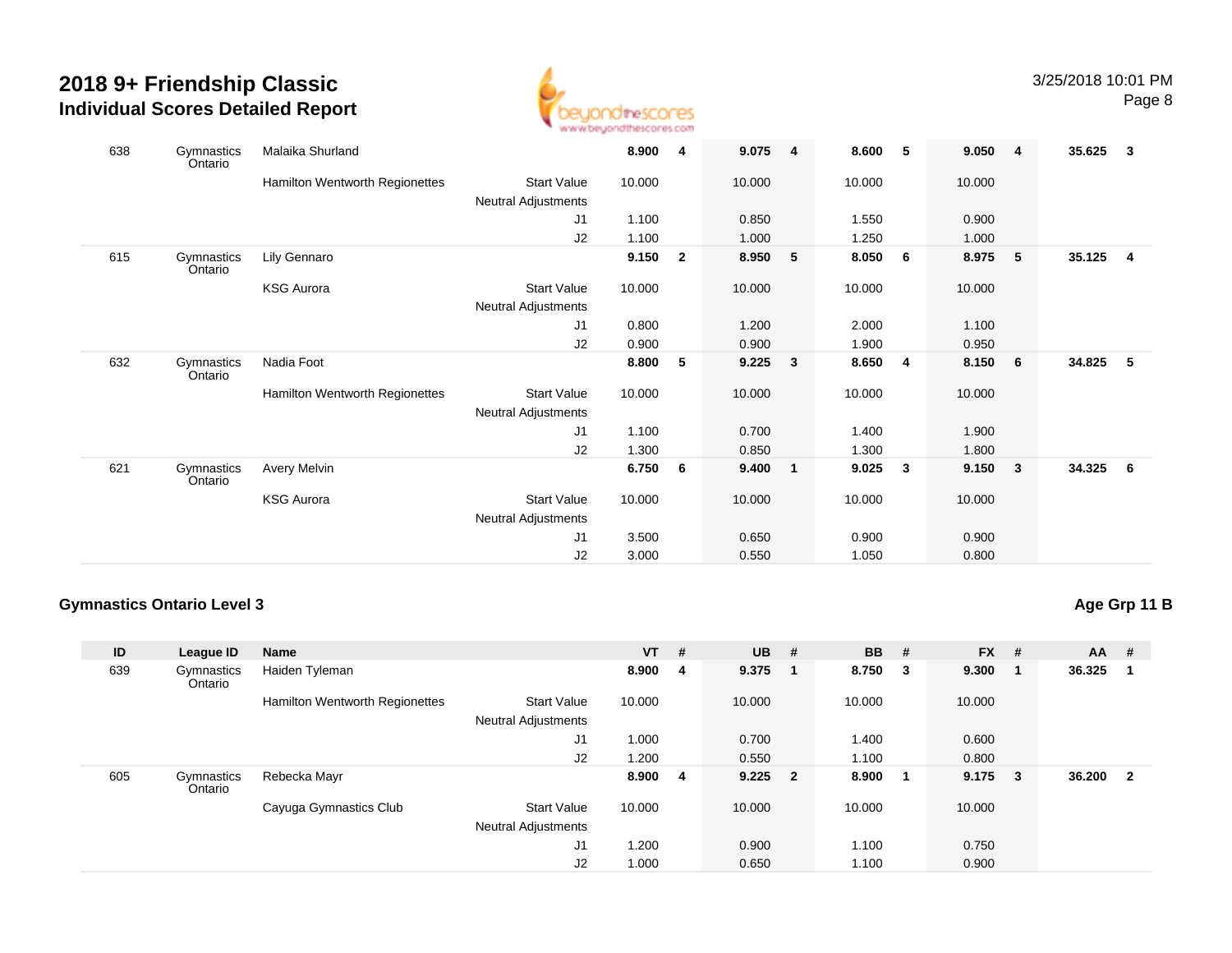

| 616 | Gymnastics<br>Ontario | Payton Hilditch                       |                            | 9.100  | $\overline{\mathbf{2}}$ | 9.050 4 |                | 8.800  | $\overline{\mathbf{2}}$ | 9.225  | $\overline{\mathbf{2}}$ | 36.175 | -3             |
|-----|-----------------------|---------------------------------------|----------------------------|--------|-------------------------|---------|----------------|--------|-------------------------|--------|-------------------------|--------|----------------|
|     |                       | <b>KSG Aurora</b>                     | <b>Start Value</b>         | 10.000 |                         | 10.000  |                | 10.000 |                         | 10.000 |                         |        |                |
|     |                       |                                       | Neutral Adjustments        |        |                         |         |                |        |                         |        |                         |        |                |
|     |                       |                                       | J1                         | 0.900  |                         | 1.000   |                | 1.300  |                         | 0.750  |                         |        |                |
|     |                       |                                       | J2                         | 0.900  |                         | 0.900   |                | 1.100  |                         | 0.800  |                         |        |                |
| 611 | Gymnastics<br>Ontario | Lilianna Schinkel                     |                            | 9.125  | $\mathbf{1}$            | 9.050   | $\overline{4}$ | 8.800  | $\overline{\mathbf{2}}$ | 8.900  | - 5                     | 35.875 | $\overline{4}$ |
|     |                       | <b>Grand River Gymmies</b>            | <b>Start Value</b>         | 10.000 |                         | 10.000  |                | 10.000 |                         | 10.000 |                         |        |                |
|     |                       |                                       | Neutral Adjustments        |        |                         |         |                |        |                         |        |                         |        |                |
|     |                       |                                       | J <sub>1</sub>             | 0.900  |                         | 0.800   |                | 1.200  |                         | 1.200  |                         |        |                |
|     |                       |                                       | J2                         | 0.850  |                         | 1.100   |                |        |                         | 1.000  |                         |        |                |
| 633 | Gymnastics<br>Ontario | Mairead Doyle                         |                            | 9.050  | 3                       | 8.950   | 5              | 8.475  | $\overline{4}$          | 9.050  | $\overline{\mathbf{4}}$ | 35.525 | -5             |
|     |                       | <b>Hamilton Wentworth Regionettes</b> | <b>Start Value</b>         | 10.000 |                         | 10.000  |                | 10.000 |                         | 10.000 |                         |        |                |
|     |                       |                                       | <b>Neutral Adjustments</b> |        |                         |         |                |        |                         |        |                         |        |                |
|     |                       |                                       | J1                         | 0.900  |                         | 1.000   |                | 1.600  |                         | 1.000  |                         |        |                |
|     |                       |                                       | J2                         | 1.000  |                         | 1.100   |                | 1.450  |                         | 0.900  |                         |        |                |
| 622 | Gymnastics<br>Ontario | Danika Roder                          |                            | 9.100  | $\overline{\mathbf{2}}$ | 9.075   | 3              | 8.375  | 5                       | 8.875  | 6                       | 35.425 | - 6            |
|     |                       | London Gym Academy                    | <b>Start Value</b>         | 10.000 |                         | 10.000  |                | 10.000 |                         | 10.000 |                         |        |                |
|     |                       |                                       | Neutral Adjustments        |        |                         |         |                |        |                         |        |                         |        |                |
|     |                       |                                       | J1                         | 0.900  |                         | 1.000   |                | 1.600  |                         | 1.200  |                         |        |                |
|     |                       |                                       | J2                         | 0.900  |                         | 0.850   |                | 1.650  |                         | 1.050  |                         |        |                |

#### **Gymnastics Ontario Level 3**

## **Age Grp 11 C**

| ID  | League ID             | <b>Name</b>                    |                                                  | <b>VT</b> | # | $UB$ #    | <b>BB</b> | #                       | $FX$ #  |                | <b>AA</b> | #                       |
|-----|-----------------------|--------------------------------|--------------------------------------------------|-----------|---|-----------|-----------|-------------------------|---------|----------------|-----------|-------------------------|
| 640 | Gymnastics<br>Ontario | Emma Ratajczyk                 |                                                  | 8.750     | 4 | $9.025$ 2 | 8.700     |                         | 9.300   | $\blacksquare$ | 35.775    | -1                      |
|     |                       | Hamilton Wentworth Regionettes | <b>Start Value</b><br><b>Neutral Adjustments</b> | 10.000    |   | 10.000    | 10.000    |                         | 10.000  |                |           |                         |
|     |                       |                                | J1                                               | 1.200     |   | 1.000     | 1.350     |                         | 0.700   |                |           |                         |
|     |                       |                                | J2                                               | 1.300     |   | 0.950     | 1.250     |                         | 0.700   |                |           |                         |
| 610 | Gymnastics<br>Ontario | Kendra Hannan                  |                                                  | 9.300     | 1 | 8.600 5   | 8.600     | $\overline{\mathbf{2}}$ | 8.975 3 |                | 35.475    | $\overline{\mathbf{2}}$ |
|     |                       | Galaxy                         | <b>Start Value</b><br><b>Neutral Adjustments</b> | 10.000    |   | 10.000    | 10.000    |                         | 10.000  |                |           |                         |
|     |                       |                                | J1                                               | 0.750     |   | 1.400     | 1.550     |                         | 1.100   |                |           |                         |
|     |                       |                                | J2                                               | 0.650     |   | 1.400     | 1.250     |                         | 0.950   |                |           |                         |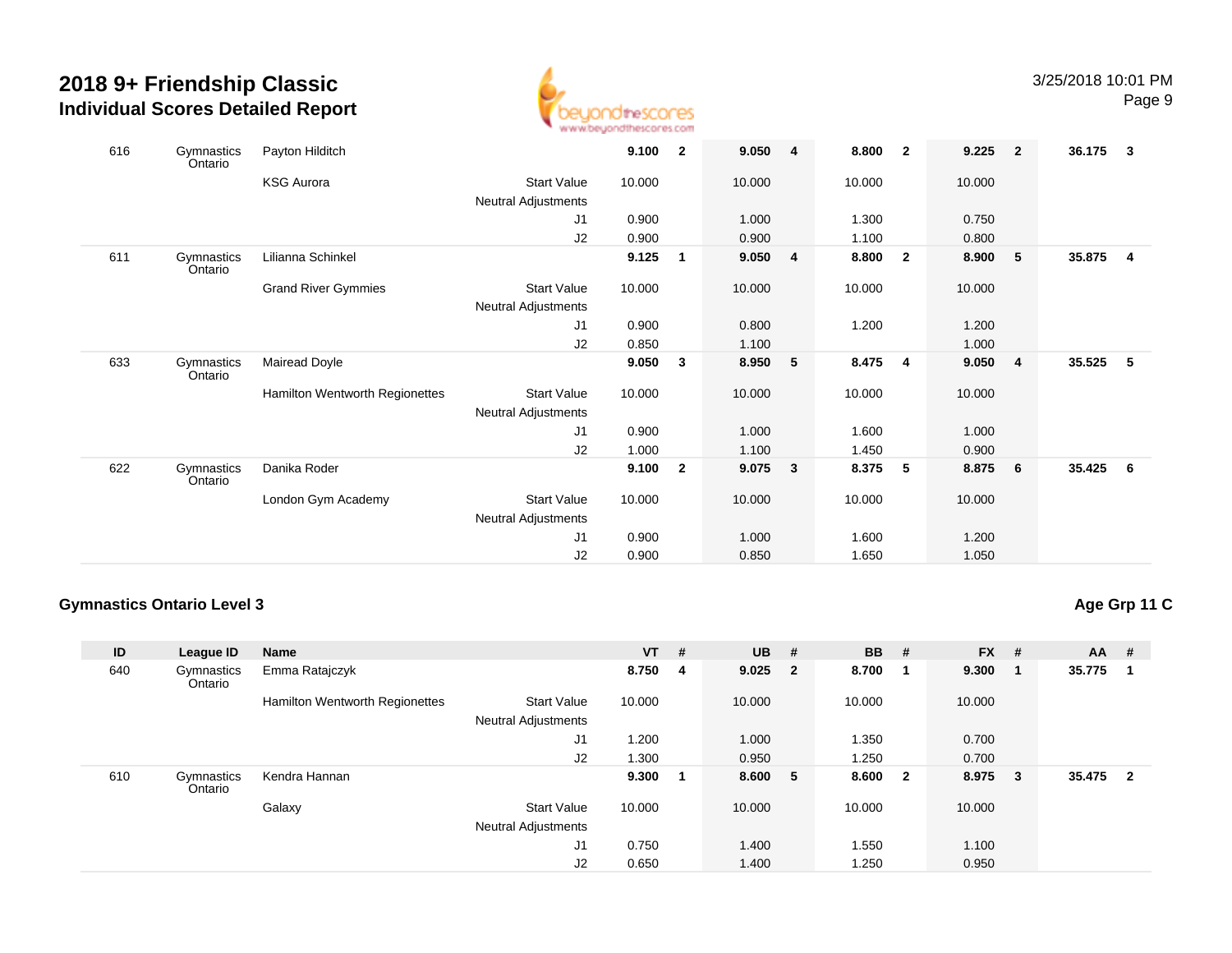

| 617 | Gymnastics<br>Ontario | Diviya Amarnath                |                            | 8.600  | 5              | 9.125   | $\overline{\phantom{0}}$ 1 | 8.425  | $\overline{\mathbf{3}}$ | 9.175  | $\overline{2}$ | 35.325 | $\mathbf{3}$            |
|-----|-----------------------|--------------------------------|----------------------------|--------|----------------|---------|----------------------------|--------|-------------------------|--------|----------------|--------|-------------------------|
|     |                       | <b>KSG Aurora</b>              | <b>Start Value</b>         | 10.000 |                | 10.000  |                            | 10.000 |                         | 10.000 |                |        |                         |
|     |                       |                                | Neutral Adjustments        |        |                |         |                            |        |                         |        |                |        |                         |
|     |                       |                                | J1                         | 1.300  |                | 0.800   |                            | 1.650  |                         | 0.800  |                |        |                         |
|     |                       |                                | J2                         | 1.500  |                | 0.950   |                            | 1.500  |                         | 0.850  |                |        |                         |
| 634 | Gymnastics<br>Ontario | Maya Nezic                     |                            | 8.750  | 4              | 9.025   | $\overline{2}$             | 8.250  | $\overline{4}$          | 8.650  | 5              | 34.675 | $\overline{\mathbf{4}}$ |
|     |                       | Hamilton Wentworth Regionettes | <b>Start Value</b>         | 10.000 |                | 10.000  |                            | 10.000 |                         | 10.000 |                |        |                         |
|     |                       |                                | Neutral Adjustments        |        |                |         |                            |        |                         |        |                |        |                         |
|     |                       |                                | J <sub>1</sub>             | 1.200  |                | 1.100   |                            | 1.850  |                         | 1.450  |                |        |                         |
|     |                       |                                | J2                         | 1.300  |                | 0.850   |                            | 1.650  |                         | 1.250  |                |        |                         |
| 629 | Gymnastics<br>Ontario | Tayla Salhani                  |                            | 8.900  | $\overline{2}$ | 8.700 4 |                            | 8.000  | $-5$                    | 8.800  | $\overline{4}$ | 34.400 | 5                       |
|     |                       | <b>Pulsars Gymnastics Club</b> | <b>Start Value</b>         | 10.000 |                | 10.000  |                            | 10.000 |                         | 10.000 |                |        |                         |
|     |                       |                                | <b>Neutral Adjustments</b> |        |                |         |                            |        |                         |        |                |        |                         |
|     |                       |                                | J <sub>1</sub>             | 1.100  |                | 1.300   |                            | 2.000  |                         | 1.250  |                |        |                         |
|     |                       |                                | J2                         | 1.100  |                | 1.300   |                            | 2.000  |                         | 1.150  |                |        |                         |
| 602 | Gymnastics<br>Ontario | <b>Brooke Campbell</b>         |                            | 8.850  | 3              | 8.850   | $\mathbf{3}$               | 7.850  | 6                       | 8.575  | 6              | 34.125 | 6                       |
|     |                       | Birchmount                     | <b>Start Value</b>         | 10.000 |                | 10.000  |                            | 10.000 |                         | 10.000 |                |        |                         |
|     |                       |                                | Neutral Adjustments        |        |                |         |                            |        |                         |        |                |        |                         |
|     |                       |                                | J <sub>1</sub>             | 1.100  |                | 1.100   |                            | 2.150  |                         | 1.500  |                |        |                         |
|     |                       |                                | J2                         | 1.200  |                | 1.200   |                            | 2.150  |                         | 1.350  |                |        |                         |

#### **Gymnastics Ontario Level 3**

## **Age Grp 11 D**

| ID  | League ID             | <b>Name</b>                   |                                                  | $VT$ # |                         | $UB$ #    |    | <b>BB</b> # |                         | $FX$ #    |     | $AA$ # |                         |
|-----|-----------------------|-------------------------------|--------------------------------------------------|--------|-------------------------|-----------|----|-------------|-------------------------|-----------|-----|--------|-------------------------|
| 603 | Gymnastics<br>Ontario | Chloe Mak                     |                                                  | 9.350  | $\overline{\mathbf{2}}$ | 9.650     | -1 | 9.400       | $\overline{\mathbf{2}}$ | 9.600     | - 1 | 38.000 | - 1                     |
|     |                       | <b>Birchmount</b>             | <b>Start Value</b><br><b>Neutral Adjustments</b> | 10.000 |                         | 10.000    |    | 10.000      |                         | 10.000    |     |        |                         |
|     |                       |                               | J1                                               | 0.700  |                         | 0.300     |    | 0.650       |                         | 0.300     |     |        |                         |
|     |                       |                               | J2                                               | 0.600  |                         | 0.400     |    | 0.550       |                         | 0.500     |     |        |                         |
| 624 | Gymnastics<br>Ontario | Eve Giroux                    |                                                  | 9.050  | 5                       | $9.325$ 3 |    | 9.550       | -1                      | $9.525$ 2 |     | 37.450 | $\overline{\mathbf{2}}$ |
|     |                       | <b>Hearts Gymnastics Club</b> | <b>Start Value</b><br><b>Neutral Adjustments</b> | 10.000 |                         | 10.000    |    | 10.000      |                         | 10.000    |     |        |                         |
|     |                       |                               | J <sub>1</sub>                                   | 0.900  |                         | 0.650     |    | 0.500       |                         | 0.500     |     |        |                         |
|     |                       |                               | J2                                               | 1.000  |                         | 0.700     |    | 0.400       |                         | 0.450     |     |        |                         |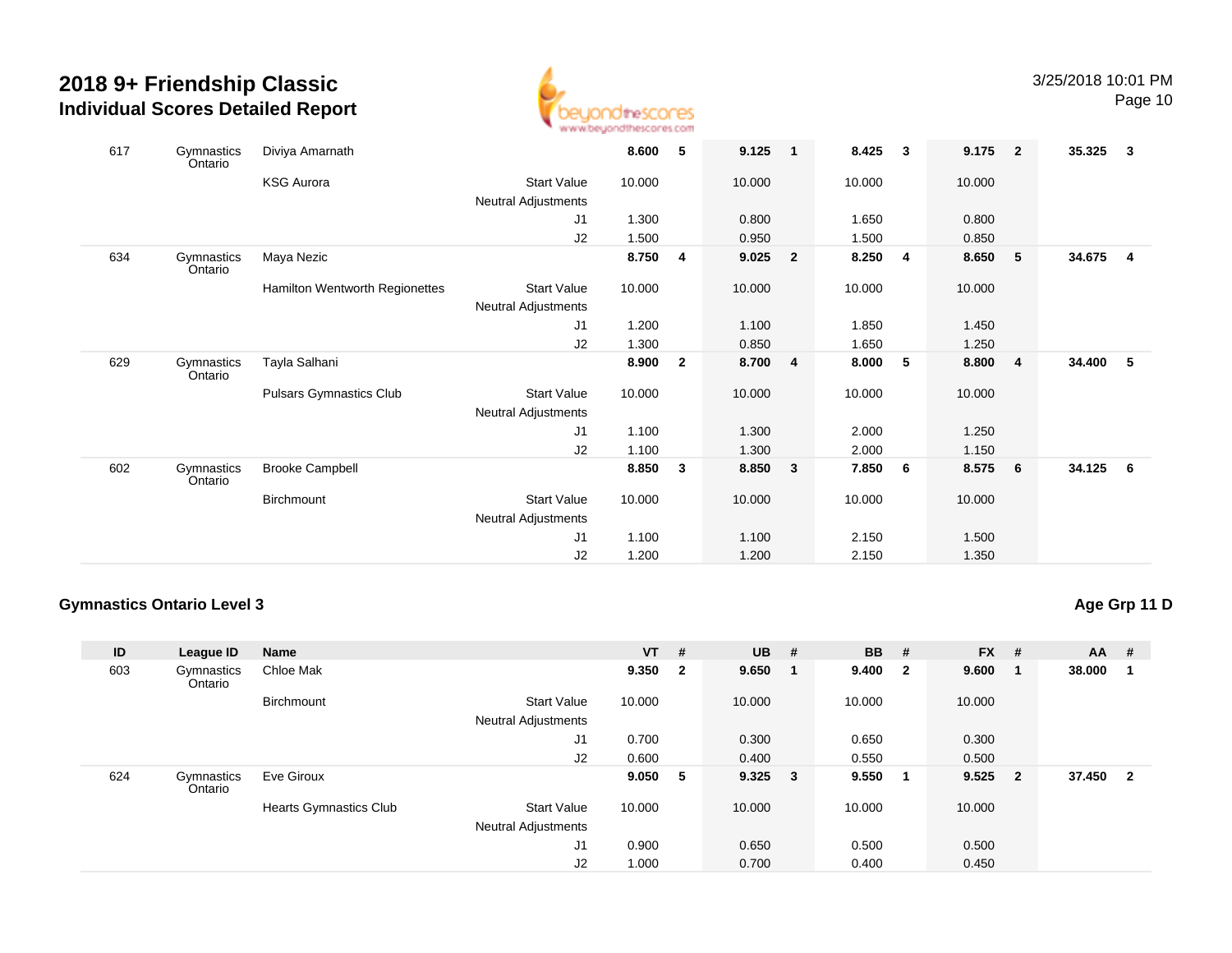

Page 11

| 606 | Gymnastics<br>Ontario | <b>Rylin Bell</b>                     |                            | 9.200  | 4            | 9.300  | $\overline{4}$ | 9.100  | 4              | 9.375  | $\overline{4}$          | 36.975 | $\overline{\mathbf{3}}$ |
|-----|-----------------------|---------------------------------------|----------------------------|--------|--------------|--------|----------------|--------|----------------|--------|-------------------------|--------|-------------------------|
|     |                       | Dancemakers Gymnastics                | <b>Start Value</b>         | 10.000 |              | 10.000 |                | 10.000 |                | 10.000 |                         |        |                         |
|     |                       |                                       | <b>Neutral Adjustments</b> |        |              |        |                |        |                |        |                         |        |                         |
|     |                       |                                       | J1                         | 0.800  |              | 0.600  |                | 0.800  |                | 0.600  |                         |        |                         |
|     |                       |                                       | J2                         | 0.800  |              | 0.800  |                | 1.000  |                | 0.650  |                         |        |                         |
| 618 | Gymnastics<br>Ontario | Giada Marchione                       |                            | 9.300  | 3            | 9.200  | 5              | 9.050  | 5              | 9.300  | $-5$                    | 36.850 | $\overline{4}$          |
|     |                       | <b>KSG Aurora</b>                     | <b>Start Value</b>         | 10.000 |              | 10.000 |                | 10.000 |                | 10.000 |                         |        |                         |
|     |                       |                                       | <b>Neutral Adjustments</b> |        |              |        |                |        |                |        |                         |        |                         |
|     |                       |                                       | J1                         | 0.700  |              | 0.900  |                | 0.900  |                | 0.700  |                         |        |                         |
|     |                       |                                       | J2                         | 0.700  |              | 0.700  |                | 1.000  |                | 0.700  |                         |        |                         |
| 635 | Gymnastics<br>Ontario | Carys Edgcumbe                        |                            | 8.900  | 6            | 9.375  | $\overline{2}$ | 8.750  | 6              | 9.400  | $\overline{\mathbf{3}}$ | 36.425 | 5                       |
|     |                       | <b>Hamilton Wentworth Regionettes</b> | <b>Start Value</b>         | 10.000 |              | 10.000 |                | 10.000 |                | 10.000 |                         |        |                         |
|     |                       |                                       | <b>Neutral Adjustments</b> |        |              |        |                |        |                |        |                         |        |                         |
|     |                       |                                       | J1                         | 1.100  |              | 0.600  |                | 1.300  |                | 0.550  |                         |        |                         |
|     |                       |                                       | J2                         | 1.100  |              | 0.650  |                | 1.200  |                | 0.650  |                         |        |                         |
| 630 | Gymnastics<br>Ontario | Marie-Eve De Matas                    |                            | 9.375  | $\mathbf{1}$ | 8.925  | 6              | 8.600  | $\overline{7}$ | 9.225  | 6                       | 36.125 | 6                       |
|     |                       | <b>Pulsars Gymnastics Club</b>        | <b>Start Value</b>         | 10.000 |              | 10.000 |                | 10.000 |                | 10.000 |                         |        |                         |
|     |                       |                                       | <b>Neutral Adjustments</b> |        |              |        |                |        |                |        |                         |        |                         |
|     |                       |                                       | J <sub>1</sub>             | 0.600  |              | 1.200  |                | 1.600  |                | 0.750  |                         |        |                         |
|     |                       |                                       | J2                         | 0.650  |              | 0.950  |                | 1.200  |                | 0.800  |                         |        |                         |
| 613 | Gymnastics<br>Ontario | Natalie Kay                           |                            | 9.350  | $\mathbf{2}$ | 8.650  | $\overline{7}$ | 9.175  | 3              | 8.850  | $\overline{7}$          | 36.025 | $\overline{7}$          |
|     |                       | <b>Grand River Gymmies</b>            | <b>Start Value</b>         | 10.000 |              | 10.000 |                | 10.000 |                | 10.000 |                         |        |                         |
|     |                       |                                       | <b>Neutral Adjustments</b> |        |              |        |                |        |                |        |                         |        |                         |
|     |                       |                                       | J <sub>1</sub>             | 0.600  |              | 1.500  |                | 0.750  |                | 1.300  |                         |        |                         |
|     |                       |                                       | J2                         | 0.700  |              | 1.200  |                | 0.900  |                | 1.000  |                         |        |                         |

#### **Gymnastics Ontario Level 3**

**Age Grp 11 E**

| ID  | League ID             | Name                          |                            | <b>VT</b> | # | <b>UB</b> | - # | <b>BB</b> | - # | <b>FX</b> | -# | <b>AA</b> | # |
|-----|-----------------------|-------------------------------|----------------------------|-----------|---|-----------|-----|-----------|-----|-----------|----|-----------|---|
| 625 | Gymnastics<br>Ontario | Zoe Mackey                    |                            | 9.050     | 3 | 9.575     |     | 9.450     |     | 9.375     | -4 | 37.450    |   |
|     |                       | <b>Hearts Gymnastics Club</b> | <b>Start Value</b>         | 10.000    |   | 10.000    |     | 10.000    |     | 10.000    |    |           |   |
|     |                       |                               | <b>Neutral Adjustments</b> |           |   |           |     |           |     |           |    |           |   |
|     |                       |                               | J1                         | 1.000     |   | 0.400     |     | 0.500     |     | 0.700     |    |           |   |
|     |                       |                               | J2                         | 0.900     |   | 0.450     |     | 0.600     |     | 0.550     |    |           |   |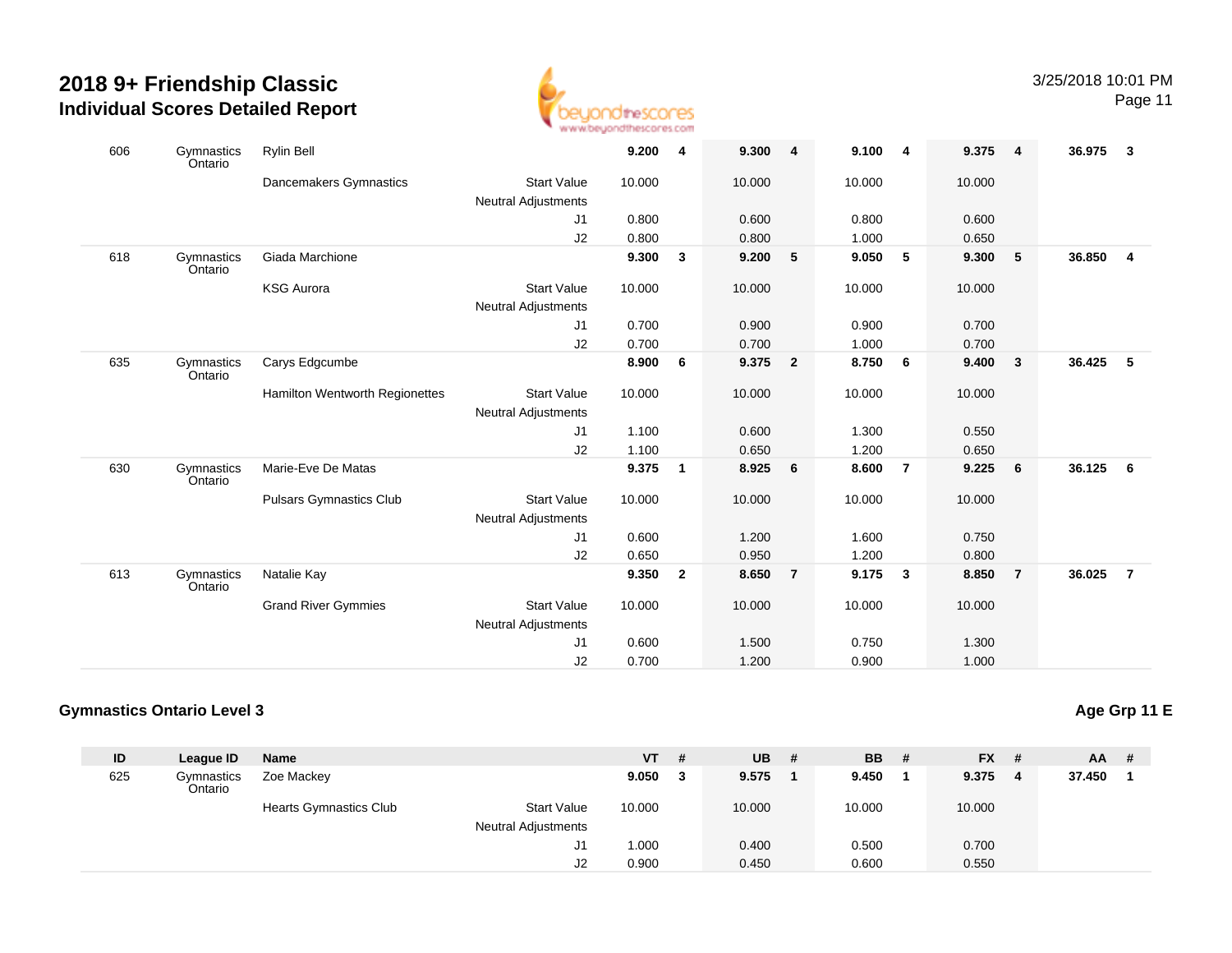

| 604 | Gymnastics<br>Ontario | Kira Pelkonen                  |                            | 9.150  | $\overline{\mathbf{2}}$ | 9.475  | $\overline{\mathbf{2}}$ | 9.175    | $\overline{\mathbf{4}}$ | 9.425  | $\overline{2}$ | 37.225 | $\overline{\mathbf{2}}$ |
|-----|-----------------------|--------------------------------|----------------------------|--------|-------------------------|--------|-------------------------|----------|-------------------------|--------|----------------|--------|-------------------------|
|     |                       | Birchmount                     | <b>Start Value</b>         | 10.000 |                         | 10.000 |                         | 10.000   |                         | 10.000 |                |        |                         |
|     |                       |                                | Neutral Adjustments        |        |                         |        |                         |          |                         |        |                |        |                         |
|     |                       |                                | J1                         | 0.800  |                         | 0.400  |                         | 0.750    |                         | 0.650  |                |        |                         |
|     |                       |                                | J2                         | 0.900  |                         | 0.650  |                         | 0.900    |                         | 0.500  |                |        |                         |
| 607 | Gymnastics<br>Ontario | Makayla Bennett                |                            | 9.550  | $\mathbf{1}$            | 9.200  | $\overline{\mathbf{4}}$ | 8.775    | $6\phantom{.}6$         | 9.400  | $\mathbf{3}$   | 36.925 | $\mathbf{3}$            |
|     |                       | Dancemakers Gymnastics         | <b>Start Value</b>         | 10.000 |                         | 10.000 |                         | 10.000   |                         | 10.000 |                |        |                         |
|     |                       |                                | <b>Neutral Adjustments</b> |        |                         |        |                         |          |                         |        |                |        |                         |
|     |                       |                                | J <sub>1</sub>             | 0.500  |                         | 0.800  |                         | 1.300    |                         | 0.600  |                |        |                         |
|     |                       |                                | J2                         | 0.400  |                         | 0.800  |                         | 1.150    |                         | 0.600  |                |        |                         |
| 619 | Gymnastics<br>Ontario | <b>Emily Chong</b>             |                            | 8.800  | 6                       | 9.100  | 6                       | 9.350    | $\overline{\mathbf{3}}$ | 9.500  | $\mathbf{1}$   | 36.750 | $\overline{4}$          |
|     |                       | <b>KSG Aurora</b>              | <b>Start Value</b>         | 10.000 |                         | 10.000 |                         | 10.000   |                         | 10.000 |                |        |                         |
|     |                       |                                | <b>Neutral Adjustments</b> |        |                         |        |                         |          |                         |        |                |        |                         |
|     |                       |                                | J <sub>1</sub>             | 1.100  |                         | 0.800  |                         | 0.650    |                         | 0.500  |                |        |                         |
|     |                       |                                | J2                         | 1.300  |                         | 1.000  |                         | 0.650    |                         | 0.500  |                |        |                         |
| 614 | Gymnastics<br>Ontario | Lydia Dykstra                  |                            | 8.900  | 4                       | 9.250  | $\overline{\mathbf{3}}$ | 9.375    | $\overline{\mathbf{2}}$ | 8.725  | $\overline{7}$ | 36.250 | $-5$                    |
|     |                       | <b>Grand River Gymmies</b>     | <b>Start Value</b>         | 10.000 |                         | 10.000 |                         | 10.000   |                         | 10.000 |                |        |                         |
|     |                       |                                | Neutral Adjustments        |        |                         |        |                         |          |                         |        |                |        |                         |
|     |                       |                                | J1                         | 1.200  |                         | 0.750  |                         | 0.650    |                         | 1.350  |                |        |                         |
|     |                       |                                | J2                         | 1.000  |                         | 0.750  |                         | 0.600    |                         | 1.200  |                |        |                         |
| 623 | Gymnastics<br>Ontario | Olivia Krentz                  |                            | 8.850  | 5                       | 9.150  | 5                       | 8.425    | $\overline{7}$          | 9.300  | 5              | 35.725 | 6                       |
|     |                       | Northumberland                 | <b>Start Value</b>         | 10.000 |                         | 10.000 |                         | 10.000   |                         | 10.000 |                |        |                         |
|     |                       |                                | <b>Neutral Adjustments</b> |        |                         |        |                         | $-0.100$ |                         |        |                |        |                         |
|     |                       |                                | J1                         | 1.100  |                         | 1.000  |                         | 1.500    |                         | 0.700  |                |        |                         |
|     |                       |                                | J2                         | 1.200  |                         | 0.700  |                         | 1.450    |                         | 0.700  |                |        |                         |
| 636 | Gymnastics<br>Ontario | Emma Greenidge                 |                            | 8.650  | $\overline{7}$          | 8.900  | $\overline{7}$          | 8.900    | $\sqrt{5}$              | 8.850  | 6              | 35.300 | $\overline{7}$          |
|     |                       | Hamilton Wentworth Regionettes | <b>Start Value</b>         | 10.000 |                         | 10.000 |                         | 10.000   |                         | 10.000 |                |        |                         |
|     |                       |                                | <b>Neutral Adjustments</b> |        |                         |        |                         |          |                         |        |                |        |                         |
|     |                       |                                | J <sub>1</sub>             | 1.300  |                         | 1.100  |                         | 1.100    |                         | 1.100  |                |        |                         |
|     |                       |                                | J2                         | 1.400  |                         | 1.100  |                         | 1.100    |                         | 1.200  |                |        |                         |

**Gymnastics Ontario Level 3**

**Age Grp 11 F**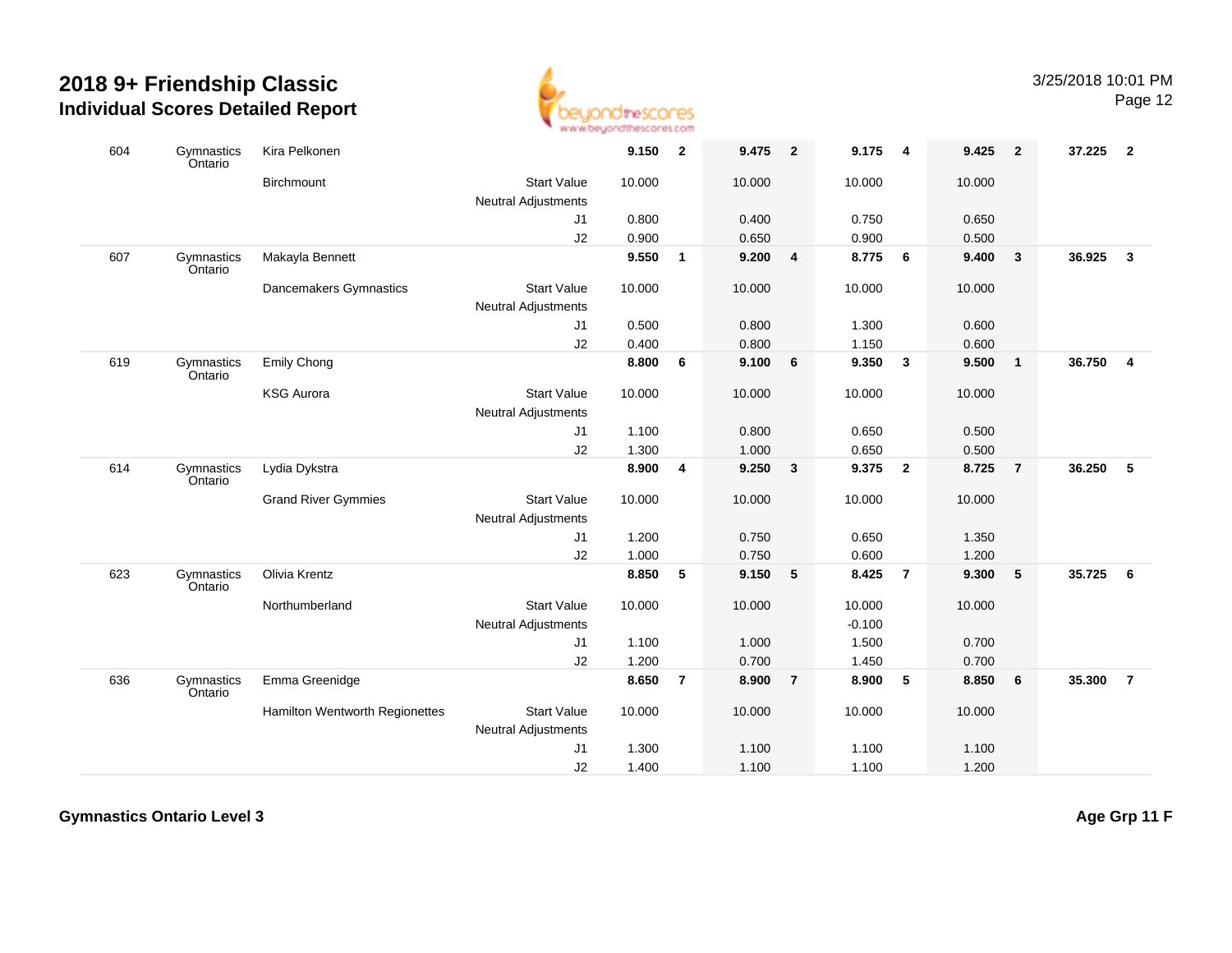

| ID  | <b>League ID</b>      | <b>Name</b>                    |                                                  | <b>VT</b> | #              | <b>UB</b> | #               | <b>BB</b> | #                       | <b>FX</b> | #              | AA     | #                       |
|-----|-----------------------|--------------------------------|--------------------------------------------------|-----------|----------------|-----------|-----------------|-----------|-------------------------|-----------|----------------|--------|-------------------------|
| 642 | Gymnastics<br>Ontario | Jamie Moffatt                  |                                                  | 9.250     | $\overline{2}$ | 9.425     | $\mathbf{1}$    | 9.450     | $\overline{1}$          | 9.500     | $\overline{2}$ | 37.625 | $\mathbf{1}$            |
|     |                       | <b>Hearts Gymnastics Club</b>  | <b>Start Value</b><br><b>Neutral Adjustments</b> | 10.000    |                | 10.000    |                 | 10.000    |                         | 10.000    |                |        |                         |
|     |                       |                                | J1                                               | 0.700     |                | 0.550     |                 | 0.650     |                         | 0.450     |                |        |                         |
|     |                       |                                | J2                                               | 0.800     |                | 0.600     |                 | 0.450     |                         | 0.550     |                |        |                         |
| 608 | Gymnastics<br>Ontario | Allie Deyell                   |                                                  | 9.400     | $\mathbf{1}$   | 9.100     | 4               | 9.350     | $\overline{2}$          | 9.550     | $\overline{1}$ | 37,400 | $\overline{2}$          |
|     |                       | Dancemakers Gymnastics         | <b>Start Value</b><br><b>Neutral Adjustments</b> | 10.000    |                | 10.000    |                 | 10.000    |                         | 10.000    |                |        |                         |
|     |                       |                                | J1                                               | 0.600     |                | 0.950     |                 | 0.600     |                         | 0.400     |                |        |                         |
|     |                       |                                | J2                                               | 0.600     |                | 0.850     |                 | 0.700     |                         | 0.500     |                |        |                         |
| 620 | Gymnastics<br>Ontario | Nicole Geburt                  |                                                  | 9.200     | $\mathbf{3}$   | 9.325     | $\overline{2}$  | 9.150     | $\overline{\mathbf{3}}$ | 9.300     | $\overline{4}$ | 36.975 | $\overline{\mathbf{3}}$ |
|     |                       | <b>KSG Aurora</b>              | <b>Start Value</b>                               | 10.000    |                | 10.000    |                 | 10.000    |                         | 10.000    |                |        |                         |
|     |                       |                                | Neutral Adjustments                              |           |                |           |                 |           |                         |           |                |        |                         |
|     |                       |                                | J1                                               | 0.800     |                | 0.700     |                 | 0.750     |                         | 0.650     |                |        |                         |
|     |                       |                                | J2                                               | 0.800     |                | 0.650     |                 | 0.950     |                         | 0.750     |                |        |                         |
| 637 | Gymnastics<br>Ontario | Giulia Toscani                 |                                                  | 9.000     | 4              | 9.225     | $\mathbf{3}$    | 9.050     | 5                       | 9.325     | $\mathbf{3}$   | 36.600 | $\overline{\mathbf{4}}$ |
|     |                       | Hamilton Wentworth Regionettes | <b>Start Value</b><br><b>Neutral Adjustments</b> | 10.000    |                | 10.000    |                 | 10.000    |                         | 10.000    |                |        |                         |
|     |                       |                                | J1                                               | 1.000     |                | 0.700     |                 | 0.950     |                         | 0.650     |                |        |                         |
|     |                       |                                | J2                                               | 1.000     |                | 0.850     |                 | 0.950     |                         | 0.700     |                |        |                         |
| 631 | Gymnastics<br>Ontario | <b>Halie Mulder</b>            |                                                  | 8.950     | 5              | 8.750     | 5               | 9.125     | 4                       | 9.100     | 5              | 35.925 | $\sqrt{5}$              |
|     |                       | Hamilton Wentworth Regionettes | <b>Start Value</b><br><b>Neutral Adjustments</b> | 10.000    |                | 10.000    |                 | 10.000    |                         | 10.000    |                |        |                         |
|     |                       |                                | J1                                               | 1.000     |                | 1.300     |                 | 0.900     |                         | 1.000     |                |        |                         |
|     |                       |                                | J2                                               | 1.100     |                | 1.200     |                 | 0.850     |                         | 0.800     |                |        |                         |
| 641 | Gymnastics<br>Ontario | Rachel Faingold                |                                                  | 8.850     | 6              | 9.225     | $\mathbf{3}$    | 8.650     | 6                       | 9.050     | 6              | 35.775 | 6                       |
|     |                       | <b>Tornados Gymnastics</b>     | <b>Start Value</b><br>Neutral Adjustments        | 10.000    |                | 10.000    |                 | 10.000    |                         | 10.000    |                |        |                         |
|     |                       |                                | J1                                               | 1.100     |                | 0.700     |                 | 1.500     |                         | 1.000     |                |        |                         |
|     |                       |                                | J2                                               | 1.200     |                | 0.850     |                 | 1.200     |                         | 0.900     |                |        |                         |
| 626 | Gymnastics<br>Ontario | Persia Peddle                  |                                                  | 8.700     | $\overline{7}$ | 8.350     | $6\overline{6}$ | 7.650     | $\overline{7}$          | 8.750     | $\overline{7}$ | 33.450 | $\overline{7}$          |
|     |                       | <b>Pulsars Gymnastics Club</b> | <b>Start Value</b><br>Neutral Adjustments        | 10.000    |                | 10.000    |                 | 10.000    |                         | 10.000    |                |        |                         |
|     |                       |                                | J1                                               | 1.400     |                | 1.800     |                 | 2.250     |                         | 1.300     |                |        |                         |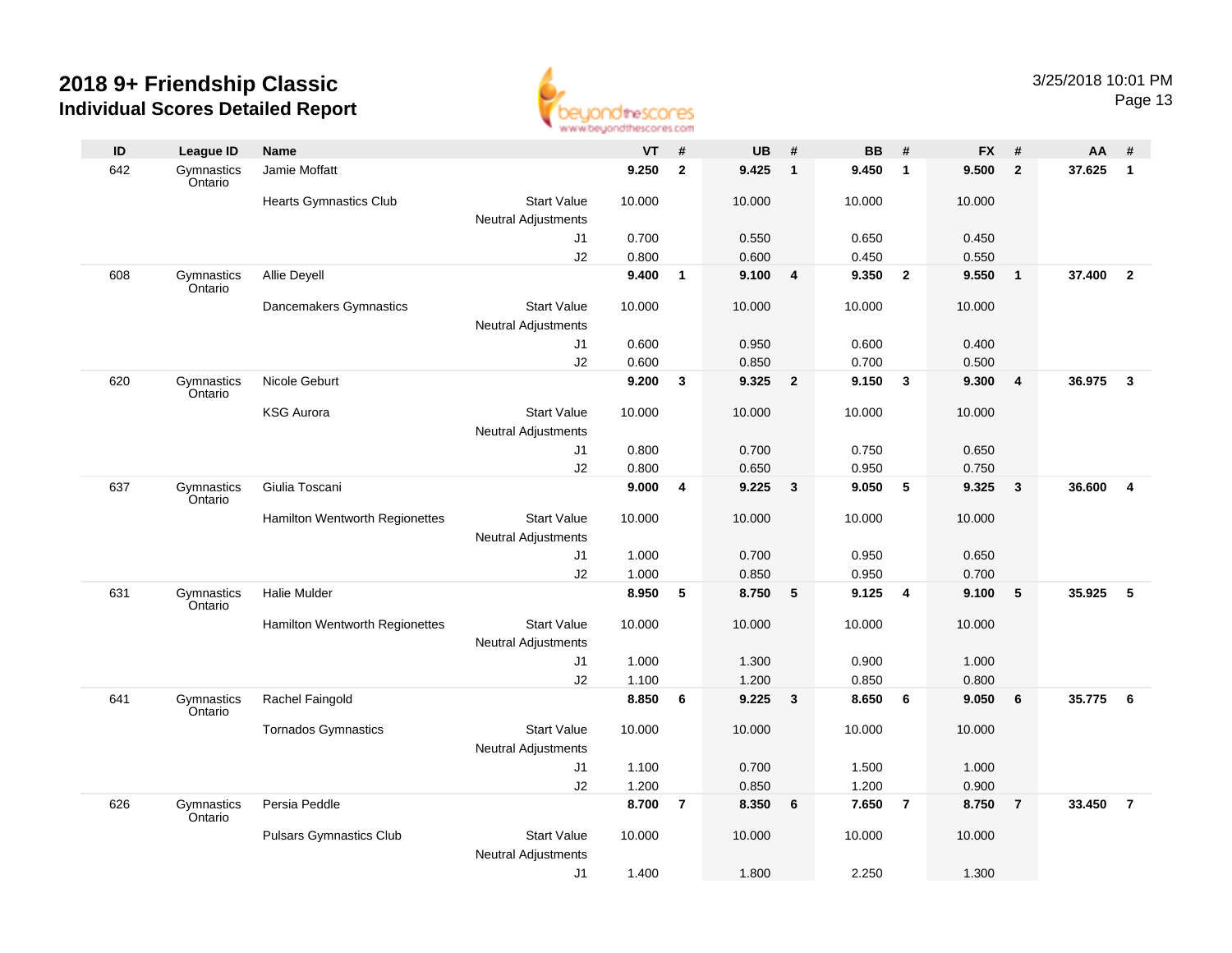

Page 14

1.200 1.500 2.450 1.200

#### **Gymnastics Ontario Level 3Age Grp 13 A**

| ID  | League ID             | Name                                |                                                  | <b>VT</b> | #            | <b>UB</b> | #                       | <b>BB</b> | #                       | <b>FX</b> | #              | <b>AA</b> | #                       |
|-----|-----------------------|-------------------------------------|--------------------------------------------------|-----------|--------------|-----------|-------------------------|-----------|-------------------------|-----------|----------------|-----------|-------------------------|
| 706 | Gymnastics<br>Ontario | Sara Wright                         |                                                  | 9.550     | $\mathbf{1}$ | 9.325     | $\mathbf{2}$            | 9.100     | $\overline{2}$          | 9.250     | $\mathbf{3}$   | 37.225    | $\mathbf{1}$            |
|     |                       | Dancemakers Gymnastics              | <b>Start Value</b><br><b>Neutral Adjustments</b> | 10.000    |              | 10.000    |                         | 10.000    |                         | 10.000    |                |           |                         |
|     |                       |                                     | J <sub>1</sub>                                   | 0.400     |              | 0.650     |                         | 0.900     |                         | 0.700     |                |           |                         |
|     |                       |                                     | J2                                               | 0.500     |              | 0.700     |                         | 0.900     |                         | 0.800     |                |           |                         |
| 721 | Gymnastics<br>Ontario | Keira Loughlean-Tipping             |                                                  | 9.250     | 3            | 9.125     | 5                       | 9.400     | $\overline{1}$          | 9.100     | $\overline{4}$ | 36.875    | $\overline{\mathbf{2}}$ |
|     |                       | London Gym Academy                  | <b>Start Value</b>                               | 10.000    |              | 10.000    |                         | 10.000    |                         | 10.000    |                |           |                         |
|     |                       |                                     | <b>Neutral Adjustments</b>                       |           |              |           |                         |           |                         |           |                |           |                         |
|     |                       |                                     | J <sub>1</sub>                                   | 0.700     |              | 1.000     |                         | 0.650     |                         | 0.950     |                |           |                         |
|     |                       |                                     | J2                                               | 0.800     |              | 0.750     |                         | 0.550     |                         | 0.850     |                |           |                         |
| 713 | Gymnastics<br>Ontario | <b>Madison McCalla</b>              |                                                  | 9.125     | 4            | 9.175     | $\overline{4}$          | 8.700     | $\mathbf{3}$            | 9.350     | $\overline{2}$ | 36.350    | $\overline{\mathbf{3}}$ |
|     |                       | <b>KSG Aurora</b>                   | <b>Start Value</b><br><b>Neutral Adjustments</b> | 10.000    |              | 10.000    |                         | 10.000    |                         | 10.000    |                |           |                         |
|     |                       |                                     | J1                                               | 0.900     |              | 0.850     |                         | 1.300     |                         | 0.650     |                |           |                         |
|     |                       |                                     | J2                                               | 0.850     |              | 0.800     |                         | 1.300     |                         | 0.650     |                |           |                         |
| 735 | Gymnastics<br>Ontario | Amanda Cosentino                    |                                                  | 8.950     | 6            | 9.250     | $\overline{\mathbf{3}}$ | 8.500     | $\overline{\mathbf{4}}$ | 9.400     | $\mathbf{1}$   | 36.100    | $\overline{4}$          |
|     |                       | Woodbridge Academy of<br>Gymnastics | <b>Start Value</b>                               | 10.000    |              | 10.000    |                         | 10.000    |                         | 10.000    |                |           |                         |
|     |                       |                                     | <b>Neutral Adjustments</b>                       |           |              |           |                         | $-0.100$  |                         |           |                |           |                         |
|     |                       |                                     | J <sub>1</sub>                                   | 1.000     |              | 0.800     |                         | 1.350     |                         | 0.650     |                |           |                         |
|     |                       |                                     | J2                                               | 1.100     |              | 0.700     |                         | 1.450     |                         | 0.550     |                |           |                         |
| 739 | Gymnastics<br>Ontario | Isabelle Bonner                     |                                                  | 9.100     | 5            | 9.100     | 6                       | 8.700     | $\mathbf{3}$            | 8.025     | $\overline{7}$ | 34.925    | 5                       |
|     |                       | <b>Hearts Gymnastics Club</b>       | <b>Start Value</b><br>Neutral Adjustments        | 10.000    |              | 10.000    |                         | 10.000    |                         | 10.000    |                |           |                         |
|     |                       |                                     | J <sub>1</sub>                                   | 0.900     |              | 0.950     |                         | 1.350     |                         | 2.100     |                |           |                         |
|     |                       |                                     | J2                                               | 0.900     |              | 0.850     |                         | 1.250     |                         | 1.850     |                |           |                         |
| 707 | Gymnastics<br>Ontario | Dani Allen                          |                                                  | 9.300     | $\mathbf{2}$ | 9.550     | $\blacksquare$          | 7.650     | - 6                     | 8.375     | 6              | 34.875    | $6\overline{6}$         |
|     |                       | Galaxy                              | <b>Start Value</b><br>Neutral Adjustments        | 10.000    |              | 10.000    |                         | 10.000    |                         | 10.000    |                |           |                         |
|     |                       |                                     | J <sub>1</sub>                                   | 0.750     |              | 0.500     |                         | 2.600     |                         | 1.600     |                |           |                         |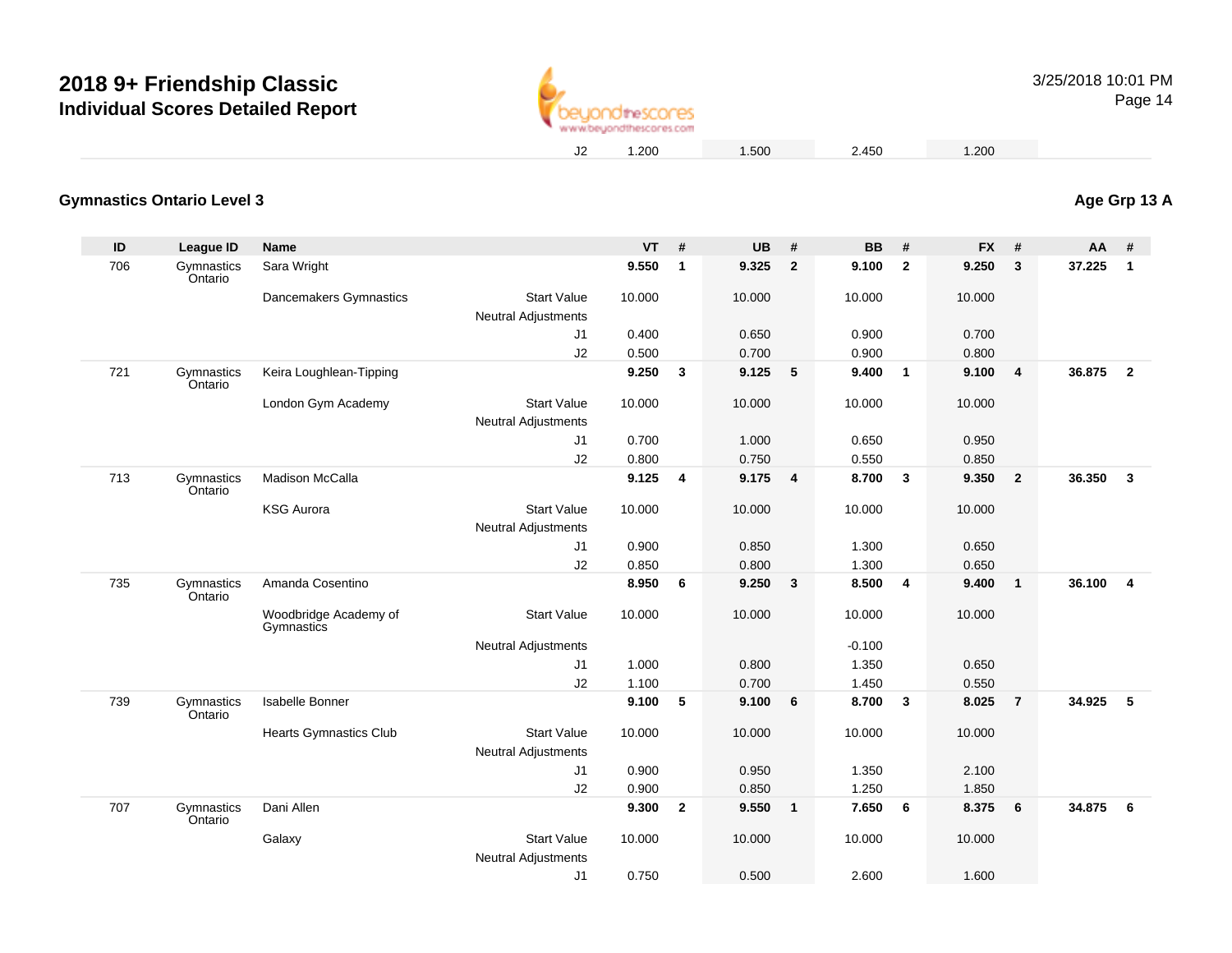

# 3/25/2018 10:01 PM

Page 15

|     |                       |                                       | J2                         | 0.650  | 0.400  | 2.100   | 1.650        |        |
|-----|-----------------------|---------------------------------------|----------------------------|--------|--------|---------|--------------|--------|
| 730 | Gymnastics<br>Ontario | Vanessa Torelli                       |                            | 8.775  | 8.625  | 8.050 5 | 8.800<br>- 5 | 34.250 |
|     |                       | <b>Hamilton Wentworth Regionettes</b> | <b>Start Value</b>         | 10.000 | 10.000 | 10.000  | 10.000       |        |
|     |                       |                                       | <b>Neutral Adjustments</b> |        |        |         |              |        |
|     |                       |                                       | J1                         | .200   | 1.300  | 2.050   | 1.250        |        |
|     |                       |                                       | J <sub>2</sub>             | 1.250  | 1.450  | .850    | 1.150        |        |

#### **Gymnastics Ontario Level 3**

#### **Age Grp 13 B**

| ID  | <b>League ID</b>      | Name                                |                            | <b>VT</b> | #            | <b>UB</b> | #                       | <b>BB</b> | #              | <b>FX</b> | #              | AA     | #              |
|-----|-----------------------|-------------------------------------|----------------------------|-----------|--------------|-----------|-------------------------|-----------|----------------|-----------|----------------|--------|----------------|
| 731 | Gymnastics<br>Ontario | Alexia Ceredonio                    |                            | 9.100     | 4            | 9.300     | $\overline{2}$          | 9.025     | $\mathbf{1}$   | 9.100     | 4              | 36.525 | 1              |
|     |                       | Hamilton Wentworth Regionettes      | <b>Start Value</b>         | 10.000    |              | 10.000    |                         | 10.000    |                | 10.000    |                |        |                |
|     |                       |                                     | <b>Neutral Adjustments</b> |           |              |           |                         |           |                |           |                |        |                |
|     |                       |                                     | J1                         | 0.900     |              | 0.650     |                         | 0.950     |                | 0.950     |                |        |                |
|     |                       |                                     | J2                         | 0.900     |              | 0.750     |                         | 1.000     |                | 0.850     |                |        |                |
| 737 | Gymnastics<br>Ontario | Eva Vyas                            |                            | 9.350     | $\mathbf{2}$ | 9.000     | $\overline{\mathbf{4}}$ | 8.850     | $\overline{2}$ | 9.300     | $\mathbf{1}$   | 36.500 | $\overline{2}$ |
|     |                       | Woodbridge Academy of<br>Gymnastics | <b>Start Value</b>         | 10.000    |              | 10.000    |                         | 10.000    |                | 10.000    |                |        |                |
|     |                       |                                     | <b>Neutral Adjustments</b> |           |              |           |                         |           |                |           |                |        |                |
|     |                       |                                     | J1                         | 0.700     |              | 0.900     |                         | 1.100     |                | 0.650     |                |        |                |
|     |                       |                                     | J2                         | 0.600     |              | 1.100     |                         | 1.200     |                | 0.750     |                |        |                |
| 720 | Gymnastics<br>Ontario | Natalie Mitchell                    |                            | 9.150     | 3            | 9.375     | $\blacksquare$          | 8.650     | $\mathbf{3}$   | 9.275     | $\overline{2}$ | 36.450 | 3              |
|     |                       | London Gym Academy                  | <b>Start Value</b>         | 10.000    |              | 10.000    |                         | 10.000    |                | 10.000    |                |        |                |
|     |                       |                                     | <b>Neutral Adjustments</b> |           |              |           |                         | $-0.100$  |                |           |                |        |                |
|     |                       |                                     | J1                         | 0.800     |              | 0.700     |                         | 1.400     |                | 0.700     |                |        |                |
|     |                       |                                     | J2                         | 0.900     |              | 0.550     |                         | 1.100     |                | 0.750     |                |        |                |
| 702 | Gymnastics<br>Ontario | Karissa Mino                        |                            | 9.000     | 5            | 9.050     | $\overline{\mathbf{3}}$ | 8.400     | - 4            | 9.125     | 3              | 35.575 | $\overline{4}$ |
|     |                       | Cayuga Gymnastics Club              | <b>Start Value</b>         | 10.000    |              | 10.000    |                         | 10.000    |                | 10.000    |                |        |                |
|     |                       |                                     | <b>Neutral Adjustments</b> |           |              |           |                         |           |                |           |                |        |                |
|     |                       |                                     | J1                         | 0.900     |              | 0.900     |                         | 1.700     |                | 0.900     |                |        |                |
|     |                       |                                     | J2                         | 1.100     |              | 1.000     |                         | 1.500     |                | 0.850     |                |        |                |
| 714 | Gymnastics<br>Ontario | Millie Jorgensen                    |                            | 9.000     | 5            | 8.825     | $-5$                    | 8.325     | 5              | 9.100     | 4              | 35.250 | -5             |
|     |                       | <b>KSG Aurora</b>                   | <b>Start Value</b>         | 10.000    |              | 10.000    |                         | 10.000    |                | 10.000    |                |        |                |
|     |                       |                                     | <b>Neutral Adjustments</b> |           |              |           |                         |           |                |           |                |        |                |
|     |                       |                                     | J1                         | 1.000     |              | 1.350     |                         | 1.850     |                | 0.950     |                |        |                |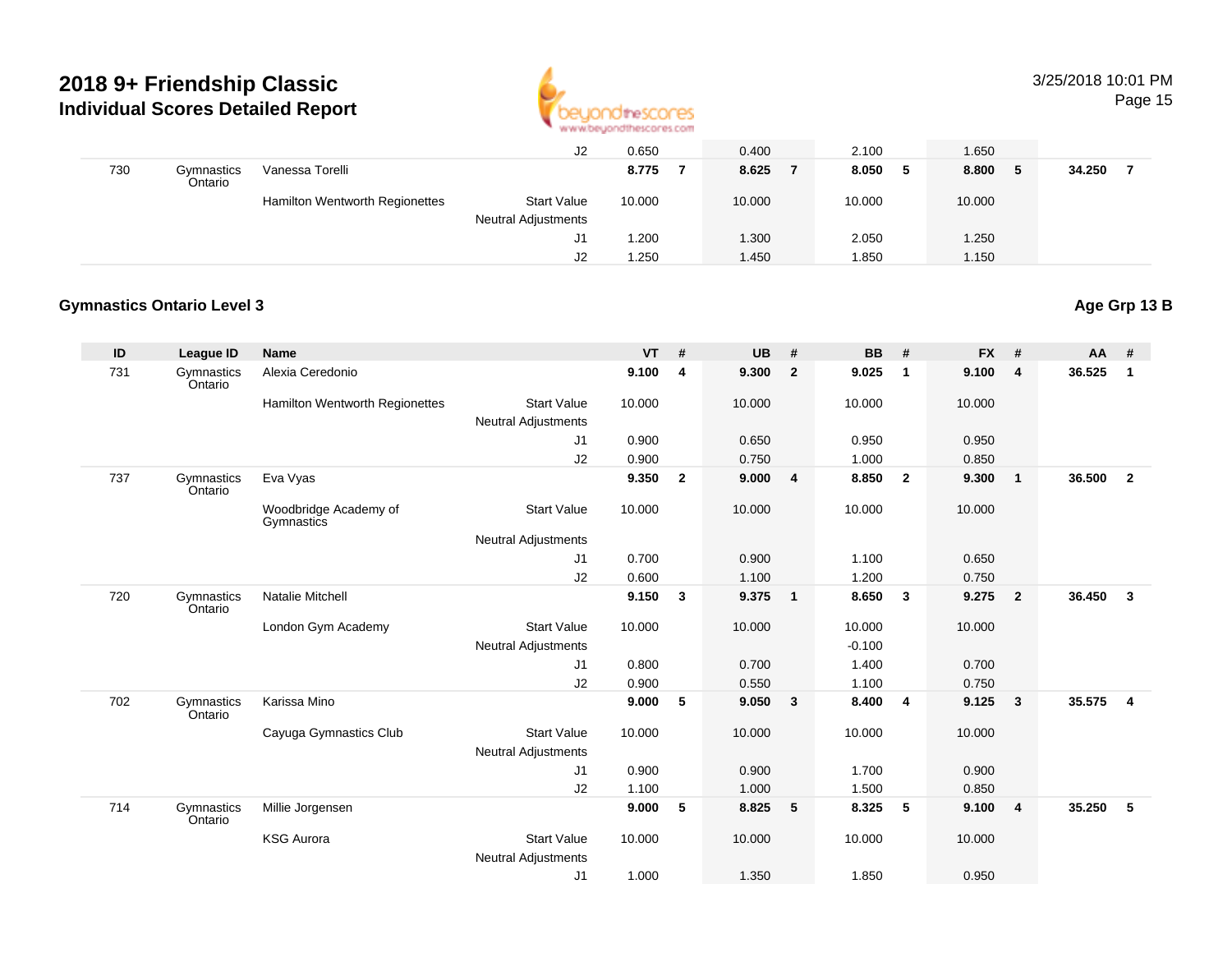

# 3/25/2018 10:01 PM

Page 16

|     |                       |                | J2                         | 1.000  | 1.000      | 1.500    | 0.850        |        |
|-----|-----------------------|----------------|----------------------------|--------|------------|----------|--------------|--------|
| 722 | Gymnastics<br>Ontario | Sydney Watson  |                            | 9.425  | 8.700<br>6 | 7.750 6  | 9.125<br>- 3 | 35.000 |
|     |                       | Northumberland | <b>Start Value</b>         | 10.000 | 10.000     | 10.000   | 10.000       |        |
|     |                       |                | <b>Neutral Adjustments</b> |        |            | $-0.100$ |              |        |
|     |                       |                | J1                         | 0.500  | 1.300      | 2.150    | 0.850        |        |
|     |                       |                | J2                         | 0.650  | 1.300      | 2.150    | 0.900        |        |

#### **Gymnastics Ontario Level 3**

### **Age Grp 13 C**

| ID  | League ID             | Name                           |                            | <b>VT</b> | #            | <b>UB</b> | #                       | <b>BB</b> | #                       | <b>FX</b> | #              | AA     | #                       |
|-----|-----------------------|--------------------------------|----------------------------|-----------|--------------|-----------|-------------------------|-----------|-------------------------|-----------|----------------|--------|-------------------------|
| 708 | Gymnastics<br>Ontario | <b>Eliot Savor</b>             |                            | 9.425     | $\mathbf{1}$ | 9.550     | $\overline{\mathbf{1}}$ | 8.800     | $\overline{2}$          | 8.725     | 6              | 36.500 | 1                       |
|     |                       | Galaxy                         | <b>Start Value</b>         | 10.000    |              | 10.000    |                         | 10.000    |                         | 10.000    |                |        |                         |
|     |                       |                                | Neutral Adjustments        |           |              |           |                         |           |                         |           |                |        |                         |
|     |                       |                                | J1                         | 0.550     |              | 0.500     |                         | 1.200     |                         | 1.250     |                |        |                         |
|     |                       |                                | J2                         | 0.600     |              | 0.400     |                         | 1.200     |                         | 1.300     |                |        |                         |
| 704 | Gymnastics<br>Ontario | Grace Hynds                    |                            | 9.250     | $\mathbf{2}$ | 8.900     | $\overline{\mathbf{4}}$ | 9.200     | $\overline{\mathbf{1}}$ | 8.925     | 4              | 36.275 | $\overline{2}$          |
|     |                       | Dancemakers Gymnastics         | <b>Start Value</b>         | 10.000    |              | 10.000    |                         | 10.000    |                         | 10.000    |                |        |                         |
|     |                       |                                | <b>Neutral Adjustments</b> |           |              |           |                         |           |                         |           |                |        |                         |
|     |                       |                                | J1                         | 0.800     |              | 1.000     |                         | 0.750     |                         | 1.200     |                |        |                         |
|     |                       |                                | J2                         | 0.700     |              | 1.200     |                         | 0.850     |                         | 0.950     |                |        |                         |
| 701 | Gymnastics<br>Ontario | Morgan Van Staaulduinen        |                            | 9.150     | $\mathbf{3}$ | 9.150     | $\overline{\mathbf{3}}$ | 8.700     | $\mathbf{3}$            | 9.250     | $\overline{2}$ | 36.250 | $\mathbf{3}$            |
|     |                       | <b>Aspire Gymnastics</b>       | <b>Start Value</b>         | 10.000    |              | 10.000    |                         | 10.000    |                         | 10.000    |                |        |                         |
|     |                       |                                | <b>Neutral Adjustments</b> |           |              |           |                         |           |                         |           |                |        |                         |
|     |                       |                                | J1                         | 0.900     |              | 0.800     |                         | 1.400     |                         | 0.700     |                |        |                         |
|     |                       |                                | J2                         | 0.800     |              | 0.900     |                         | 1.200     |                         | 0.800     |                |        |                         |
| 715 | Gymnastics<br>Ontario | Anastasia Paraskevopoulos      |                            | 9.050     | 5            | 9.175     | $\overline{\mathbf{2}}$ | 8.700     | $\mathbf{3}$            | 9.175     | $\mathbf{3}$   | 36.100 | $\overline{\mathbf{4}}$ |
|     |                       | <b>KSG Aurora</b>              | <b>Start Value</b>         | 10.000    |              | 10.000    |                         | 10.000    |                         | 10.000    |                |        |                         |
|     |                       |                                | <b>Neutral Adjustments</b> |           |              |           |                         |           |                         |           |                |        |                         |
|     |                       |                                | J <sub>1</sub>             | 0.900     |              | 0.700     |                         | 1.500     |                         | 0.850     |                |        |                         |
|     |                       |                                | J2                         | 1.000     |              | 0.950     |                         | 1.100     |                         | 0.800     |                |        |                         |
| 732 | Gymnastics<br>Ontario | Christie Presendieu            |                            | 9.075     | 4            | 8.600     | 5                       | 8.350     | $\overline{\mathbf{4}}$ | 9.350     | $\mathbf{1}$   | 35.375 | -5                      |
|     |                       | Hamilton Wentworth Regionettes | <b>Start Value</b>         | 10.000    |              | 10.000    |                         | 10.000    |                         | 10.000    |                |        |                         |
|     |                       |                                | Neutral Adjustments        |           |              |           |                         | $-0.100$  |                         |           |                |        |                         |
|     |                       |                                | J1                         | 0.950     |              | 1.500     |                         | 1.700     |                         | 0.600     |                |        |                         |
|     |                       |                                | J2                         | 0.900     |              | 1.300     |                         | 1.400     |                         | 0.700     |                |        |                         |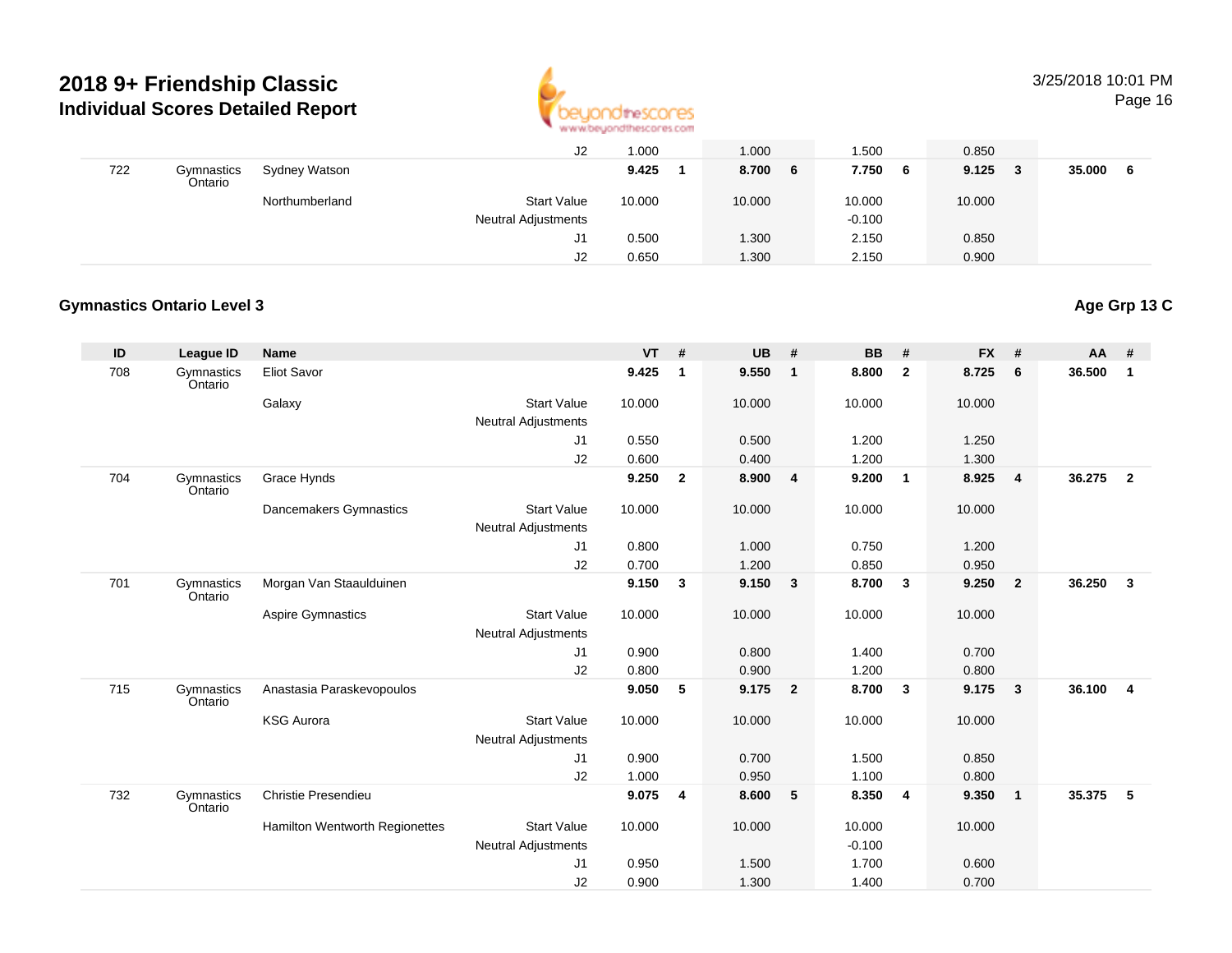

# 3/25/2018 10:01 PM

Page 17

| 736 | Gymnastics<br>Ontario | Julia Cuddemi                       |                            | 9.000  | 8.600    | 8.325  | 8.875<br>-5 | 34.800 |
|-----|-----------------------|-------------------------------------|----------------------------|--------|----------|--------|-------------|--------|
|     |                       | Woodbridge Academy of<br>Gymnastics | <b>Start Value</b>         | 10.000 | 10.000   | 10.000 | 10.000      |        |
|     |                       |                                     | <b>Neutral Adjustments</b> |        | $-0.300$ |        |             |        |
|     |                       |                                     | ا پ                        | 1.000  | 1.000    | .850   | 1.200       |        |
|     |                       |                                     | J2                         | 1.000  | 1.200    | .500   | 1.050       |        |

#### **Gymnastics Ontario Level 3**

| ID  | <b>League ID</b>      | <b>Name</b>                         |                            | <b>VT</b> | #            | <b>UB</b> | #                       | <b>BB</b> | #                       | <b>FX</b> | #              | $AA$ # |                |
|-----|-----------------------|-------------------------------------|----------------------------|-----------|--------------|-----------|-------------------------|-----------|-------------------------|-----------|----------------|--------|----------------|
| 734 | Gymnastics<br>Ontario | Christina Sunseri                   |                            | 9.325     | $\mathbf{1}$ | 8.975     | $\mathbf{3}$            | 8.975     | $\overline{\mathbf{1}}$ | 9.300     | $\overline{1}$ | 36.575 | $\mathbf{1}$   |
|     |                       | Woodbridge Academy of<br>Gymnastics | <b>Start Value</b>         | 10.000    |              | 10.000    |                         | 10.000    |                         | 10.000    |                |        |                |
|     |                       |                                     | <b>Neutral Adjustments</b> |           |              | $-0.300$  |                         |           |                         |           |                |        |                |
|     |                       |                                     | J <sub>1</sub>             | 0.750     |              | 0.800     |                         | 1.100     |                         | 0.650     |                |        |                |
|     |                       |                                     | J2                         | 0.600     |              | 0.650     |                         | 0.950     |                         | 0.750     |                |        |                |
| 726 | Gymnastics<br>Ontario | Lauren Baxter                       |                            | 9.250     | $\mathbf{2}$ | 9.100     | $\overline{\mathbf{2}}$ | 8.525     | 6                       | 9.050     | $\mathbf{3}$   | 35.925 | $\overline{2}$ |
|     |                       | <b>Pulsars Gymnastics Club</b>      | <b>Start Value</b>         | 10.000    |              | 10.000    |                         | 10.000    |                         | 10.000    |                |        |                |
|     |                       |                                     | Neutral Adjustments        |           |              |           |                         |           |                         |           |                |        |                |
|     |                       |                                     | J1                         | 0.700     |              | 0.950     |                         | 1.650     |                         | 0.900     |                |        |                |
|     |                       |                                     | J2                         | 0.800     |              | 0.850     |                         | 1.300     |                         | 1.000     |                |        |                |
| 705 | Gymnastics<br>Ontario | Nadia Mandeno                       |                            | 9.250     | $\mathbf{2}$ | 8.850     | $\overline{\mathbf{4}}$ | 8.650     | $\mathbf{3}$            | 9.075     | $\overline{2}$ | 35.825 | $\mathbf{3}$   |
|     |                       | Dancemakers Gymnastics              | <b>Start Value</b>         | 10.000    |              | 10.000    |                         | 10.000    |                         | 10.000    |                |        |                |
|     |                       |                                     | <b>Neutral Adjustments</b> |           |              |           |                         |           |                         |           |                |        |                |
|     |                       |                                     | J1                         | 0.800     |              | 1.100     |                         | 1.450     |                         | 1.000     |                |        |                |
|     |                       |                                     | J2                         | 0.700     |              | 1.200     |                         | 1.250     |                         | 0.850     |                |        |                |
| 711 | Gymnastics<br>Ontario | Alex Novokchanova                   |                            | 9.250     | $\mathbf{2}$ | 8.750     | $-5$                    | 8.600     | $\overline{\mathbf{4}}$ | 9.000     | $\overline{4}$ | 35.600 | $\overline{4}$ |
|     |                       | <b>Grand River Gymmies</b>          | <b>Start Value</b>         | 10.000    |              | 10.000    |                         | 10.000    |                         | 10.000    |                |        |                |
|     |                       |                                     | <b>Neutral Adjustments</b> |           |              |           |                         |           |                         |           |                |        |                |
|     |                       |                                     | J1                         | 0.800     |              | 1.300     |                         | 1.550     |                         | 0.950     |                |        |                |
|     |                       |                                     | J2                         | 0.700     |              | 1.200     |                         | 1.250     |                         | 1.050     |                |        |                |
| 719 | Gymnastics<br>Ontario | Meya Al-Rawashdeh                   |                            | 9.025     | 4            | 8.500     | 6                       | 8.850     | $\overline{\mathbf{2}}$ | 9.000     | $\overline{4}$ | 35.375 | 5              |
|     |                       | London Gym Academy                  | <b>Start Value</b>         | 10.000    |              | 10.000    |                         | 10.000    |                         | 10.000    |                |        |                |
|     |                       |                                     | <b>Neutral Adjustments</b> |           |              |           |                         |           |                         |           |                |        |                |
|     |                       |                                     | J1                         | 1.000     |              | 1.500     |                         | 1.300     |                         | 1.000     |                |        |                |
|     |                       |                                     | J2                         | 0.950     |              | 1.500     |                         | 1.000     |                         | 1.000     |                |        |                |

**Age Grp 13 D**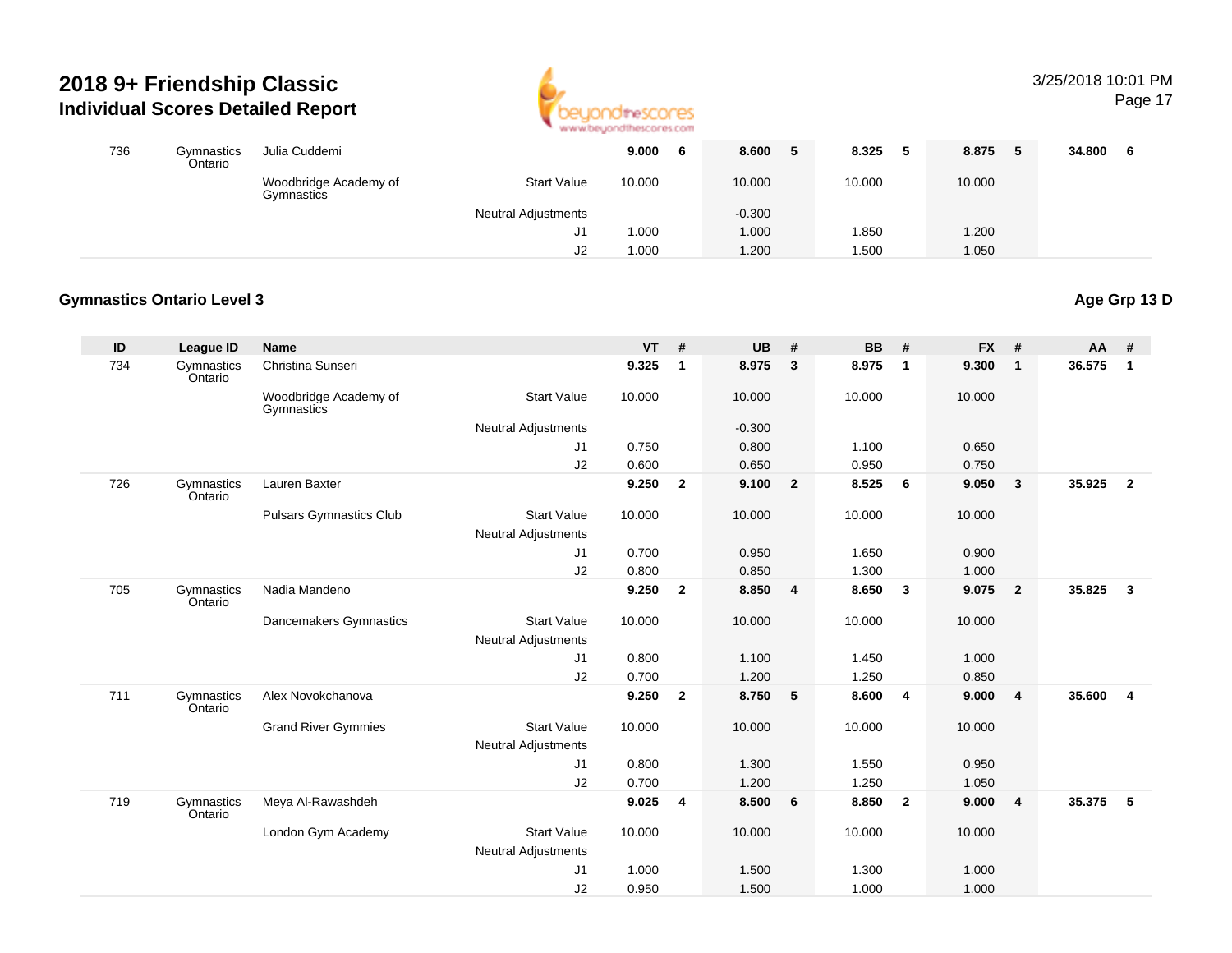

| 712 | Gymnastics<br>Ontario | Mira Malik                     |                            | 8.800  | -5 | 9.150   | -1 | 8.550  | -5 | 8.850 5 | 35.350 | 6   |
|-----|-----------------------|--------------------------------|----------------------------|--------|----|---------|----|--------|----|---------|--------|-----|
|     |                       | <b>KSG Aurora</b>              | <b>Start Value</b>         | 10.000 |    | 10.000  |    | 10.000 |    | 10.000  |        |     |
|     |                       |                                | <b>Neutral Adjustments</b> |        |    |         |    |        |    |         |        |     |
|     |                       |                                | J1                         | 1.100  |    | 0.800   |    | 1.400  |    | 1.100   |        |     |
|     |                       |                                | J2                         | 1.300  |    | 0.900   |    | 1.500  |    | 1.200   |        |     |
| 729 | Gymnastics<br>Ontario | Aine Doyle                     |                            | 9.050  | -3 | 8.750 5 |    | 8.600  | -4 | 8.800 6 | 35.200 | - 7 |
|     |                       | Hamilton Wentworth Regionettes | <b>Start Value</b>         | 10.000 |    | 10.000  |    | 10.000 |    | 10.000  |        |     |
|     |                       |                                | <b>Neutral Adjustments</b> |        |    |         |    |        |    |         |        |     |
|     |                       |                                | J1                         | 0.900  |    | 1.200   |    | 1.350  |    | 1.200   |        |     |
|     |                       |                                | J2                         | 1.000  |    | 1.300   |    | 1.450  |    | 1.200   |        |     |

#### **Gymnastics Ontario Level 3**

**Age Grp 14 A**

| ID  | League ID             | <b>Name</b>             |                            | <b>VT</b> | #            | <b>UB</b> | #                       | <b>BB</b> | #                       | <b>FX</b> | #                       | $AA$ # |                |
|-----|-----------------------|-------------------------|----------------------------|-----------|--------------|-----------|-------------------------|-----------|-------------------------|-----------|-------------------------|--------|----------------|
| 728 | Gymnastics<br>Ontario | Victoria Ramsay         |                            | 9.225     | $\mathbf{2}$ | 9.025     | 3                       | 9.250     | $\overline{\mathbf{1}}$ | 8.975     | 3                       | 36.475 | $\mathbf 1$    |
|     |                       | Pulsars Gymnastics Club | <b>Start Value</b>         | 10.000    |              | 10.000    |                         | 10.000    |                         | 10.000    |                         |        |                |
|     |                       |                         | Neutral Adjustments        |           |              |           |                         |           |                         |           |                         |        |                |
|     |                       |                         | J <sub>1</sub>             | 0.800     |              | 0.850     |                         | 0.800     |                         | 1.100     |                         |        |                |
|     |                       |                         | J2                         | 0.750     |              | 1.100     |                         | 0.700     |                         | 0.950     |                         |        |                |
| 725 | Gymnastics<br>Ontario | Averie Hall             |                            | 9.400     | 1            | 8.700     | $\overline{\mathbf{4}}$ | 9.000     | $\overline{\mathbf{3}}$ | 8.800     | $\overline{\mathbf{4}}$ | 35.900 | $\overline{2}$ |
|     |                       | Hearts Gymnastics Club  | <b>Start Value</b>         | 10.000    |              | 10.000    |                         | 10.000    |                         | 10.000    |                         |        |                |
|     |                       |                         | Neutral Adjustments        |           |              |           |                         |           |                         |           |                         |        |                |
|     |                       |                         | J <sub>1</sub>             | 0.500     |              | 1.200     |                         | 1.200     |                         | 1.100     |                         |        |                |
|     |                       |                         | J2                         | 0.700     |              | 1.400     |                         | 0.800     |                         | 1.300     |                         |        |                |
| 703 | Gymnastics<br>Ontario | Morgan Allemang         |                            | 8.950     | 5            | 9.350     | $\overline{1}$          | 8.500     | 5                       | 9.000     | $\overline{2}$          | 35.800 | 3              |
|     |                       | Cayuga Gymnastics Club  | <b>Start Value</b>         | 10.000    |              | 10.000    |                         | 10.000    |                         | 10.000    |                         |        |                |
|     |                       |                         | <b>Neutral Adjustments</b> |           |              |           |                         |           |                         |           |                         |        |                |
|     |                       |                         | J <sub>1</sub>             | 1.000     |              | 0.800     |                         | 1.700     |                         | 1.000     |                         |        |                |
|     |                       |                         | J2                         | 1.100     |              | 0.500     |                         | 1.300     |                         | 1.000     |                         |        |                |
| 716 | Gymnastics<br>Ontario | Amalia Jeler            |                            | 9.000     | 4            | 9.300     | $\overline{2}$          | 8.700     | $\overline{\mathbf{4}}$ | 8.400     | 6                       | 35.400 | $\overline{4}$ |
|     |                       | <b>KSG Aurora</b>       | <b>Start Value</b>         | 10.000    |              | 10.000    |                         | 10.000    |                         | 10.000    |                         |        |                |
|     |                       |                         | Neutral Adjustments        |           |              |           |                         |           |                         |           |                         |        |                |
|     |                       |                         | J <sub>1</sub>             | 1.100     |              | 0.650     |                         | 1.400     |                         | 1.800     |                         |        |                |
|     |                       |                         | J <sub>2</sub>             | 0.900     |              | 0.750     |                         | 1.200     |                         | 1.400     |                         |        |                |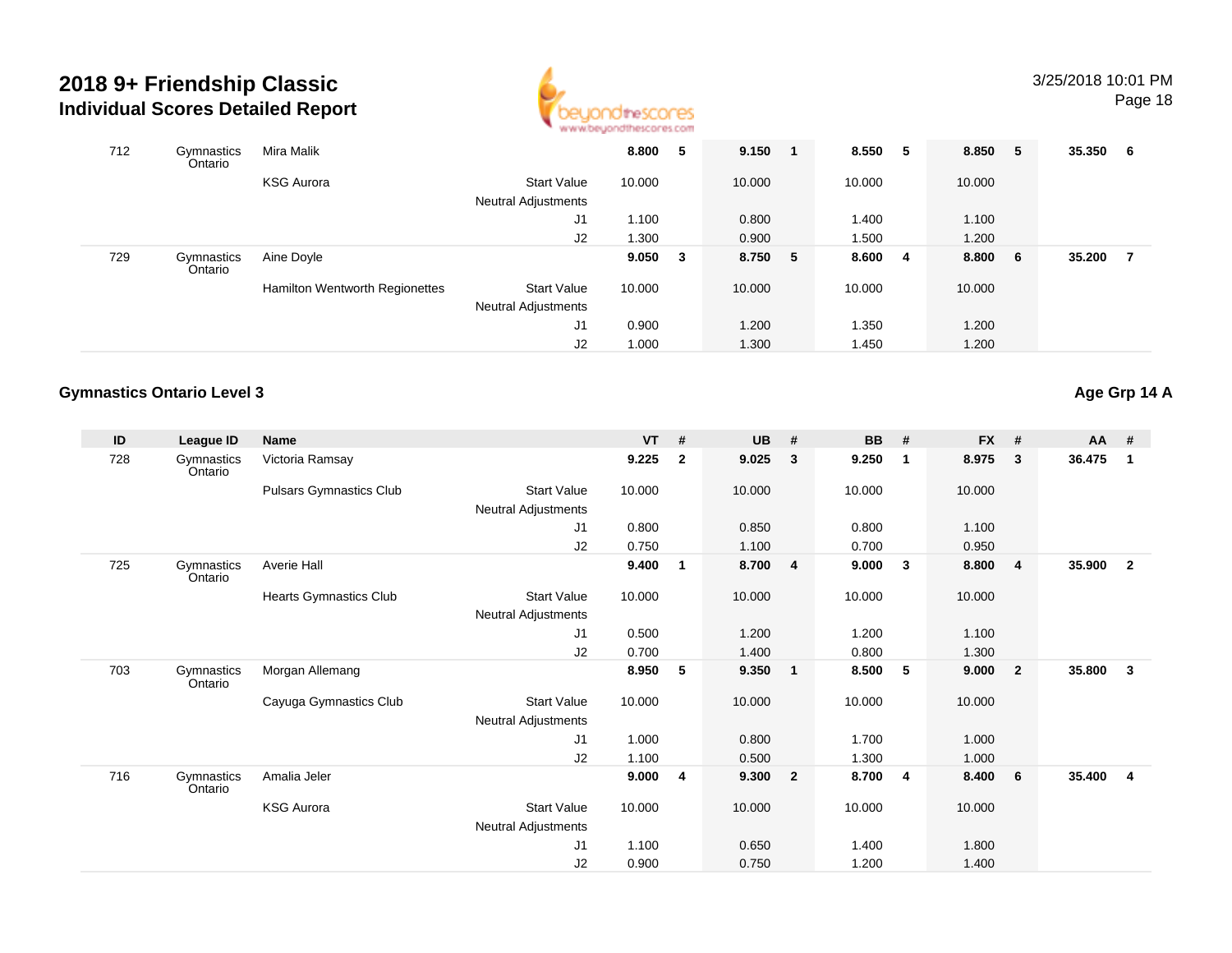

# 3/25/2018 10:01 PM

Page 19

| 723 | Gymnastics<br>Ontario | Cassidy Armstrong             |                                           | 9.100  | 3  | 8.000 6 | $9.025$ 2 |   | 9.100  |     | 35.225 | - 5 |
|-----|-----------------------|-------------------------------|-------------------------------------------|--------|----|---------|-----------|---|--------|-----|--------|-----|
|     |                       | <b>Hearts Gymnastics Club</b> | Start Value<br><b>Neutral Adjustments</b> | 10.000 |    | 10.000  | 10.000    |   | 10.000 |     |        |     |
|     |                       |                               | J1                                        | 0.800  |    | 2.100   | 1.050     |   | 0.800  |     |        |     |
|     |                       |                               | J2                                        | 1.000  |    | 1.900   | 0.900     |   | 1.000  |     |        |     |
| 718 | Gymnastics<br>Ontario | Megan Dunbar                  |                                           | 8.950  | -5 | 8.300 5 | 8.350     | 6 | 8.725  | - 5 | 34.325 | - 6 |
|     |                       | <b>KSG Aurora</b>             | <b>Start Value</b>                        | 10.000 |    | 10.000  | 10.000    |   | 10.000 |     |        |     |
|     |                       |                               | <b>Neutral Adjustments</b>                |        |    |         |           |   |        |     |        |     |
|     |                       |                               | J1                                        | 1.000  |    | 1.600   | 1.650     |   | 1.300  |     |        |     |
|     |                       |                               | J2                                        | 1.100  |    | 1.800   |           |   | 1.250  |     |        |     |

#### **Gymnastics Ontario Level 3**

**Age Grp 14 B**

| ID  | League ID             | <b>Name</b>                         |                     | <b>VT</b> | #            | <b>UB</b> | #                       | <b>BB</b> | #              | <b>FX</b> | #              | $AA$ # |                         |
|-----|-----------------------|-------------------------------------|---------------------|-----------|--------------|-----------|-------------------------|-----------|----------------|-----------|----------------|--------|-------------------------|
| 717 | Gymnastics<br>Ontario | Alyssa Braganza                     |                     | 9.325     | $\mathbf{2}$ | 9.350     | $\overline{\mathbf{1}}$ | 8.975     | $\overline{2}$ | 9.275     | $\mathbf{1}$   | 36.925 | $\mathbf 1$             |
|     |                       | <b>KSG Aurora</b>                   | <b>Start Value</b>  | 10.000    |              | 10.000    |                         | 10.000    |                | 10.000    |                |        |                         |
|     |                       |                                     | Neutral Adjustments |           |              |           |                         |           |                |           |                |        |                         |
|     |                       |                                     | J1                  | 0.700     |              | 0.600     |                         | 1.000     |                | 0.700     |                |        |                         |
|     |                       |                                     | J2                  | 0.650     |              | 0.700     |                         | 1.050     |                | 0.750     |                |        |                         |
| 709 | Gymnastics<br>Ontario | Abigail Chandler                    |                     | 9.050     | 5            | 9.250     | $\overline{\mathbf{2}}$ | 9.000     | $\overline{1}$ | 9.275     | $\mathbf{1}$   | 36.575 | $\overline{2}$          |
|     |                       | Galaxy                              | <b>Start Value</b>  | 10.000    |              | 10.000    |                         | 10.000    |                | 10.000    |                |        |                         |
|     |                       |                                     | Neutral Adjustments |           |              |           |                         |           |                |           |                |        |                         |
|     |                       |                                     | J1                  | 1.000     |              | 0.800     |                         | 1.200     |                | 0.800     |                |        |                         |
|     |                       |                                     | J2                  | 0.900     |              | 0.700     |                         | 0.800     |                | 0.650     |                |        |                         |
| 738 | Gymnastics<br>Ontario | Maithily Kadam                      |                     | 9.200     | 3            | 8.925     | $\overline{4}$          | 8.925     | 3              | 8.925     | $\overline{2}$ | 35.975 | $\overline{\mathbf{3}}$ |
|     |                       | Woodbridge Academy of<br>Gymnastics | <b>Start Value</b>  | 10.000    |              | 10.000    |                         | 10.000    |                | 10.000    |                |        |                         |
|     |                       |                                     | Neutral Adjustments |           |              |           |                         |           |                |           |                |        |                         |
|     |                       |                                     | J1                  | 0.700     |              | 1.200     |                         | 1.200     |                | 1.050     |                |        |                         |
|     |                       |                                     | J2                  | 0.900     |              | 0.950     |                         | 0.950     |                | 1.100     |                |        |                         |
| 727 | Gymnastics<br>Ontario | Ciara McCullough                    |                     | 9.200     | 3            | 9.150     | $\overline{\mathbf{3}}$ | 8.250     | - 6            | 8.750     | 3              | 35.350 | $\overline{4}$          |
|     |                       | <b>Pulsars Gymnastics Club</b>      | Start Value         | 10.000    |              | 10.000    |                         | 10.000    |                | 10.000    |                |        |                         |
|     |                       |                                     | Neutral Adjustments |           |              |           |                         | $-0.100$  |                |           |                |        |                         |
|     |                       |                                     | J1                  | 0.700     |              | 0.900     |                         | 1.650     |                | 1.300     |                |        |                         |
|     |                       |                                     | J2                  | 0.900     |              | 0.800     |                         | 1.650     |                | 1.200     |                |        |                         |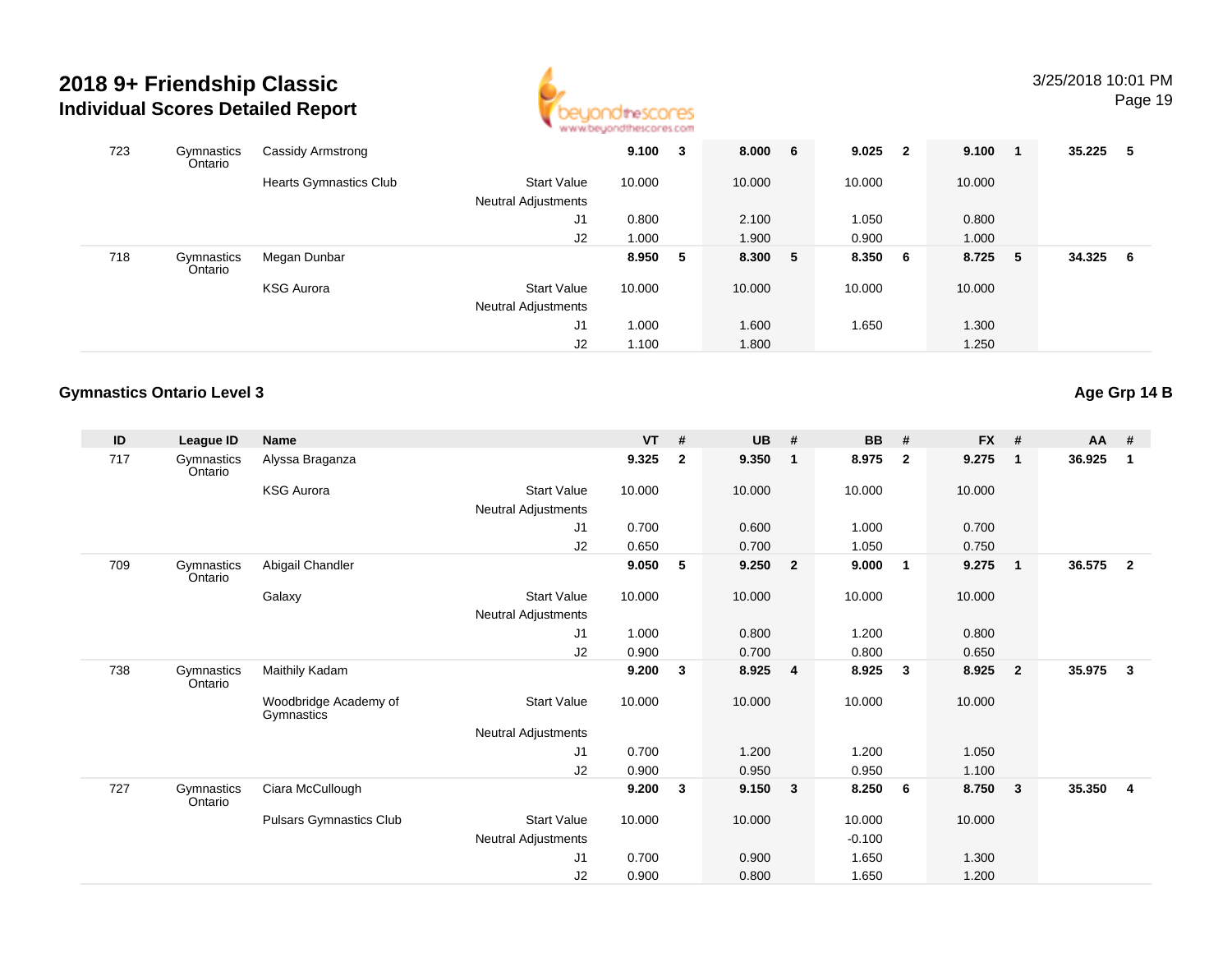

#### 3/25/2018 10:01 PMPage 20

| 724 | Gymnastics<br>Ontario | <b>Madison Gardinier</b>      |                                                  | 9.400  |    | 8.550   | 5 | 8.325  | 5   | 8.750  | $\overline{\mathbf{3}}$ | 35.025 | -5  |
|-----|-----------------------|-------------------------------|--------------------------------------------------|--------|----|---------|---|--------|-----|--------|-------------------------|--------|-----|
|     |                       | <b>Hearts Gymnastics Club</b> | <b>Start Value</b><br><b>Neutral Adjustments</b> | 10.000 |    | 10.000  |   | 10.000 |     | 10.000 |                         |        |     |
|     |                       |                               | J1                                               | 0.500  |    | 1.300   |   | 1.700  |     | 1.250  |                         |        |     |
|     |                       |                               | J2                                               | 0.700  |    | 1.600   |   | 1.650  |     | 1.250  |                         |        |     |
| 733 | Gymnastics<br>Ontario | Chelbylynn Milton             |                                                  | 9.100  | -4 | 7.550 6 |   | 8.500  | - 4 | 8.550  | - 4                     | 33.700 | - 6 |
|     |                       | <b>Tornados Gymnastics</b>    | <b>Start Value</b>                               | 10.000 |    | 10.000  |   | 10.000 |     | 10.000 |                         |        |     |
|     |                       |                               | <b>Neutral Adjustments</b>                       |        |    |         |   |        |     |        |                         |        |     |
|     |                       |                               | J1                                               | 0.800  |    | 2.400   |   | 1.400  |     | 1.400  |                         |        |     |
|     |                       |                               | J <sub>2</sub>                                   | 1.000  |    | 2.500   |   | 1.600  |     | 1.500  |                         |        |     |

#### **Gymnastics Ontario Level 3**

| ID  | League ID             | <b>Name</b>                    |                                           | $VT$ #       |                          | <b>UB</b>    | #                        | <b>BB</b> | #                        | FX #         |                          | AA #   |                          |
|-----|-----------------------|--------------------------------|-------------------------------------------|--------------|--------------------------|--------------|--------------------------|-----------|--------------------------|--------------|--------------------------|--------|--------------------------|
| 831 | Gymnastics<br>Ontario | Samantha Mayers                |                                           | <b>X.XXX</b> | $\overline{\phantom{a}}$ | <b>X.XXX</b> | $\overline{\phantom{a}}$ | X.XXX     | $\overline{\phantom{a}}$ | <b>X.XXX</b> | $\overline{\phantom{a}}$ | 0.000  | $\overline{\phantom{a}}$ |
| 816 | Gymnastics<br>Ontario | Ella Buzminski                 |                                           | 9.450        | $\mathbf{3}$             | 9.150        | $\overline{\mathbf{3}}$  | 9.475     | $\overline{1}$           | 9.575        | $\mathbf{1}$             | 37.650 | $\mathbf{1}$             |
|     |                       | <b>Hearts Gymnastics Club</b>  | <b>Start Value</b>                        | 10.000       |                          | 10.000       |                          | 10.000    |                          | 10.000       |                          |        |                          |
|     |                       |                                | Neutral Adjustments                       |              |                          |              |                          |           |                          |              |                          |        |                          |
|     |                       |                                | J1                                        | 0.550        |                          | 1.000        |                          | 0.650     |                          | 0.300        |                          |        |                          |
|     |                       |                                | J2                                        |              |                          | 0.700        |                          | 0.400     |                          | 0.550        |                          |        |                          |
| 806 | Gymnastics<br>Ontario | Maria-Isabella Jack            |                                           | 9.525        | $\overline{\mathbf{1}}$  | 9.300        | $\overline{\mathbf{2}}$  | 9.175     | $\overline{2}$           | 9.425        | 3                        | 37.425 | $\overline{2}$           |
|     |                       | Galaxy                         | <b>Start Value</b>                        | 10.000       |                          | 10.000       |                          | 10.000    |                          | 10.000       |                          |        |                          |
|     |                       |                                | Neutral Adjustments                       |              |                          |              |                          |           |                          |              |                          |        |                          |
|     |                       |                                | J <sub>1</sub>                            | 0.450        |                          | 0.800        |                          | 0.750     |                          | 0.600        |                          |        |                          |
|     |                       |                                | J2                                        | 0.500        |                          | 0.600        |                          | 0.900     |                          | 0.550        |                          |        |                          |
| 805 | Gymnastics<br>Ontario | Makayla Fisher                 |                                           | 9.500        | $\overline{2}$           | 8.500        | $-5$                     | 9.175     | $\overline{2}$           | 9.550        | $\mathbf{2}$             | 36.725 | $\mathbf{3}$             |
|     |                       | Dancemakers Gymnastics         | <b>Start Value</b>                        | 10.000       |                          | 10.000       |                          | 10.000    |                          | 10.000       |                          |        |                          |
|     |                       |                                | Neutral Adjustments                       |              |                          |              |                          |           |                          |              |                          |        |                          |
|     |                       |                                | J <sub>1</sub>                            | 0.450        |                          | 1.600        |                          | 0.700     |                          | 0.350        |                          |        |                          |
|     |                       |                                | J2                                        | 0.550        |                          | 1.400        |                          | 0.950     |                          | 0.550        |                          |        |                          |
| 823 | Gymnastics<br>Ontario | Sara Zwicker                   |                                           | 9.100        | 5                        | 9.350        | $\overline{\mathbf{1}}$  | 9.025     | 3                        | 9.175        | 4                        | 36.650 | $\overline{4}$           |
|     |                       | Hamilton Wentworth Regionettes | <b>Start Value</b><br>Neutral Adjustments | 10.000       |                          | 10.000       |                          | 10.000    |                          | 10.000       |                          |        |                          |
|     |                       |                                | J1                                        | 1.000        |                          | 0.700        |                          | 0.900     |                          | 0.650        |                          |        |                          |
|     |                       |                                |                                           |              |                          |              |                          |           |                          |              |                          |        |                          |

**Age Grp 12 A**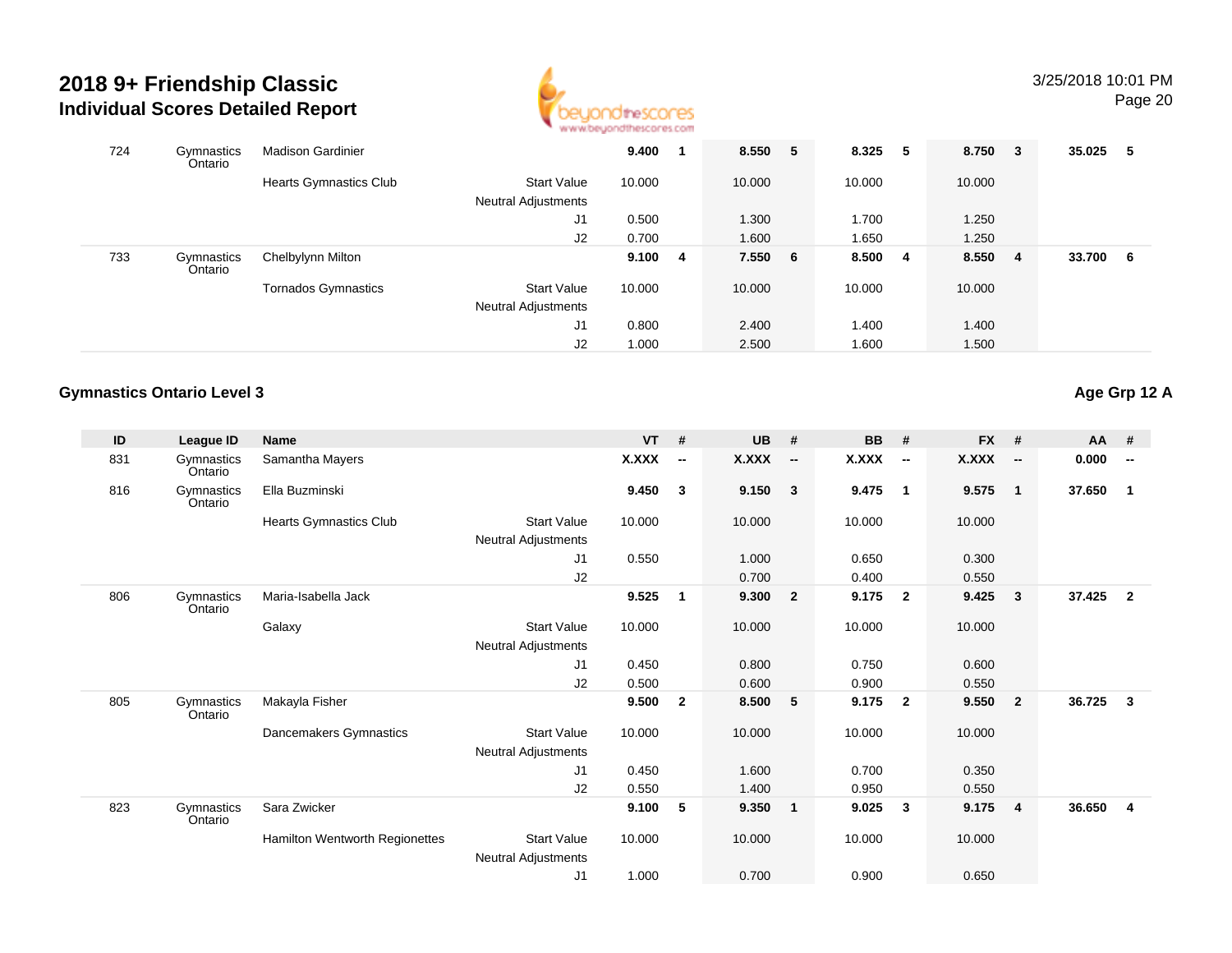

#### 3/25/2018 10:01 PMPage 21

|     |                       |            | J2                         | 0.800  | 0.600      | 1.050      | 1.000       |     |        |  |
|-----|-----------------------|------------|----------------------------|--------|------------|------------|-------------|-----|--------|--|
| 801 | Gymnastics<br>Ontario | Emma Cruz  |                            | 9.300  | 8.600<br>4 | 8.550<br>4 | 9.100<br>-4 | - 5 | 35.550 |  |
|     |                       | Birchmount | <b>Start Value</b>         | 10.000 | 10.000     | 10.000     | 10.000      |     |        |  |
|     |                       |            | <b>Neutral Adjustments</b> |        |            | $-0.100$   |             |     |        |  |
|     |                       |            | J1                         | 0.600  | 1.300      | .500       | 0.800       |     |        |  |
|     |                       |            | J2                         | 0.800  | 1.500      | .200       | 1.000       |     |        |  |

#### **Gymnastics Ontario Level 3**

### **Age Grp 12 B**

| ID  | <b>League ID</b>      | <b>Name</b>                           |                            | <b>VT</b> | #            | <b>UB</b> | #                       | <b>BB</b> | #                       | <b>FX</b> | #              | AA     | #              |
|-----|-----------------------|---------------------------------------|----------------------------|-----------|--------------|-----------|-------------------------|-----------|-------------------------|-----------|----------------|--------|----------------|
| 817 | Gymnastics<br>Ontario | Megan Boyd                            |                            | 9.500     | $\mathbf{2}$ | 9.200     | $\mathbf{3}$            | 9.675     | $\overline{1}$          | 9.525     | $\overline{2}$ | 37.900 | $\mathbf{1}$   |
|     |                       | <b>Hearts Gymnastics Club</b>         | <b>Start Value</b>         | 10.000    |              | 10.000    |                         | 10.000    |                         | 10.000    |                |        |                |
|     |                       |                                       | <b>Neutral Adjustments</b> |           |              |           |                         |           |                         |           |                |        |                |
|     |                       |                                       | J1                         | 0.450     |              | 0.900     |                         | 0.300     |                         | 0.450     |                |        |                |
|     |                       |                                       | J2                         | 0.550     |              | 0.700     |                         | 0.350     |                         | 0.500     |                |        |                |
| 824 | Gymnastics<br>Ontario | Tea Papalia                           |                            | 9.525     | $\mathbf{1}$ | 9.500     | $\overline{1}$          | 8.700     | $\overline{\mathbf{3}}$ | 9.600     | $\mathbf{1}$   | 37.325 | $\overline{2}$ |
|     |                       | <b>Hamilton Wentworth Regionettes</b> | <b>Start Value</b>         | 10.000    |              | 10.000    |                         | 10.000    |                         | 10.000    |                |        |                |
|     |                       |                                       | <b>Neutral Adjustments</b> |           |              |           |                         |           |                         |           |                |        |                |
|     |                       |                                       | J1                         | 0.450     |              | 0.600     |                         | 1.300     |                         | 0.350     |                |        |                |
|     |                       |                                       | J2                         | 0.500     |              | 0.400     |                         | 1.300     |                         | 0.450     |                |        |                |
| 807 | Gymnastics<br>Ontario | Leah Fowler                           |                            | 9.425     | 3            | 9.400     | $\overline{\mathbf{2}}$ | 8.900     | $\overline{\mathbf{2}}$ | 9.400     | $\mathbf{3}$   | 37.125 | $\mathbf{3}$   |
|     |                       | Galaxy                                | <b>Start Value</b>         | 10.000    |              | 10.000    |                         | 10.000    |                         | 10.000    |                |        |                |
|     |                       |                                       | <b>Neutral Adjustments</b> |           |              |           |                         |           |                         |           |                |        |                |
|     |                       |                                       | J1                         | 0.550     |              | 0.500     |                         | 1.100     |                         | 0.600     |                |        |                |
|     |                       |                                       | J2                         | 0.600     |              | 0.700     |                         | 1.100     |                         | 0.600     |                |        |                |
| 815 | Gymnastics<br>Ontario | <b>Tatem McMillan</b>                 |                            | 9.000     | 5            | 8.650     | $-5$                    | 8.450     | $\overline{4}$          | 9.200     | $\overline{4}$ | 35.300 | 4              |
|     |                       | Northumberland                        | <b>Start Value</b>         | 10.000    |              | 10.000    |                         | 10.000    |                         | 10.000    |                |        |                |
|     |                       |                                       | <b>Neutral Adjustments</b> |           |              |           |                         | $-0.100$  |                         |           |                |        |                |
|     |                       |                                       | J1                         | 0.800     |              | 1.500     |                         | 1.300     |                         | 0.800     |                |        |                |
|     |                       |                                       | J2                         | 1.200     |              | 1.200     |                         | 1.600     |                         | 0.800     |                |        |                |
| 802 | Gymnastics<br>Ontario | Nicole Hough                          |                            | 9.200     | 4            | 8.800     | $\overline{\mathbf{4}}$ | 8.000     | 5                       | 8.800     | 5              | 34.800 | 5              |
|     |                       | Birchmount                            | <b>Start Value</b>         | 10.000    |              | 10.000    |                         | 10.000    |                         | 10.000    |                |        |                |
|     |                       |                                       | <b>Neutral Adjustments</b> |           |              |           |                         |           |                         |           |                |        |                |
|     |                       |                                       | J1                         | 0.800     |              | 1.300     |                         | 2.100     |                         | 1.150     |                |        |                |
|     |                       |                                       | J2                         | 0.800     |              | 1.100     |                         | 1.900     |                         | 1.250     |                |        |                |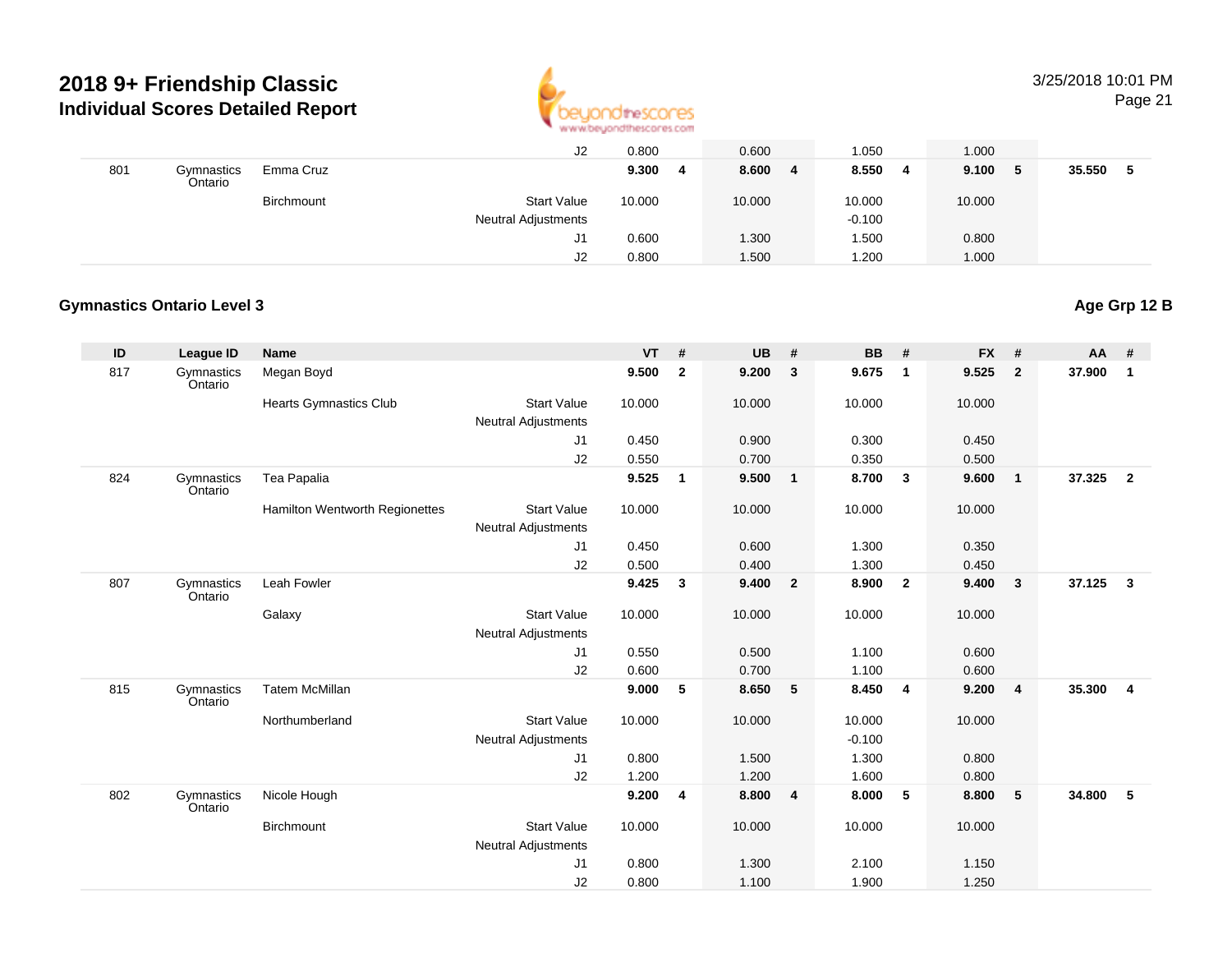

#### **Gymnastics Ontario Level 3**

| ID  | <b>League ID</b>      | <b>Name</b>                    |                            | <b>VT</b> | $\overline{t}$ | <b>UB</b> | #                       | <b>BB</b> | #                       | <b>FX</b> | #              | <b>AA</b> | #                       |
|-----|-----------------------|--------------------------------|----------------------------|-----------|----------------|-----------|-------------------------|-----------|-------------------------|-----------|----------------|-----------|-------------------------|
| 808 | Gymnastics<br>Ontario | Rebecca Pama                   |                            | 9.500     | $\mathbf{1}$   | 9.000     | 4                       | 9.350     | $\overline{1}$          | 9.575     | $\mathbf{1}$   | 37.425    | $\mathbf{1}$            |
|     |                       | Galaxy                         | <b>Start Value</b>         | 10.000    |                | 10.000    |                         | 10.000    |                         | 10.000    |                |           |                         |
|     |                       |                                | <b>Neutral Adjustments</b> |           |                |           |                         |           |                         |           |                |           |                         |
|     |                       |                                | J1                         | 0.500     |                | 1.100     |                         | 0.600     |                         | 0.400     |                |           |                         |
|     |                       |                                | J2                         | 0.500     |                | 0.900     |                         | 0.700     |                         | 0.450     |                |           |                         |
| 811 | Gymnastics<br>Ontario | Katy Thompson                  |                            | 9.400     | $\overline{2}$ | 9.300     | $\mathbf{1}$            | 9.125     | $\overline{\mathbf{2}}$ | 9.275     | $\mathbf{3}$   | 37.100    | $\overline{\mathbf{2}}$ |
|     |                       | <b>Grand River Gymmies</b>     | <b>Start Value</b>         | 10.000    |                | 10.000    |                         | 10.000    |                         | 10.000    |                |           |                         |
|     |                       |                                | Neutral Adjustments        |           |                |           |                         |           |                         |           |                |           |                         |
|     |                       |                                | J1                         | 0.500     |                | 0.750     |                         | 0.800     |                         | 0.800     |                |           |                         |
|     |                       |                                | J2                         | 0.700     |                | 0.650     |                         | 0.950     |                         | 0.650     |                |           |                         |
| 825 | Gymnastics<br>Ontario | Sierra Kizilian                |                            | 9.000     | 5              | 9.125     | $\mathbf{3}$            | 8.775     | $\overline{4}$          | 9.350     | $\overline{2}$ | 36.250    | $\mathbf{3}$            |
|     |                       | Hamilton Wentworth Regionettes | <b>Start Value</b>         | 10.000    |                | 10.000    |                         | 10.000    |                         | 10.000    |                |           |                         |
|     |                       |                                | <b>Neutral Adjustments</b> |           |                |           |                         |           |                         |           |                |           |                         |
|     |                       |                                | J1                         | 1.100     |                | 0.850     |                         | 1.350     |                         | 0.700     |                |           |                         |
|     |                       |                                | J2                         | 0.900     |                | 0.900     |                         | 1.100     |                         | 0.600     |                |           |                         |
| 813 | Gymnastics<br>Ontario | <b>Taelyn Gilchrist</b>        |                            | 9.325     | 3              | 8.850     | 6                       | 8.875     | $\mathbf{3}$            | 9.150     | $\overline{4}$ | 36.200    | 4                       |
|     |                       | <b>KSG Aurora</b>              | <b>Start Value</b>         | 10.000    |                | 10.000    |                         | 10.000    |                         | 10.000    |                |           |                         |
|     |                       |                                | <b>Neutral Adjustments</b> |           |                |           |                         |           |                         |           |                |           |                         |
|     |                       |                                | J1                         | 0.700     |                | 1.200     |                         | 1.000     |                         | 0.900     |                |           |                         |
|     |                       |                                | J2                         | 0.650     |                | 1.100     |                         | 1.250     |                         | 0.800     |                |           |                         |
| 803 | Gymnastics<br>Ontario | Jadyn Hlacar                   |                            | 9.250     | 4              | 8.950     | 5                       | 8.550     | 5                       | 8.900     | 6              | 35.650    | 5                       |
|     |                       | Cayuga Gymnastics Club         | <b>Start Value</b>         | 10.000    |                | 10.000    |                         | 10.000    |                         | 10.000    |                |           |                         |
|     |                       |                                | <b>Neutral Adjustments</b> |           |                |           |                         |           |                         |           |                |           |                         |
|     |                       |                                | J1                         | 0.800     |                | 1.000     |                         | 1.500     |                         | 1.100     |                |           |                         |
|     |                       |                                | J2                         | 0.700     |                | 1.100     |                         | 1.400     |                         | 1.100     |                |           |                         |
| 821 | Gymnastics<br>Ontario | Reagen Windeler                |                            | 8.900     | 6              | 9.225     | $\overline{\mathbf{2}}$ | 7.975     | 6                       | 9.100     | 5              | 35.200    | 6                       |
|     |                       | <b>Pulsars Gymnastics Club</b> | <b>Start Value</b>         | 10.000    |                | 10.000    |                         | 10.000    |                         | 10.000    |                |           |                         |
|     |                       |                                | <b>Neutral Adjustments</b> |           |                |           |                         |           |                         |           |                |           |                         |
|     |                       |                                | J1                         | 0.900     |                | 0.800     |                         | 1.950     |                         | 0.900     |                |           |                         |
|     |                       |                                | J2                         | 1.300     |                | 0.750     |                         | 2.100     |                         | 0.900     |                |           |                         |

## **Age Grp 12 C**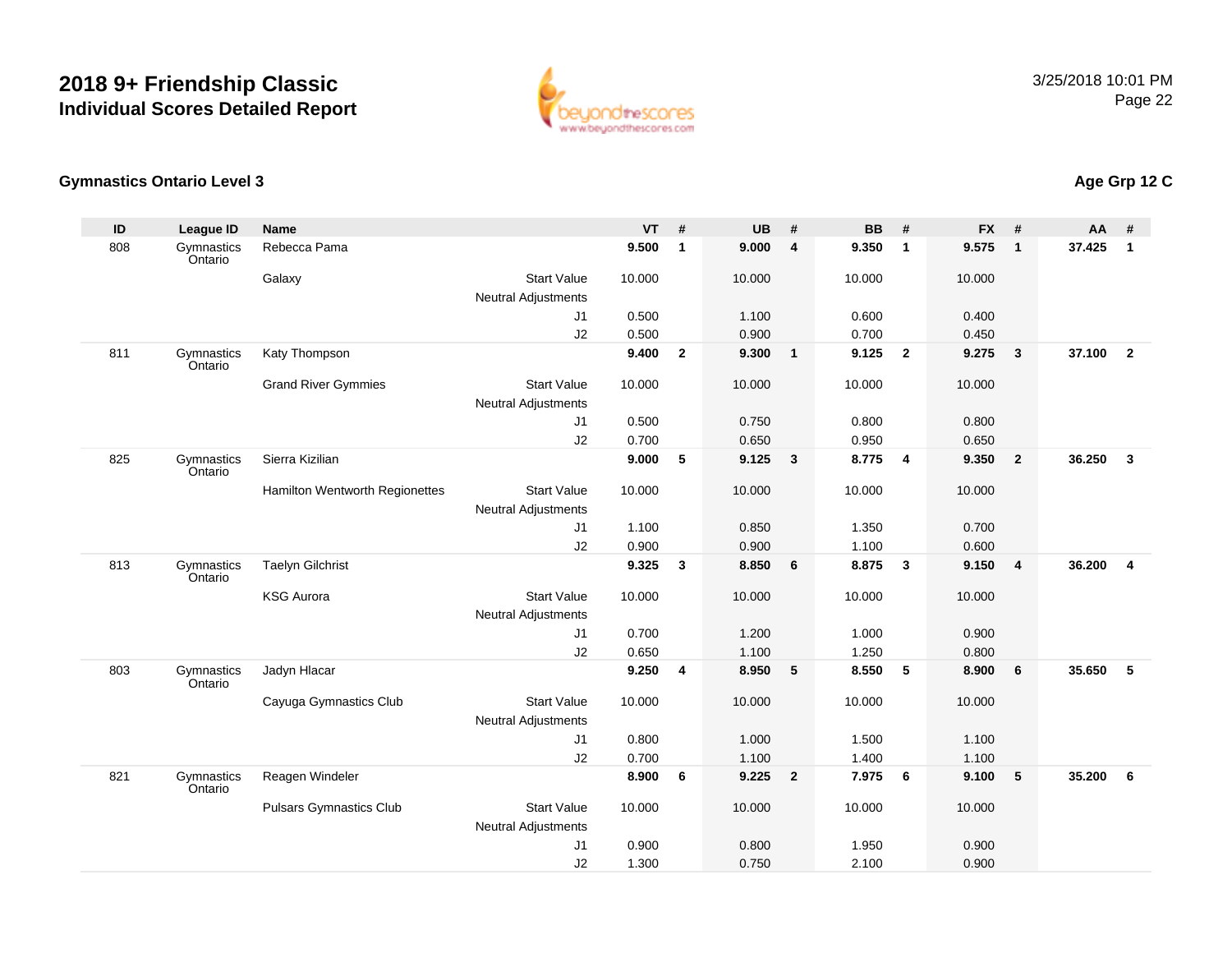

#### **Gymnastics Ontario Level 3**

| ID  | <b>League ID</b>      | <b>Name</b>                         |                            | <b>VT</b> | #                       | <b>UB</b> | #                       | <b>BB</b> | #                       | <b>FX</b> | #              | <b>AA</b> | #              |
|-----|-----------------------|-------------------------------------|----------------------------|-----------|-------------------------|-----------|-------------------------|-----------|-------------------------|-----------|----------------|-----------|----------------|
| 809 | Gymnastics<br>Ontario | Makayla Brown                       |                            | 9.400     | $\overline{\mathbf{2}}$ | 9.500     | $\overline{1}$          | 9.400     | $\overline{1}$          | 9.500     | $\mathbf{1}$   | 37.800    | $\mathbf 1$    |
|     |                       | Galaxy                              | <b>Start Value</b>         | 10.000    |                         | 10.000    |                         | 10.000    |                         | 10.000    |                |           |                |
|     |                       |                                     | <b>Neutral Adjustments</b> |           |                         |           |                         |           |                         |           |                |           |                |
|     |                       |                                     | J1                         | 0.550     |                         | 0.600     |                         | 0.600     |                         | 0.400     |                |           |                |
|     |                       |                                     | J2                         | 0.650     |                         | 0.400     |                         | 0.600     |                         | 0.600     |                |           |                |
| 814 | Gymnastics<br>Ontario | Wendy Zheng                         |                            | 9.450     | $\mathbf{1}$            | 8.650     | $\overline{\mathbf{4}}$ | 9.300     | $\overline{\mathbf{2}}$ | 9.425     | $\overline{2}$ | 36.825    | $\overline{2}$ |
|     |                       | <b>KSG Aurora</b>                   | <b>Start Value</b>         | 10.000    |                         | 10.000    |                         | 10.000    |                         | 10.000    |                |           |                |
|     |                       |                                     | <b>Neutral Adjustments</b> |           |                         |           |                         |           |                         |           |                |           |                |
|     |                       |                                     | J1                         | 0.500     |                         | 1.500     |                         | 0.600     |                         | 0.600     |                |           |                |
|     |                       |                                     | J2                         | 0.600     |                         | 1.200     |                         | 0.800     |                         | 0.550     |                |           |                |
| 830 | Gymnastics<br>Ontario | Parneet Kaur Kahlon                 |                            | 9.200     | $\mathbf{3}$            | 9.300     | $\overline{\mathbf{2}}$ | 8.650     | $\overline{4}$          | 9.400     | $\mathbf{3}$   | 36.550    | $\mathbf{3}$   |
|     |                       | Woodbridge Academy of<br>Gymnastics | <b>Start Value</b>         | 10.000    |                         | 10.000    |                         | 10.000    |                         | 10.000    |                |           |                |
|     |                       |                                     | <b>Neutral Adjustments</b> |           |                         |           |                         | $-0.100$  |                         |           |                |           |                |
|     |                       |                                     | J1                         | 0.750     |                         | 0.600     |                         | 1.300     |                         | 0.600     |                |           |                |
|     |                       |                                     | J2                         | 0.850     |                         | 0.800     |                         | 1.200     |                         | 0.600     |                |           |                |
| 820 | Gymnastics<br>Ontario | Makayla Huigenbos                   |                            | 9.200     | 3                       | 9.100     | $\mathbf{3}$            | 8.400     | 5                       | 8.875     | 5              | 35.575    | $\overline{4}$ |
|     |                       | <b>Pulsars Gymnastics Club</b>      | <b>Start Value</b>         | 10.000    |                         | 10.000    |                         | 10.000    |                         | 10.000    |                |           |                |
|     |                       |                                     | <b>Neutral Adjustments</b> |           |                         |           |                         |           |                         |           |                |           |                |
|     |                       |                                     | J1                         | 0.700     |                         | 0.900     |                         | 1.450     |                         | 1.200     |                |           |                |
|     |                       |                                     | J2                         | 0.900     |                         | 0.900     |                         | 1.750     |                         | 1.050     |                |           |                |
| 804 | Gymnastics<br>Ontario | Sophie Lipsett                      |                            | 9.150     | 4                       | 8.250     | 6                       | 9.150     | $\mathbf{3}$            | 8.225     | 6              | 34.775    | 5              |
|     |                       | Dancemakers Gymnastics              | <b>Start Value</b>         | 10.000    |                         | 10.000    |                         | 10.000    |                         | 10.000    |                |           |                |
|     |                       |                                     | <b>Neutral Adjustments</b> |           |                         |           |                         |           |                         |           |                |           |                |
|     |                       |                                     | J1                         | 0.800     |                         | 1.900     |                         | 0.900     |                         | 1.650     |                |           |                |
|     |                       |                                     | J2                         | 0.900     |                         | 1.600     |                         | 0.800     |                         | 1.900     |                |           |                |
| 826 | Gymnastics<br>Ontario | <b>Madison Harris</b>               |                            | 9.150     | 4                       | 8.325     | 5                       | 7.975     | 6                       | 9.000     | $\overline{4}$ | 34.450    | 6              |
|     |                       | Hamilton Wentworth Regionettes      | <b>Start Value</b>         | 10.000    |                         | 10.000    |                         | 10.000    |                         | 10.000    |                |           |                |
|     |                       |                                     | <b>Neutral Adjustments</b> |           |                         |           |                         | $-0.100$  |                         |           |                |           |                |
|     |                       |                                     | J1                         | 0.800     |                         | 1.700     |                         | 1.900     |                         | 1.000     |                |           |                |
|     |                       |                                     | J2                         | 0.900     |                         | 1.650     |                         | 1.950     |                         | 1.000     |                |           |                |

## **Age Grp 12 D**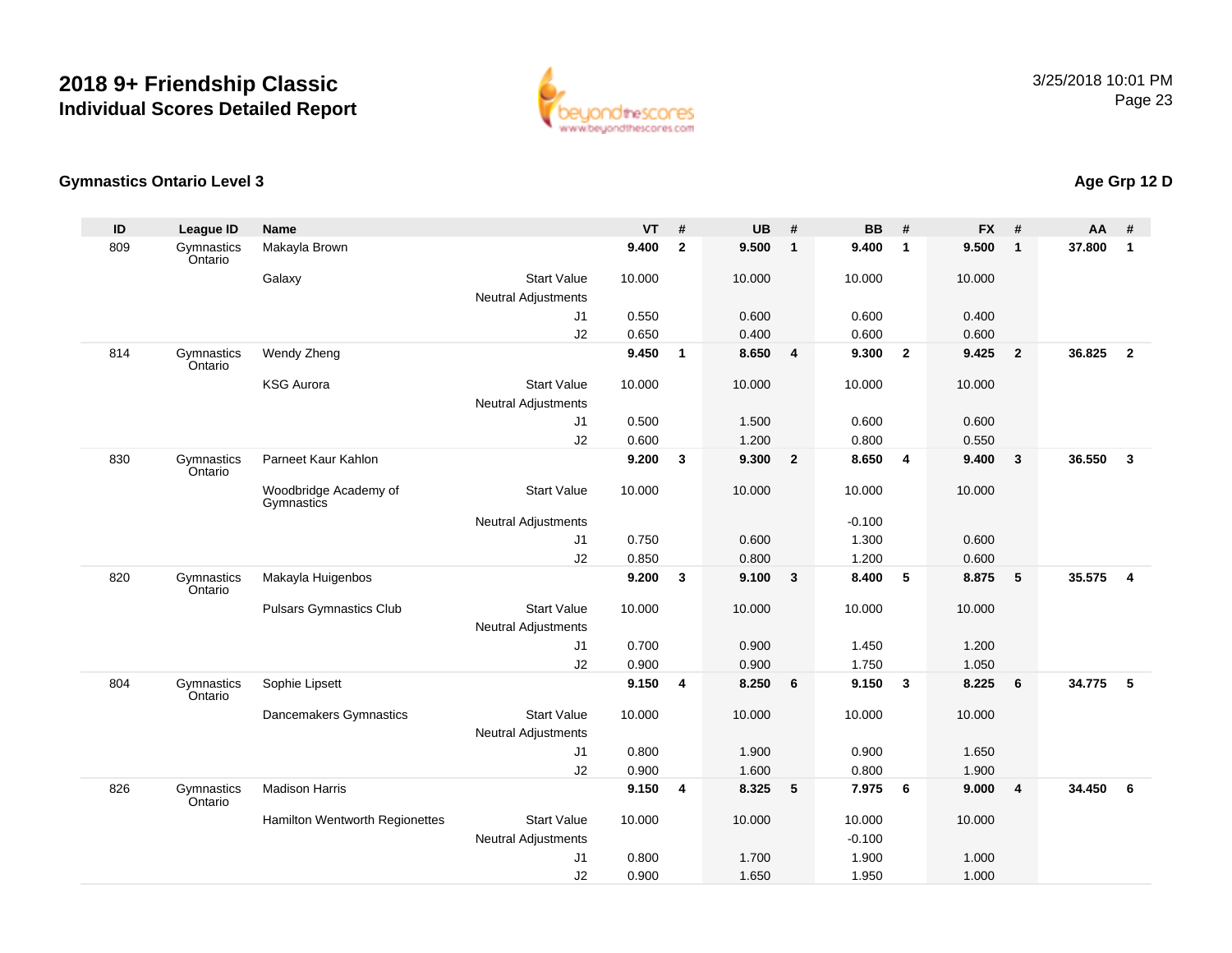

#### **Gymnastics Ontario Level 3**

| ID  | League ID             | <b>Name</b>                   |                            | <b>VT</b>    | #                        | <b>UB</b>    | #                        | <b>BB</b>    | #                        | <b>FX</b>    | #                        | <b>AA</b> | #                        |
|-----|-----------------------|-------------------------------|----------------------------|--------------|--------------------------|--------------|--------------------------|--------------|--------------------------|--------------|--------------------------|-----------|--------------------------|
| 822 | Gymnastics<br>Ontario | Akxenia Grant                 |                            | <b>X.XXX</b> | $\overline{\phantom{a}}$ | <b>X.XXX</b> | $\overline{\phantom{a}}$ | <b>X.XXX</b> | $\overline{\phantom{a}}$ | <b>X.XXX</b> | $\overline{\phantom{a}}$ | 0.000     | $\overline{\phantom{a}}$ |
| 828 | Gymnastics<br>Ontario | <b>Yvette Xie</b>             |                            | 9.550        | $\overline{1}$           | 9.000        | $\overline{\mathbf{2}}$  | 9.725        | $\overline{1}$           | 9.500        | $\mathbf{1}$             | 37.775    | $\mathbf{1}$             |
|     |                       | Richmond Hill Gymnastics Club | <b>Start Value</b>         | 10.000       |                          | 10.000       |                          | 10.000       |                          | 10.000       |                          |           |                          |
|     |                       |                               | Neutral Adjustments        |              |                          |              |                          |              |                          |              |                          |           |                          |
|     |                       |                               | J1                         | 0.500        |                          | 1.000        |                          | 0.350        |                          | 0.400        |                          |           |                          |
|     |                       |                               | J2                         | 0.400        |                          | 1.000        |                          | 0.200        |                          | 0.600        |                          |           |                          |
| 827 | Gymnastics<br>Ontario | Nadia Emami                   |                            | 9.450        | $\mathbf{2}$             | 9.150        | $\overline{\mathbf{1}}$  | 8.950        | $\overline{\mathbf{2}}$  | 9.050        | 3                        | 36.600    | $\overline{2}$           |
|     |                       | Richmond Hill Gymnastics Club | <b>Start Value</b>         | 10.000       |                          | 10.000       |                          | 10.000       |                          | 10.000       |                          |           |                          |
|     |                       |                               | <b>Neutral Adjustments</b> |              |                          |              |                          |              |                          |              |                          |           |                          |
|     |                       |                               | J1                         | 0.600        |                          | 0.900        |                          | 1.000        |                          | 0.900        |                          |           |                          |
|     |                       |                               | J2                         | 0.500        |                          | 0.800        |                          | 1.100        |                          | 1.000        |                          |           |                          |
| 818 | Gymnastics<br>Ontario | <b>Bethany Choy</b>           |                            | 9.000        | 4                        | 9.150        | $\overline{\mathbf{1}}$  | 8.625        | $\overline{\mathbf{3}}$  | 9.100        | $\overline{2}$           | 35.875    | $\mathbf{3}$             |
|     |                       | Hearts Gymnastics Club        | <b>Start Value</b>         | 10.000       |                          | 10.000       |                          | 10.000       |                          | 10.000       |                          |           |                          |
|     |                       |                               | <b>Neutral Adjustments</b> |              |                          |              |                          |              |                          |              |                          |           |                          |
|     |                       |                               | J1                         | 1.000        |                          | 0.900        |                          | 1.250        |                          | 0.800        |                          |           |                          |
|     |                       |                               | J2                         | 1.000        |                          | 0.800        |                          | 1.500        |                          | 1.000        |                          |           |                          |
| 829 | Gymnastics<br>Ontario | Shayna Ventrcek               |                            | 9.050        | 3                        | 8.700        | $\overline{\mathbf{3}}$  | 8.400        | $\overline{4}$           | 8.325        | 4                        | 34.475    | $\overline{4}$           |
|     |                       | <b>Tornados Gymnastics</b>    | <b>Start Value</b>         | 10.000       |                          | 10.000       |                          | 10.000       |                          | 10.000       |                          |           |                          |
|     |                       |                               | Neutral Adjustments        |              |                          |              |                          | $-0.100$     |                          |              |                          |           |                          |
|     |                       |                               | J1                         | 0.900        |                          | 1.400        |                          | 1.600        |                          | 1.700        |                          |           |                          |
|     |                       |                               | J2                         | 1.000        |                          | 1.200        |                          | 1.400        |                          | 1.650        |                          |           |                          |

#### **Gymnastics Ontario Level 3**

**Age Grp 9 A**

| ID  | League ID             | <b>Name</b>       |                            | VT     | # | <b>UB</b> | # | <b>BB</b> # |   | $FX$ # | <b>AA</b> | - # |
|-----|-----------------------|-------------------|----------------------------|--------|---|-----------|---|-------------|---|--------|-----------|-----|
| 901 | Gymnastics<br>Ontario | Jayen Lapcevich   |                            | 9.350  |   | 9.600     |   | 8.475       | 5 | 9.450  | 36.875    |     |
|     |                       | Aspire Gymnastics | <b>Start Value</b>         | 10.000 |   | 10.000    |   | 10.000      |   | 10.000 |           |     |
|     |                       |                   | <b>Neutral Adjustments</b> |        |   |           |   | $-0.100$    |   |        |           |     |
|     |                       |                   | J1                         | 0.650  |   | 0.400     |   | 1.500       |   | 0.500  |           |     |
|     |                       |                   | J <sub>2</sub>             | 0.650  |   | 0.400     |   | 350،،       |   | 0.600  |           |     |

### **Age Grp 15+**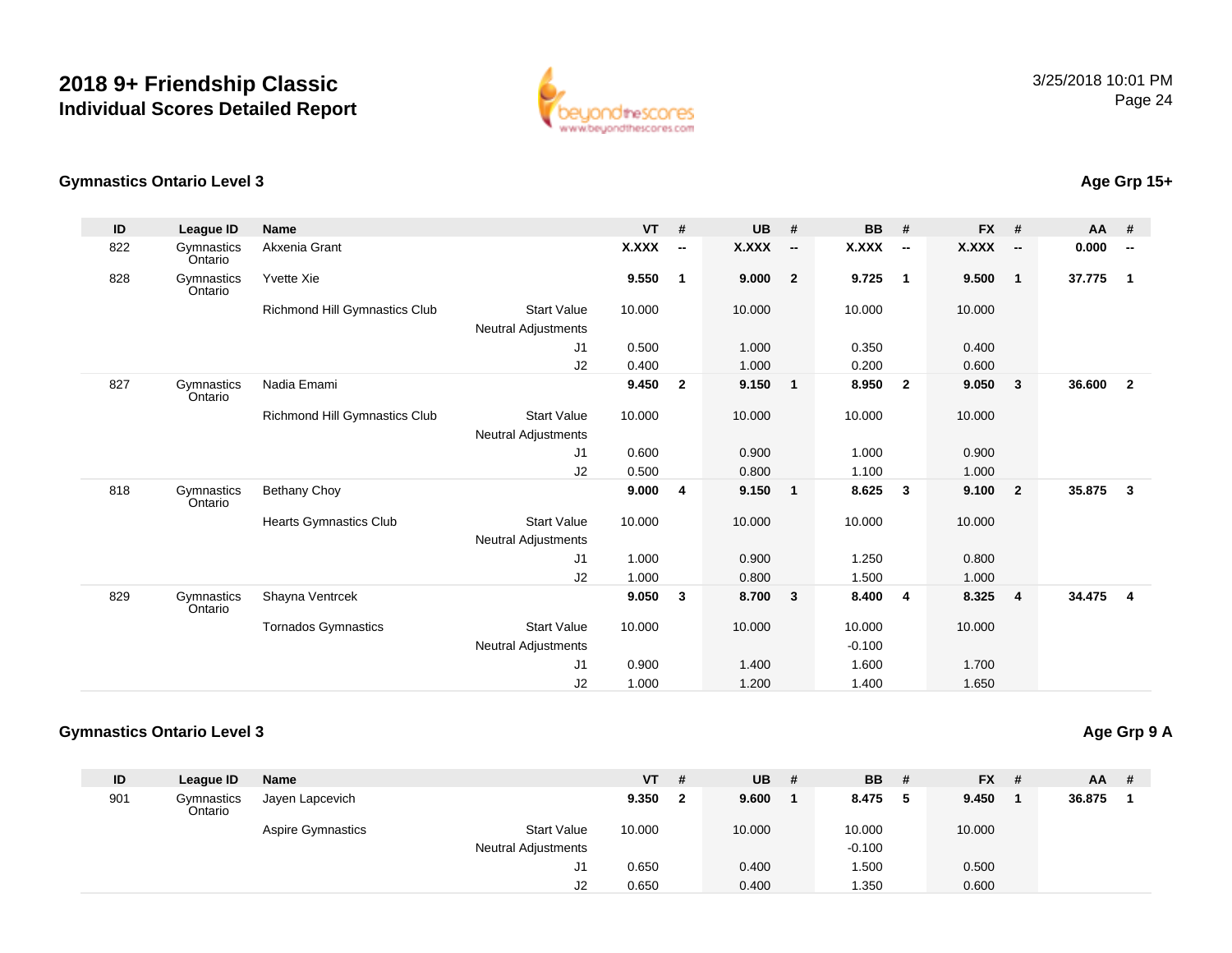

| 916 | Gymnastics<br>Ontario | <b>Hollie Pinder</b>           |                            | 9.525  | $\mathbf{1}$ | 8.900  | $\mathbf{3}$            | 8.875  | $\overline{\mathbf{3}}$ | 9.350  | - 2                     | 36.650 | $\overline{\mathbf{2}}$ |
|-----|-----------------------|--------------------------------|----------------------------|--------|--------------|--------|-------------------------|--------|-------------------------|--------|-------------------------|--------|-------------------------|
|     |                       | <b>KSG Aurora</b>              | <b>Start Value</b>         | 10.000 |              | 10.000 |                         | 10.000 |                         | 10.000 |                         |        |                         |
|     |                       |                                | <b>Neutral Adjustments</b> |        |              |        |                         |        |                         |        |                         |        |                         |
|     |                       |                                | J1                         | 0.450  |              | 1.000  |                         | 1.200  |                         | 0.650  |                         |        |                         |
|     |                       |                                | J2                         | 0.500  |              | 1.200  |                         | 1.050  |                         | 0.650  |                         |        |                         |
| 921 | Gymnastics<br>Ontario | <b>Madelyn Davies</b>          |                            | 9.350  | $\mathbf{2}$ | 8.650  | $\overline{\mathbf{4}}$ | 8.975  | $\overline{2}$          | 9.350  | $\overline{\mathbf{2}}$ | 36.325 | $\overline{3}$          |
|     |                       | London Gym Academy             | <b>Start Value</b>         | 10.000 |              | 10.000 |                         | 10.000 |                         | 10.000 |                         |        |                         |
|     |                       |                                | <b>Neutral Adjustments</b> |        |              |        |                         |        |                         |        |                         |        |                         |
|     |                       |                                | J1                         | 0.600  |              | 1.300  |                         | 1.050  |                         | 0.650  |                         |        |                         |
|     |                       |                                | J2                         | 0.700  |              | 1.400  |                         | 1.000  |                         | 0.650  |                         |        |                         |
| 908 | Gymnastics<br>Ontario | Shaelynn Giguere               |                            | 9.300  | $\mathbf{3}$ | 9.000  | $\overline{2}$          | 9.000  | $\overline{1}$          | 8.850  | $\overline{4}$          | 36.150 | $\overline{4}$          |
|     |                       | Galaxy                         | <b>Start Value</b>         | 10.000 |              | 10.000 |                         | 10.000 |                         | 10.000 |                         |        |                         |
|     |                       |                                | <b>Neutral Adjustments</b> |        |              |        |                         |        |                         |        |                         |        |                         |
|     |                       |                                | J1                         | 0.600  |              | 1.000  |                         | 1.100  |                         | 1.150  |                         |        |                         |
|     |                       |                                | J <sub>2</sub>             | 0.800  |              | 1.000  |                         | 0.900  |                         | 1.150  |                         |        |                         |
| 928 | Gymnastics<br>Ontario | Alia Sturgis                   |                            | 8.700  | 4            | 7.950  | 6                       | 8.750  | $\overline{\mathbf{4}}$ | 8.775  | 5                       | 34.175 | 5                       |
|     |                       | <b>Pulsars Gymnastics Club</b> | <b>Start Value</b>         | 10.000 |              | 10.000 |                         | 10.000 |                         | 10.000 |                         |        |                         |
|     |                       |                                | <b>Neutral Adjustments</b> |        |              |        |                         |        |                         |        |                         |        |                         |
|     |                       |                                | J1                         | 1.200  |              | 2.000  |                         | 1.400  |                         | 1.200  |                         |        |                         |
|     |                       |                                | J2                         | 1.400  |              | 2.100  |                         | 1.100  |                         | 1.250  |                         |        |                         |
| 935 | Gymnastics<br>Ontario | Karringtin Carter              |                            | 9.300  | 3            | 8.100  | 5                       | 7.700  | 6                       | 9.075  | - 3                     | 34.175 | 5                       |
|     |                       | Hamilton Wentworth Regionettes | <b>Start Value</b>         | 10.000 |              | 10.000 |                         | 10.000 |                         | 10.000 |                         |        |                         |
|     |                       |                                | <b>Neutral Adjustments</b> |        |              |        |                         |        |                         |        |                         |        |                         |
|     |                       |                                | J1                         | 0.700  |              | 1.900  |                         | 2.400  |                         | 1.000  |                         |        |                         |
|     |                       |                                | J2                         | 0.700  |              | 1.900  |                         | 2.200  |                         | 0.850  |                         |        |                         |

#### **Gymnastics Ontario Level 3**

**Age Grp 9 B**

| ID  | League ID             | Name                           |                            | VT     | # | <b>UB</b> | #            | <b>BB</b> | - # | <b>FX</b> | - # | <b>AA</b> | -# |
|-----|-----------------------|--------------------------------|----------------------------|--------|---|-----------|--------------|-----------|-----|-----------|-----|-----------|----|
| 936 | Gymnastics<br>Ontario | Skye Farago                    |                            | 9.475  |   | 8.750     | $\mathbf{2}$ | 9.175     |     | 9.175     | - 3 | 36.575    |    |
|     |                       | Hamilton Wentworth Regionettes | <b>Start Value</b>         | 10.000 |   | 10.000    |              | 10.000    |     | 10.000    |     |           |    |
|     |                       |                                | <b>Neutral Adjustments</b> |        |   |           |              |           |     |           |     |           |    |
|     |                       |                                | J1                         | 0.500  |   | 1.200     |              | 0.850     |     | 0.850     |     |           |    |
|     |                       |                                | J2                         | 0.550  |   | 1.300     |              | 0.800     |     | 0.800     |     |           |    |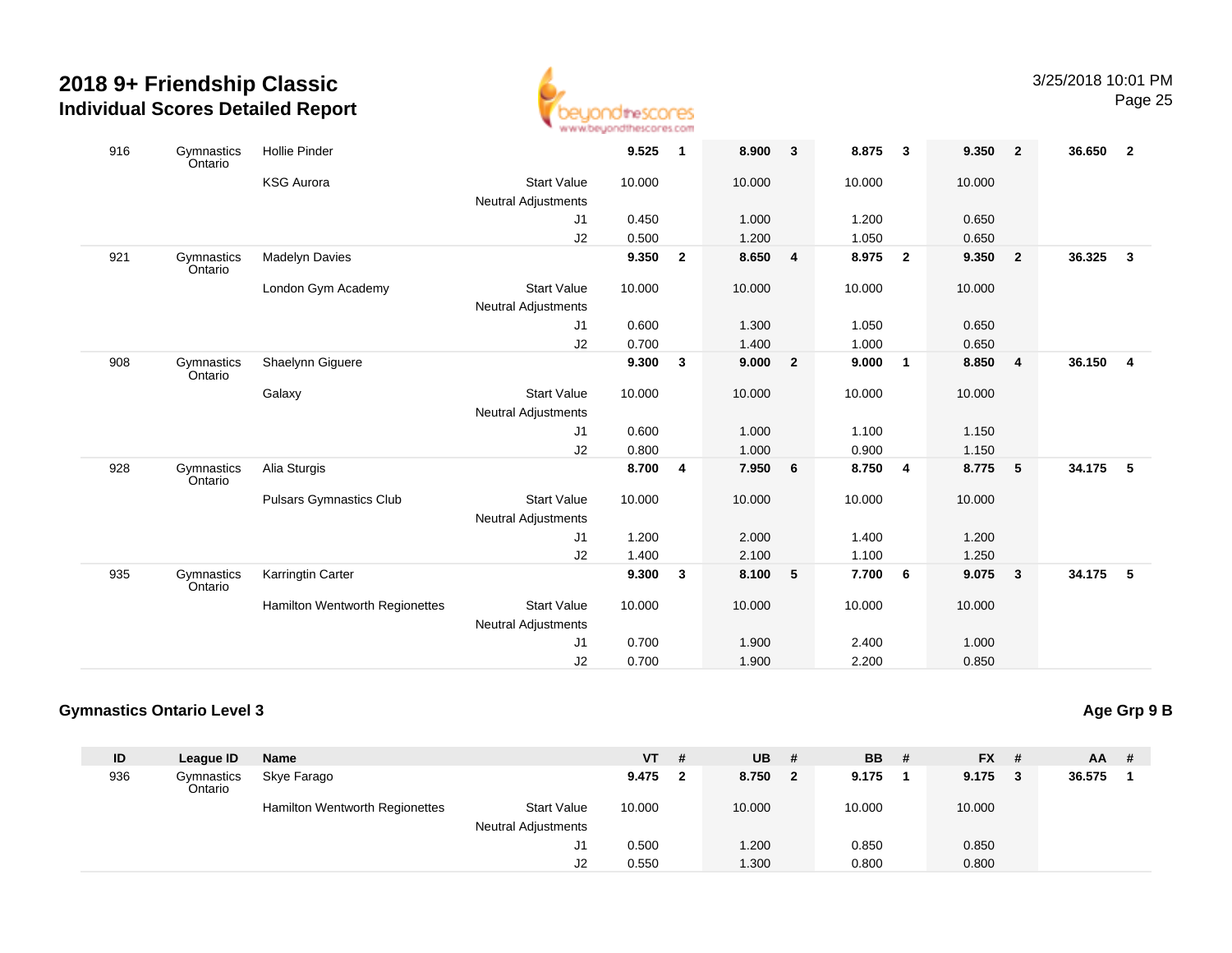

| 929 | Gymnastics            | Grace Irving                   |                            | 9.150  | 4            | 8.900  | $\overline{1}$          | 8.575  | $\overline{\mathbf{4}}$ | 9.400  | $\overline{\mathbf{2}}$ | 36.025 | $\overline{\mathbf{2}}$ |
|-----|-----------------------|--------------------------------|----------------------------|--------|--------------|--------|-------------------------|--------|-------------------------|--------|-------------------------|--------|-------------------------|
|     | Ontario               | <b>Pulsars Gymnastics Club</b> | <b>Start Value</b>         | 10.000 |              | 10.000 |                         | 10.000 |                         | 10.000 |                         |        |                         |
|     |                       |                                | Neutral Adjustments        |        |              |        |                         |        |                         |        |                         |        |                         |
|     |                       |                                | J1                         | 0.800  |              | 1.150  |                         | 1.350  |                         | 0.700  |                         |        |                         |
|     |                       |                                | J2                         | 0.900  |              | 1.050  |                         | 1.500  |                         | 0.500  |                         |        |                         |
| 902 | Gymnastics<br>Ontario | Sarah Tandy                    |                            | 9.550  | $\mathbf{1}$ | 7.600  | 5                       | 8.575  | $\overline{\mathbf{4}}$ | 9.475  | $\overline{\mathbf{1}}$ | 35.200 | $\mathbf{3}$            |
|     |                       | <b>Birchmount</b>              | <b>Start Value</b>         | 10.000 |              | 10.000 |                         | 10.000 |                         | 10.000 |                         |        |                         |
|     |                       |                                | <b>Neutral Adjustments</b> |        |              |        |                         |        |                         |        |                         |        |                         |
|     |                       |                                | J1                         | 0.400  |              | 2.500  |                         | 1.450  |                         | 0.550  |                         |        |                         |
|     |                       |                                | J2                         | 0.500  |              | 2.300  |                         | 1.400  |                         | 0.500  |                         |        |                         |
| 922 | Gymnastics<br>Ontario | Chanel Gordon                  |                            | 9.375  | 3            | 8.300  | $\overline{\mathbf{3}}$ | 8.375  | 5                       | 8.975  | $-5$                    | 35.025 | $\overline{4}$          |
|     |                       | London Gym Academy             | <b>Start Value</b>         | 10.000 |              | 10.000 |                         | 10.000 |                         | 10.000 |                         |        |                         |
|     |                       |                                | Neutral Adjustments        |        |              |        |                         |        |                         |        |                         |        |                         |
|     |                       |                                | J1                         | 0.650  |              | 1.600  |                         | 1.650  |                         | 0.950  |                         |        |                         |
|     |                       |                                | J <sub>2</sub>             | 0.600  |              | 1.800  |                         | 1.600  |                         | 1.100  |                         |        |                         |
| 917 | Gymnastics<br>Ontario | Stella Gorgonio                |                            | 9.100  | 5            | 7.750  | $\overline{\mathbf{4}}$ | 9.050  | $\mathbf{2}$            | 9.100  | $\overline{4}$          | 35.000 | 5                       |
|     |                       | <b>KSG Aurora</b>              | <b>Start Value</b>         | 10.000 |              | 10.000 |                         | 10.000 |                         | 10.000 |                         |        |                         |
|     |                       |                                | <b>Neutral Adjustments</b> |        |              |        |                         |        |                         |        |                         |        |                         |
|     |                       |                                | J1                         | 0.900  |              | 2.300  |                         | 1.000  |                         | 0.950  |                         |        |                         |
|     |                       |                                | J2                         | 0.900  |              | 2.200  |                         | 0.900  |                         | 0.850  |                         |        |                         |
| 911 | Gymnastics<br>Ontario | Jordan Laidlaw                 |                            | 9.000  | 6            | 7.750  | $\overline{\mathbf{4}}$ | 8.750  | $\mathbf{3}$            | 9.100  | $\overline{4}$          | 34.600 | 6                       |
|     |                       | <b>Grand River Gymmies</b>     | <b>Start Value</b>         | 10.000 |              | 10.000 |                         | 10.000 |                         | 10.000 |                         |        |                         |
|     |                       |                                | <b>Neutral Adjustments</b> |        |              |        |                         |        |                         |        |                         |        |                         |
|     |                       |                                | J1                         | 1.000  |              | 2.200  |                         | 1.300  |                         | 0.900  |                         |        |                         |
|     |                       |                                | J2                         | 1.000  |              | 2.300  |                         | 1.200  |                         | 0.900  |                         |        |                         |

#### **Gymnastics Ontario Level 3**

**Age Grp 9 C**

| ID  | League ID             | <b>Name</b>       |                            | VT     | # | <b>UB</b> | # | <b>BB</b> # | <b>FX</b> | - # | AA.    | -# |
|-----|-----------------------|-------------------|----------------------------|--------|---|-----------|---|-------------|-----------|-----|--------|----|
| 918 | Gymnastics<br>Ontario | Chelsea Donahoe   |                            | 9.650  |   | 8.650     | 5 | 9.350       | 9.575     |     | 37.225 |    |
|     |                       | <b>KSG Aurora</b> | <b>Start Value</b>         | 10.000 |   | 10.000    |   | 10.000      | 10.000    |     |        |    |
|     |                       |                   | <b>Neutral Adjustments</b> |        |   |           |   |             |           |     |        |    |
|     |                       |                   | J1                         | 0.300  |   | 1.300     |   | 0.750       | 0.500     |     |        |    |
|     |                       |                   | J2                         | 0.400  |   | 1.400     |   | 0.550       | 0.350     |     |        |    |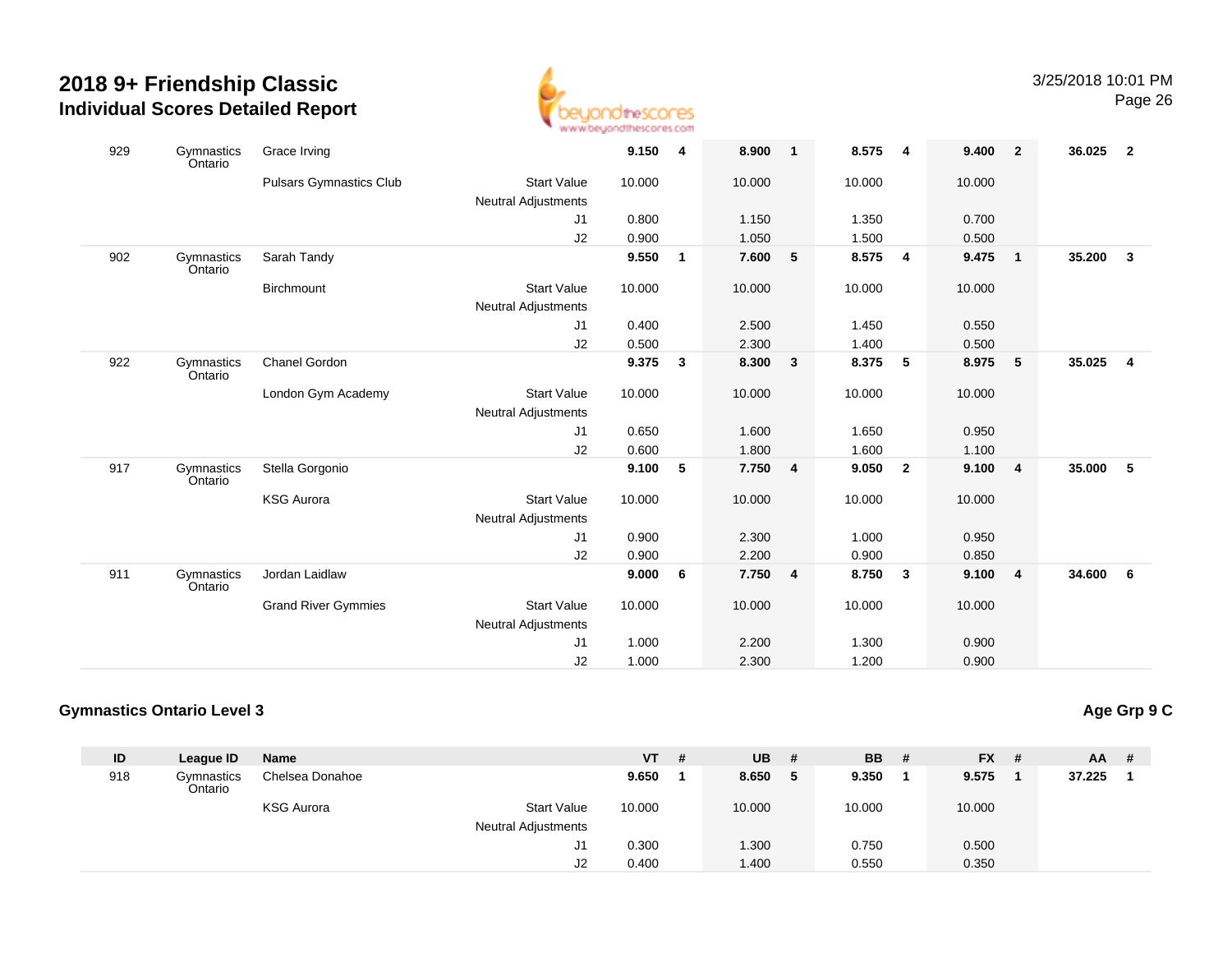

| 923 | Gymnastics<br>Ontario | Eve LeRoux                          |                                                  | 9.525  | $\overline{2}$ | 9.225  | $\overline{1}$ | 8.675    | 5                       | 9.500  | $\overline{\mathbf{2}}$ | 36.925 | $\overline{\mathbf{2}}$ |
|-----|-----------------------|-------------------------------------|--------------------------------------------------|--------|----------------|--------|----------------|----------|-------------------------|--------|-------------------------|--------|-------------------------|
|     |                       | Northumberland                      | <b>Start Value</b>                               | 10.000 |                | 10.000 |                | 10.000   |                         | 10.000 |                         |        |                         |
|     |                       |                                     | <b>Neutral Adjustments</b>                       |        |                |        |                | $-0.100$ |                         |        |                         |        |                         |
|     |                       |                                     | J1                                               | 0.450  |                | 0.850  |                | 1.250    |                         | 0.400  |                         |        |                         |
|     |                       |                                     | J2                                               | 0.500  |                | 0.700  |                | 1.200    |                         | 0.600  |                         |        |                         |
| 939 | Gymnastics<br>Ontario | Ariella Cannon                      |                                                  | 9.400  | $\overline{4}$ | 9.050  | $\overline{2}$ | 8.825    | 3                       | 9.300  | $5\phantom{1}$          | 36.575 | $\mathbf{3}$            |
|     |                       | Woodbridge Academy of<br>Gymnastics | Start Value                                      | 10.000 |                | 10.000 |                | 10.000   |                         | 10.000 |                         |        |                         |
|     |                       |                                     | <b>Neutral Adjustments</b>                       |        |                |        |                |          |                         |        |                         |        |                         |
|     |                       |                                     | J1                                               | 0.550  |                | 0.900  |                | 1.350    |                         | 0.600  |                         |        |                         |
|     |                       |                                     | J2                                               | 0.650  |                | 1.000  |                | 1.000    |                         | 0.800  |                         |        |                         |
| 930 | Gymnastics<br>Ontario | Jordyn Lewis                        |                                                  | 9.350  | 5              | 8.600  | 6              | 9.275    | $\overline{2}$          | 9.350  | $\overline{4}$          | 36.575 | $\mathbf{3}$            |
|     |                       | <b>Pulsars Gymnastics Club</b>      | <b>Start Value</b>                               | 10.000 |                | 10.000 |                | 10.000   |                         | 10.000 |                         |        |                         |
|     |                       |                                     | <b>Neutral Adjustments</b>                       |        |                |        |                |          |                         |        |                         |        |                         |
|     |                       |                                     | J1                                               | 0.650  |                | 1.400  |                | 0.650    |                         | 0.600  |                         |        |                         |
|     |                       |                                     | J2                                               | 0.650  |                | 1.400  |                | 0.800    |                         | 0.700  |                         |        |                         |
| 912 | Gymnastics<br>Ontario | Sadee Kelly                         |                                                  | 9.225  | 6              | 8.700  | 4              | 8.750    | $\overline{\mathbf{4}}$ | 9.475  | $\overline{\mathbf{3}}$ | 36.150 | $\overline{4}$          |
|     |                       | <b>Grand River Gymmies</b>          | <b>Start Value</b><br><b>Neutral Adjustments</b> | 10.000 |                | 10.000 |                | 10.000   |                         | 10.000 |                         |        |                         |
|     |                       |                                     | J1                                               | 0.750  |                | 1.200  |                | 1.350    |                         | 0.500  |                         |        |                         |
|     |                       |                                     | J2                                               | 0.800  |                | 1.400  |                | 1.150    |                         | 0.550  |                         |        |                         |
| 903 | Gymnastics<br>Ontario | Julia Law                           |                                                  | 9.500  | 3              | 8.925  | 3              | 8.225    | 6                       | 9.300  | 5                       | 35.950 | 5                       |
|     |                       | Dancemakers Gymnastics              | <b>Start Value</b>                               | 10.000 |                | 10.000 |                | 10.000   |                         | 10.000 |                         |        |                         |
|     |                       |                                     | <b>Neutral Adjustments</b>                       |        |                |        |                |          |                         |        |                         |        |                         |
|     |                       |                                     | J1                                               | 0.400  |                | 0.950  |                | 1.900    |                         | 0.700  |                         |        |                         |
|     |                       |                                     | J2                                               | 0.600  |                | 1.200  |                | 1.650    |                         | 0.700  |                         |        |                         |

#### **Gymnastics Ontario Level 3**

#### **Age Grp 9 D**

| ID  | League ID             | <b>Name</b>            |                            | <b>VT</b> | # | UB.    | # | <b>BB</b> | - # | <b>FX</b> | - # | <b>AA</b> | # |
|-----|-----------------------|------------------------|----------------------------|-----------|---|--------|---|-----------|-----|-----------|-----|-----------|---|
| 904 | Gymnastics<br>Ontario | Anna James-McMillan    |                            | 9.325     | 3 | 9.550  |   | 9.450     |     | 9.300     | - 3 | 37.625    |   |
|     |                       | Dancemakers Gymnastics | <b>Start Value</b>         | 10.000    |   | 10.000 |   | 10.000    |     | 10.000    |     |           |   |
|     |                       |                        | <b>Neutral Adjustments</b> |           |   |        |   |           |     |           |     |           |   |
|     |                       |                        | J1                         | 0.650     |   | 0.500  |   | 0.600     |     | 0.750     |     |           |   |
|     |                       |                        | J2                         | 0.700     |   | 0.400  |   | 0.500     |     | 0.650     |     |           |   |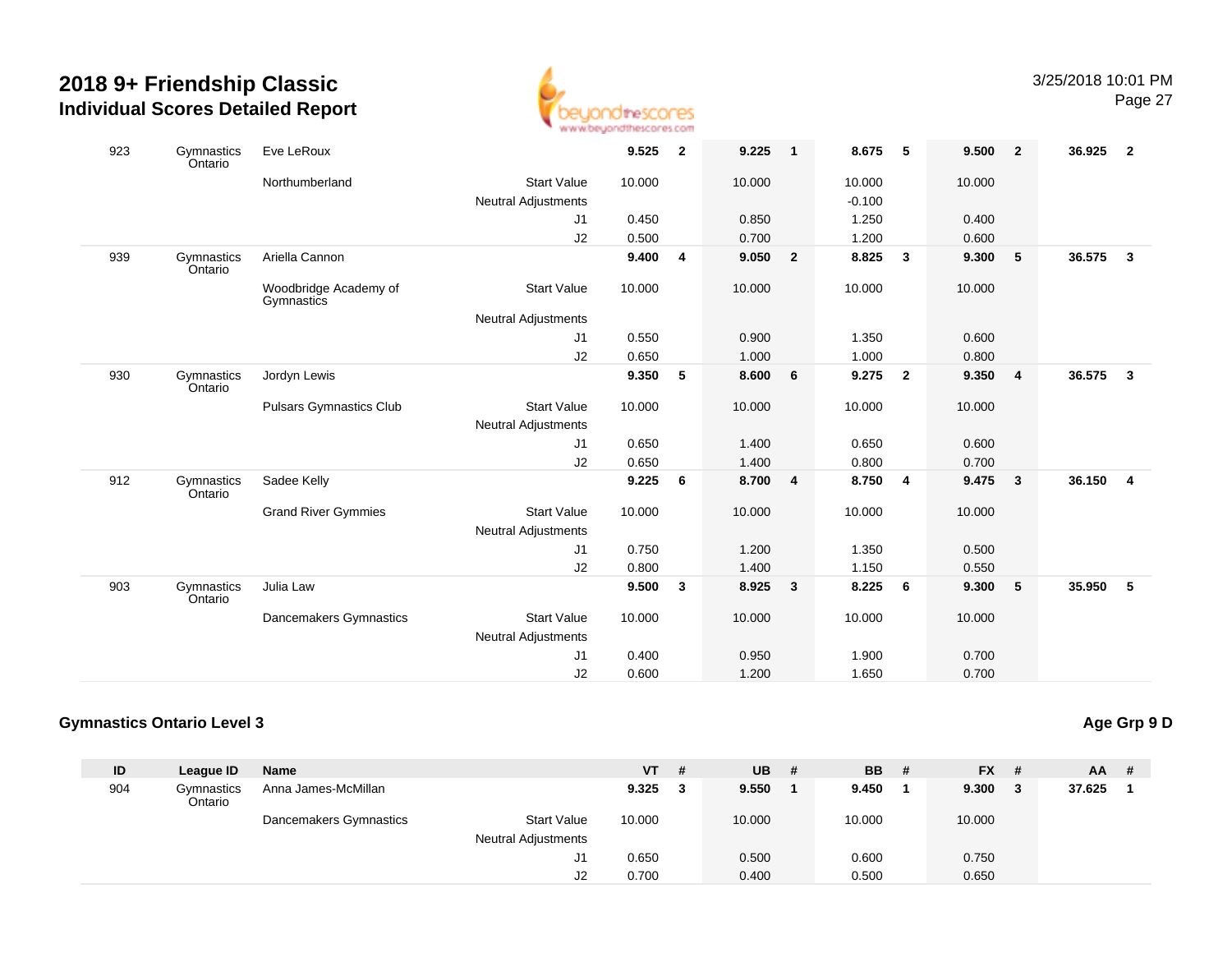

| 919 | Gymnastics<br>Ontario | <b>Brooklyn Perrin</b>     |                            | 9.300  | 4              | 9.050   | $\overline{2}$ | 9.375  | $\overline{\mathbf{2}}$ | 9.375  | $\overline{\mathbf{2}}$ | 37.100 | $\overline{2}$          |
|-----|-----------------------|----------------------------|----------------------------|--------|----------------|---------|----------------|--------|-------------------------|--------|-------------------------|--------|-------------------------|
|     |                       | <b>KSG Aurora</b>          | <b>Start Value</b>         | 10.000 |                | 10.000  |                | 10.000 |                         | 10.000 |                         |        |                         |
|     |                       |                            | <b>Neutral Adjustments</b> |        |                |         |                |        |                         |        |                         |        |                         |
|     |                       |                            | J1                         | 0.700  |                | 1.000   |                | 0.600  |                         | 0.500  |                         |        |                         |
|     |                       |                            | J2                         | 0.700  |                | 0.900   |                | 0.650  |                         | 0.750  |                         |        |                         |
| 924 | Gymnastics<br>Ontario | Sophia Giancotti           |                            | 9.475  | $\mathbf{1}$   | 9.550   | $\mathbf{1}$   | 8.625  | 5                       | 9.125  | $\overline{\mathbf{4}}$ | 36.775 | $\mathbf{3}$            |
|     |                       | Northumberland             | <b>Start Value</b>         | 10.000 |                | 10.000  |                | 10.000 |                         | 10.000 |                         |        |                         |
|     |                       |                            | Neutral Adjustments        |        |                |         |                |        |                         |        |                         |        |                         |
|     |                       |                            | J <sub>1</sub>             | 0.550  |                | 0.500   |                | 1.450  |                         | 0.850  |                         |        |                         |
|     |                       |                            | J2                         | 0.500  |                | 0.400   |                | 1.300  |                         | 0.900  |                         |        |                         |
| 913 | Gymnastics<br>Ontario | Pasha Boughner             |                            | 9.400  | $\overline{2}$ | 8.400 4 |                | 8.775  | $\overline{\mathbf{4}}$ | 9.525  | $\overline{\mathbf{1}}$ | 36.100 | $\overline{\mathbf{4}}$ |
|     |                       | <b>Grand River Gymmies</b> | <b>Start Value</b>         | 10.000 |                | 10.000  |                | 10.000 |                         | 10.000 |                         |        |                         |
|     |                       |                            | Neutral Adjustments        |        |                |         |                |        |                         |        |                         |        |                         |
|     |                       |                            | J1                         | 0.600  |                | 1.700   |                | 1.150  |                         | 0.450  |                         |        |                         |
|     |                       |                            | J2                         | 0.600  |                | 1.500   |                | 1.300  |                         | 0.500  |                         |        |                         |
| 931 | Gymnastics<br>Ontario | Kayleigh McFarlane         |                            | 9.150  | 5              | 8.850   | 3              | 9.050  | 3                       | 9.025  | - 5                     | 36.075 | 5                       |
|     |                       | Pulsars Gymnastics Club    | <b>Start Value</b>         | 10.000 |                | 10.000  |                | 10.000 |                         | 10.000 |                         |        |                         |
|     |                       |                            | Neutral Adjustments        |        |                |         |                |        |                         |        |                         |        |                         |
|     |                       |                            | J1                         | 0.900  |                | 1.200   |                | 1.000  |                         | 0.950  |                         |        |                         |
|     |                       |                            | J2                         | 0.800  |                | 1.100   |                | 0.900  |                         | 1.000  |                         |        |                         |

#### **Gymnastics Ontario Level 3**

## **Age Grp 9 E**

| ID  | League ID             | <b>Name</b>               |                                                  | $VT$ # |                | <b>UB</b> # |   | <b>BB</b> # |    | $FX$ # |                  | $AA$ # |                         |
|-----|-----------------------|---------------------------|--------------------------------------------------|--------|----------------|-------------|---|-------------|----|--------|------------------|--------|-------------------------|
| 907 | Gymnastics<br>Ontario | <b>Makinley Attersley</b> |                                                  | 9.050  | 5              | 9.200       | 1 | $9.325$ 3   |    | 9.275  | $\sqrt{1}$       | 36.850 | -1                      |
|     |                       | Galaxy                    | <b>Start Value</b><br><b>Neutral Adjustments</b> | 10.000 |                | 10.000      |   | 10.000      |    | 10.000 |                  |        |                         |
|     |                       |                           | J1                                               | 1.000  |                | 0.800       |   | 0.650       |    | 0.700  |                  |        |                         |
|     |                       |                           | J2                                               | 0.900  |                |             |   | 0.700       |    | 0.750  |                  |        |                         |
| 915 | Gymnastics<br>Ontario | Saba Nourbakhsh           |                                                  | 9.300  | $\overline{2}$ | 8.700 2     |   | 9.450       | -1 | 9.275  | $\blacksquare$ 1 | 36.725 | $\overline{\mathbf{2}}$ |
|     |                       | <b>KSG Aurora</b>         | <b>Start Value</b>                               | 10.000 |                | 10.000      |   | 10.000      |    | 10.000 |                  |        |                         |
|     |                       |                           | <b>Neutral Adjustments</b>                       |        |                |             |   |             |    |        |                  |        |                         |
|     |                       |                           | J <sub>1</sub>                                   | 0.700  |                | 1.400       |   | 0.600       |    | 0.800  |                  |        |                         |
|     |                       |                           | J2                                               | 0.700  |                | 1.200       |   | 0.500       |    | 0.650  |                  |        |                         |